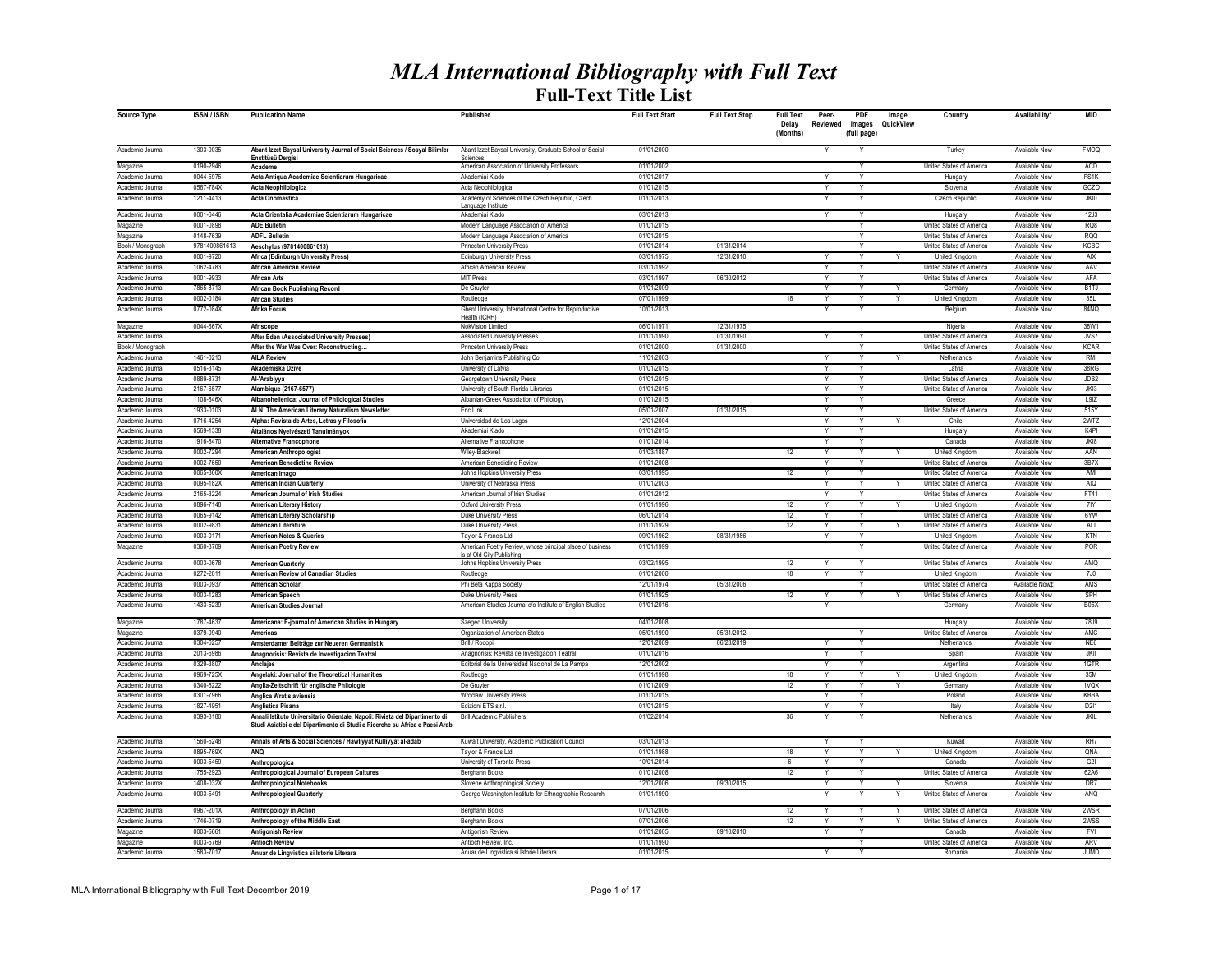| <b>Source Type</b>                   | <b>ISSN/ISBN</b>       | <b>Publication Name</b>                                                                                                      | Publisher                                                                  | <b>Full Text Start</b>   | <b>Full Text Stop</b> | <b>Full Text</b><br>Delay<br>(Months) | Peer-<br>Reviewed       | PDF<br>Images<br>(full page) | Image<br>QuickView | Country                                                     | Availability'                  | <b>MID</b>               |
|--------------------------------------|------------------------|------------------------------------------------------------------------------------------------------------------------------|----------------------------------------------------------------------------|--------------------------|-----------------------|---------------------------------------|-------------------------|------------------------------|--------------------|-------------------------------------------------------------|--------------------------------|--------------------------|
| Magazine                             | 1578-6072              | Anuario de Investigacion en Literatura Infantil y Juvenil                                                                    | Asociacion Nacional de Investigacion deLiteratura Infantil y               | 01/01/2014               |                       |                                       |                         |                              |                    | Spain                                                       | Available Now                  | <b>JKIN</b>              |
|                                      | 0185-1373              |                                                                                                                              | Juvenil                                                                    |                          |                       |                                       |                         |                              |                    | Mexico                                                      |                                | <b>HLA</b>               |
| Academic Journal<br>Academic Journal | 0142-6001              | Anuario de Letras<br><b>Applied Linguistics</b>                                                                              | Instituto de Investigaciones Filologicas - UNAM<br>Oxford University Press | 01/01/2002<br>01/01/1996 |                       | 12                                    | Y                       | Y                            |                    |                                                             | Available Now<br>Available Now | <b>N55</b>               |
| Academic Journal                     | 1366-6169              | Arabic & Middle Eastern Literatures                                                                                          | Taylor & Francis Ltd                                                       | 01/01/1998               | 07/31/2001            |                                       |                         |                              |                    | <b>United Kingdom</b><br><b>United Kingdom</b>              | Available Now                  | 35N                      |
| Academic Journal                     | 0570-5398              | Arabica                                                                                                                      | <b>Brill Academic Publishers</b>                                           | 02/01/1999               |                       | 36                                    |                         |                              |                    | Netherlands                                                 | Available Nov                  | COW                      |
| Academic Journal                     | 0003-7982              | Arcadia -- International Journal for Literary Studies                                                                        | De Gruyter                                                                 | 07/01/2005               |                       |                                       | Y                       | Y                            |                    | Germany                                                     | Available Now                  | BN <sub>0</sub>          |
| Academic Journal                     | 0003-9101              | Archiv für Geschichte der Philosophie                                                                                        | De Gruvte                                                                  | 01/01/2009               |                       | 12                                    | Y                       | Y                            |                    | Germany                                                     | Available Now                  | B7X                      |
| Academic Journal                     | 0391-7320              | Archivum Fratrum Praedicatorum                                                                                               | Pontificia Studiorum Universitas a Sancto Thoma Aquinate                   | 01/01/2016               |                       |                                       |                         | $\checkmark$                 |                    | Italy                                                       | Available Now                  | KYLR                     |
|                                      |                        |                                                                                                                              | Urbe                                                                       |                          |                       |                                       |                         |                              |                    |                                                             |                                |                          |
| Academic Journal                     | 0004-0975              | Arethusa                                                                                                                     | Johns Hopkins University Press                                             | 01/01/1995               |                       | 12                                    | Ÿ                       |                              |                    | United States of America                                    | <b>Available Now</b>           | 26X                      |
| Academic Journal                     | 2314-3576              | Argentinian Journal of Applied Linguistics                                                                                   | Federacion Argentina de Asociaciones de Profesores de                      | 07/01/2015               |                       |                                       | Ÿ                       | $\overline{Y}$               |                    | Argentina                                                   | Available Now                  | <b>JKIP</b>              |
|                                      |                        |                                                                                                                              | Ingles                                                                     |                          |                       |                                       |                         |                              |                    |                                                             |                                |                          |
| Academic Journal                     | 0004-1327              | Ariel                                                                                                                        | Johns Hopkins University Press                                             | 01/01/2013               |                       |                                       | $\overline{Y}$          | $\overline{Y}$               |                    | United States of America                                    | Available Now<br>Available Nov | ARL                      |
| Academic Journal                     | 0095-5809              | Arion                                                                                                                        | Boston University, Scholarly Publications                                  | 06/01/2013<br>06/01/2008 |                       |                                       | Ÿ                       | Y                            |                    | United States of America<br><b>United States of America</b> | Available Nov                  | 7YO<br>U.A               |
| Academic Journal                     | 0004-1610<br>1854-9632 | <b>Arizona Quarterly</b>                                                                                                     | Johns Hopkins University Press                                             |                          |                       |                                       | Y                       | Y                            |                    |                                                             |                                | <b>JKIQ</b>              |
| Academic Journal                     |                        | Ars & Humanitas                                                                                                              | Ars & Humanitas                                                            | 01/01/2015               |                       |                                       | Y                       | $\checkmark$                 |                    | Slovakia                                                    | Available Now                  |                          |
| Academic Journal                     | 2147-1673              | <b>Asia Minor Studies</b>                                                                                                    | Asia Minor Studies                                                         | 01/01/2013               |                       |                                       | $\vee$                  | v                            |                    | Turkey                                                      | Available Now                  | <b>GD0W</b>              |
| Academic Journal                     | 1882-6865              | <b>Asian Ethnology</b>                                                                                                       | Nanzan University                                                          | 04/01/2008               |                       |                                       |                         | Y                            |                    | Japan                                                       | Available Now                  | 77TL                     |
| Academic Journal                     | 0385-2342<br>0742-5457 | <b>Asian Folklore Studies</b>                                                                                                | Nanzan University                                                          | 07/01/2000               | 03/31/2008            |                                       | Y<br>Y                  | Y                            |                    | Japan                                                       | Available Now<br>Available Now | <b>AFL</b><br><b>6KP</b> |
| Academic Journal                     | 0004-4717              | Asian Theatre Journal                                                                                                        | University of Hawai'i                                                      | 03/01/2001<br>12/01/2014 |                       | 12                                    |                         |                              |                    | United States of America                                    |                                | FU7F                     |
| Academic Journal                     | 1584-1804              | <b>Asiatische Studien</b>                                                                                                    | De Gruyter                                                                 | 07/01/2016               |                       | 6                                     | Y                       | Υ                            |                    | Germany                                                     | Available Now                  | JM1N                     |
| Academic Journal                     | 0885-6079              | <b>Atelier de Traduction</b>                                                                                                 | Faculty of Letters & Sciences of Communication<br>Atenea                   | 06/01/2004               | 12/31/2013            |                                       | Υ                       | Υ<br>Y                       |                    | Romania<br>Puerto Rico                                      | Available Now<br>Available Now | 7DW                      |
| Academic Journal                     |                        | Atenea                                                                                                                       |                                                                            |                          |                       |                                       | Y                       |                              |                    |                                                             |                                |                          |
| Academic Journal                     | 0702-7818              | Atlantis: Critical Studies in Gender, Culture & Social Justice / Études<br>Critiques sur le Genre, la Culture, et la Justice | Mount Saint Vincent University                                             | 04/01/2011               |                       |                                       |                         |                              |                    | Canada                                                      | Available Now                  | <b>FVU</b>               |
| Academic Journal                     |                        | Atrium: A Journal of Academic Community Voices                                                                               | Atrium: A Journal of Academic Community Voices                             | 01/01/2016               |                       |                                       |                         |                              |                    | United States of America                                    | Available Now                  | JM10                     |
| Academic Journal                     | 2157-8818              | Aula Lírica: Revista Sobre Poesía Ibérica e Iberoamericana                                                                   | Aula Lirica                                                                | 01/01/2015               |                       |                                       | Y                       | Υ                            |                    | United States of America                                    | Available Now                  | JM1P                     |
| Academic Journal                     | 1832-5408              | <b>Australasian Canadian Studies</b>                                                                                         | Association for Canadian Studies in Australia & New                        | 01/01/1985               |                       |                                       |                         |                              |                    | Australia                                                   | <b>Available Now</b>           | AXU2                     |
|                                      |                        |                                                                                                                              | <b>Zealand</b>                                                             |                          |                       |                                       |                         |                              |                    |                                                             |                                |                          |
| Academic Journal                     | 1327-8746              | Australasian Journal of Victorian Studies                                                                                    | Australasian Victorian Studies Association                                 | 01/01/2016               |                       |                                       | Y                       | Υ                            |                    | Australia                                                   | Available Now                  | JM1R                     |
| Academic Journal                     | 0004-9441              | Australian Journal of Education (ACER Press)                                                                                 | <b>ACER Press</b>                                                          | 01/01/2006               | 12/31/2012            |                                       | Y                       | Y                            |                    | Australia                                                   | Available Now                  | <b>FVW</b>               |
| Academic Journal                     | 0726-8602              | <b>Australian Journal of Linguistics</b>                                                                                     | Routledge                                                                  | 04/01/1998               |                       | 18                                    | Y                       | Y                            | Y                  | <b>United Kingdom</b>                                       | Available Now                  | 35P                      |
| Academic Journal                     | 0004-9697              | <b>Australian Literary Studies</b>                                                                                           | Australian Literary Studies                                                | 05/01/1990               |                       | 12                                    |                         | Y                            |                    | Australia                                                   | Available Now                  | <b>AUL</b>               |
| Academic Journal                     | 0818-8149              | Australian Slavonic & East European Studies                                                                                  | Australian Slavonic & East European Studies (ASEES)                        | 06/01/2007               | 01/31/2014            |                                       |                         |                              |                    | Australia                                                   | Available Now                  | H72                      |
| Academic Journal                     | 1795-3790              | Avain: Kirjallisuudentutkimuksen Aikakauslehti                                                                               | Kirjallisuudentutkijain Seura                                              | 11/02/2015               |                       | 12                                    | Y                       | Υ                            |                    | Finland                                                     | Available Now                  | JM1U                     |
| Academic Journal                     | 1939-6120              | Azalea                                                                                                                       | University of Hawai'i                                                      | 01/01/2014               |                       | 12                                    | Υ                       | Υ                            |                    | United States of America                                    | Available Now                  | AWDQ                     |
| Academic Journal                     | 0521-9744              | Babel                                                                                                                        | John Benjamins Publishing Co.                                              | 02/01/2003               |                       |                                       |                         | Y                            |                    | Netherlands                                                 | Available Now                  | 026                      |
| Magazine                             | 0005-4070              | <b>Baker Street Journal</b>                                                                                                  | <b>Baker Street Irregulars</b>                                             | 04/01/2015               |                       |                                       |                         |                              |                    | United States of America                                    | Available Now                  | UJ9                      |
| Academic Journa                      | 1301-5265              | Balikesir University Journal of Social Sciences Institute                                                                    | Balikesir University, Institute of Social Sciences                         | 06/01/2009               |                       |                                       |                         |                              |                    | Turkey                                                      | Available Now                  | 94ZH                     |
| Book / Monograph                     | 978140083247           | Ballet & Opera in the Age of Giselle                                                                                         | <b>Princeton University Press</b>                                          | 01/01/2010               | 01/31/2010            |                                       |                         | $\checkmark$                 |                    | United States of America                                    | Available Now                  | KCB <sub>3</sub>         |
| Academic Journal                     | 1691-0036              | Baltu Filologija: Baltu Valodniecibas Zurnals/Journal of Baltic Linguistics University of Latvia                             |                                                                            | 01/01/2015               |                       |                                       |                         |                              |                    | Latvia                                                      | Available Now                  | JM20                     |
| Academic Journal                     | 1224-3086              | <b>BAS - British &amp; American Studies</b>                                                                                  | Romanian Society of English & American Studies (RSEAS)                     | 01/01/2014               |                       |                                       |                         |                              |                    | Romania                                                     | Available Now                  | JV96                     |
| Magazine                             | 0005-6677              | <b>Baum Bugle</b>                                                                                                            | International Wizard of Oz Club                                            | 09/01/2016               |                       | 12                                    |                         | Υ                            |                    | United States of America                                    | Available Now                  | GRII                     |
| Academic Journal                     | 2373-275X              | Bearing Witness: Joyce Carol Oates Studies                                                                                   | Gleeson Library   Geschke Center                                           | 01/01/2015               |                       |                                       |                         |                              |                    | United States of America                                    | Available Now                  | .IMWN                    |
| Academic Journal                     | 0005-8076              | Beiträge zur Geschichte der deutschen Sprache und Literatur                                                                  | De Gruyte                                                                  | 01/01/2009               |                       |                                       |                         |                              |                    | Germany                                                     | <b>Available Now</b>           | 1VQY                     |
| Academic Journa                      | 0774-5141              | <b>Belgian Journal of Linguistics</b>                                                                                        | John Benjamins Publishing Co.                                              | 01/01/2003               |                       |                                       |                         |                              |                    | Netherlands                                                 | Available Now                  | 16X1                     |
| Academic Journal                     | 1499-7185              | Belphegor                                                                                                                    | Dalhousie University, Department of French                                 | 07/01/2017               |                       |                                       |                         |                              |                    | Canada                                                      | Available Now                  | FF <sub>8</sub>          |
| Academic Journal                     | 2351-7204              | Bendrine Kalba / Standard Language                                                                                           | Institute of the Lithuanian Language                                       | 01/01/2018               |                       |                                       |                         | Y                            |                    | Lithuania                                                   | Available Now                  | LHWU                     |
| Academic Journal                     | 1732-1220              | <b>Beyond Philology</b>                                                                                                      | <b>Gdansk University Publishing Unit</b>                                   | 01/01/2016               |                       |                                       |                         |                              |                    | Poland                                                      | Available Now                  | OWMI.                    |
| Academic Journal                     | 1434-6397              | <b>Biblio 17</b>                                                                                                             | Narr Francke Attempto Verlag GmbH & Co.KG                                  | 01/01/2014               |                       |                                       |                         |                              |                    | Germany                                                     | Available Now                  | LSAF                     |
| Academic Journal                     | 1301-0549              | bilig: Journal of Social Sciences of the Turkish World                                                                       | bilig: Journal of Social Sciences of the Turkish World                     | 02/01/2014               |                       |                                       |                         | Y                            |                    | Turkey                                                      | Available Now                  | 12KL                     |
| Academic Journal                     | 0094-5366              | <b>Bilingual Review</b>                                                                                                      | Bilingual Review Press / Hispanic Research Center                          | 01/01/1991               | 05/30/2017            |                                       | $\overline{\mathsf{Y}}$ | $\overline{\mathsf{Y}}$      |                    | <b>United States of America</b>                             | <b>Available Now</b>           | <b>BLG</b>               |
| Academic Journal                     | 0162-4962              | <b>Biography: An Interdisciplinary Quarterly</b>                                                                             | University of Hawai'i                                                      | 01/01/2001               |                       | 12                                    |                         |                              |                    | United States of America                                    | Available Now                  | 70F                      |
| Book / Monograph                     | 978140085836           | <b>Birds &amp; Other Relations</b>                                                                                           | Princeton University Press                                                 | 01/01/2014               | 01/31/2014            |                                       |                         | $\overline{\mathsf{Y}}$      |                    | United States of America                                    | Available Nov                  | KC9W                     |
| Academic Journal                     | 0148-6179              | <b>Black American Literature Forum</b>                                                                                       | African American Review                                                    | 01/01/1990               | 12/31/1991            |                                       | $\mathsf{v}$            |                              |                    | United States of America                                    | Available Now                  | 24T                      |
| Academic Journal                     | 1308-6200              | <b>Black Sea / Karadeniz</b>                                                                                                 | Black Sea / Karadeniz                                                      | 11/01/2012               |                       |                                       | Y                       | $\checkmark$                 |                    | Turkey                                                      | Available Now                  | FD1I                     |
| Academic Journal                     | 0172-0872              | <b>Blatter fur Oberdeutsche Namenforschung</b>                                                                               | Verband fur Orts und Flurnamenforschung in Bayern e.V.                     | 01/01/2017               |                       |                                       |                         |                              |                    | Germany                                                     | Available Now                  | <b>JMWLI</b>             |
| Academic Journal                     | 0721-3743              | Bloch-Almanach: Periodicum des Ernst-Bloch-Archivs des Kulturburos der Aisthesis Verlag Gmbh & Co. KG<br>Stadt Ludwigshafer  |                                                                            | 01/01/2017               |                       |                                       |                         |                              |                    | Germany                                                     | Available Now                  | <b>JMWV</b>              |
| Academic Journal                     | 0884-0091              | Boletín de la Academia Norteamericana de la Lengua Española                                                                  | Academia Norteamericana de la Lengua Española                              | 01/01/2009               |                       |                                       |                         |                              |                    | United States of America                                    | Available Now                  | JHDI                     |
| Academic Journal                     | 1098-737               | Book History (Pennsylvania State University Press)                                                                           | Pennsylvania State University Press                                        | 01/01/2003               | 12/31/2009            |                                       |                         |                              |                    | United States of America                                    | Available Nov                  | GI6                      |
| Academic Journal                     | 0190-3659              | Boundary                                                                                                                     | Duke University Press                                                      | 09/01/1972               |                       | 12                                    |                         | $\overline{\mathsf{v}}$      |                    | United States of America                                    | Available Nov                  | <b>BOU</b>               |
| Academic Journal                     | 2245-4373              | Brasiliana: Journal for Brazilian Studies                                                                                    | Brasiliana: Journal for Brazilian Studies                                  | 01/01/2013               |                       |                                       | Y                       | Y                            |                    | Denmark                                                     | Available Now                  | FT2D                     |
| Academic Journal                     | 2157-6785              | <b>Brief Chronicles</b>                                                                                                      | Shakespeare Oxford Fellowship                                              | 01/01/2014               | 01/31/2016            |                                       | v                       | $\checkmark$                 |                    | United States of America                                    | Available Now                  | JN9A                     |
| Academic Journal                     | 0007-1269              | <b>British Journal of Psychology</b>                                                                                         | Wiley-Blackwell                                                            | 02/01/1970               |                       | 12                                    | Y                       | Y                            |                    | United Kingdom                                              | Available Now                  | <b>B.IP</b>              |
| Academic Journal                     | 0305-5167              | <b>British Library Journal</b>                                                                                               | British Library Board 96                                                   | 03/01/1975               | 09/30/1999            |                                       | Y                       | Y                            |                    | <b>United Kingdom</b>                                       | Available Now                  | 1DXA                     |
| Academic Journal                     | 0524-6881              | <b>Brno Studies in English</b>                                                                                               | Masaryk University, Faculty of Arts                                        | 01/01/2011               |                       |                                       | Y                       | Y                            |                    | Czech Republic                                              | Available Now                  | D3Z2                     |
| Academic Journal                     | 1474-8932              | <b>Bronte Studies</b>                                                                                                        | Taylor & Francis Ltd                                                       | 03/01/2003               |                       | 12                                    | Y                       | Υ                            | Y                  | United Kingdom                                              | Available Now                  | PK <sub>5</sub>          |
| Academic Journal                     | 2014-7910              | Brumal: Revista de Investigacion sobre lo Fantastico                                                                         | Universitat Autonoma de Barcelona                                          | 07/01/2017               |                       |                                       | Y                       | Y                            |                    | Snain                                                       | Available Now                  | JTAG                     |
| Academic Journal                     | 0005-4283              | <b>Bulgarski Ezik</b>                                                                                                        | Institute for Bulgarian Language, Prof. Lyubomir Andreychin,               | 10/01/2017               |                       |                                       |                         |                              |                    | Bulgaria                                                    | Available Now                  | FZC <sub>2</sub>         |
| Magazine                             | 0338-0548              | <b>Bulletin d'Informations Proustiennes</b>                                                                                  | <b>Bulgarian Academy of Sciences</b><br>Editions Rue d'Ulm                 | 07/01/2016               |                       |                                       | Y                       |                              |                    | France                                                      | Available Now                  | <b>JN92</b>              |
| Academic Journal                     | 0044-8133              | Bulletin des Amis d'Andre Gide                                                                                               | Association des Amis d'Andre Gide                                          | 01/01/2015               |                       |                                       |                         |                              |                    | France                                                      | Available Now                  | D2OR                     |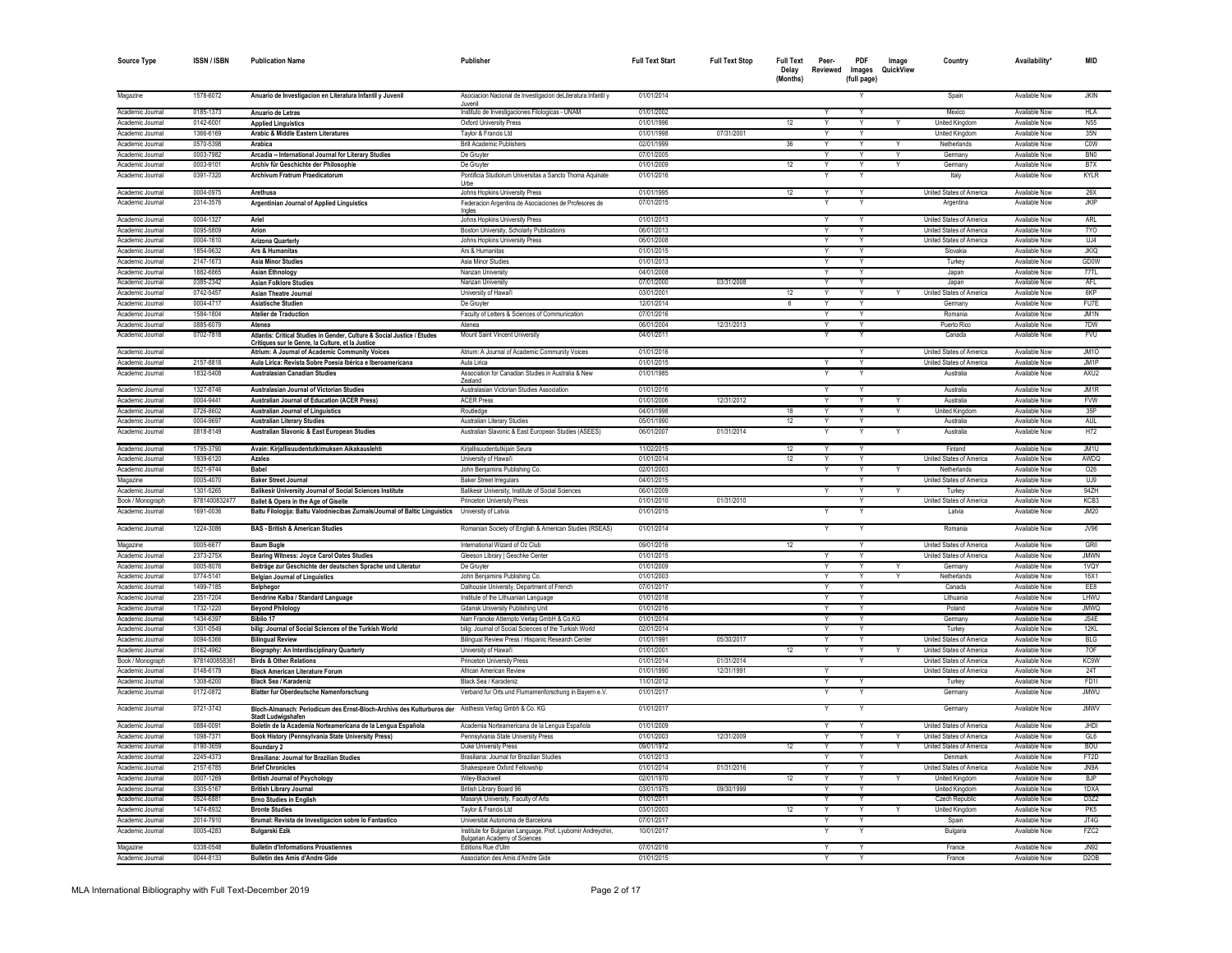| <b>Source Type</b>                   | <b>ISSN / ISBN</b>     | <b>Publication Name</b>                                                                                                                                                     | Publisher                                                                                                             | <b>Full Text Start</b>   | <b>Full Text Stop</b> | <b>Full Text</b><br>Delay<br>(Months) | Peer-<br>Reviewed       | PDF<br>Images<br>(full page) | Image<br>QuickView | Country                                              | Availability                   | <b>MID</b>      |
|--------------------------------------|------------------------|-----------------------------------------------------------------------------------------------------------------------------------------------------------------------------|-----------------------------------------------------------------------------------------------------------------------|--------------------------|-----------------------|---------------------------------------|-------------------------|------------------------------|--------------------|------------------------------------------------------|--------------------------------|-----------------|
| Academic Journal                     | 0007-490X              | <b>Bulletin of Hispanic Studies</b>                                                                                                                                         | Taylor & Francis Ltd                                                                                                  | 01/01/1923               | 12/31/2001            |                                       | Y                       |                              |                    | <b>United Kingdom</b>                                | Available Now                  | 2M <sub>0</sub> |
| Academic Journal                     | 1475-3839              | Bulletin of Hispanic Studies (1475-3839)                                                                                                                                    | Liverpool University Press / Journals                                                                                 | 12/01/1923               |                       |                                       | Y                       | Y                            |                    | United Kingdom                                       | Available Now                  | 01W             |
| Academic Journal                     | 1475-3820              | <b>Bulletin of Spanish Studies</b>                                                                                                                                          | Routledge                                                                                                             | 01/01/2002               |                       | 18                                    | Y                       | Y                            | Y                  | <b>United Kingdom</b>                                | Available Now                  | J1X             |
| Academic Journal                     | 0007-5108              | <b>Bulletin of the Comediantes</b>                                                                                                                                          | Bulletin of the Comediantes                                                                                           | 11/01/2005               |                       |                                       | Υ                       | Y                            |                    | United States of America                             | Available Now                  | <b>26V</b>      |
| Academic Journal                     | 1991-9751              | Bulletin of the South Ural State University. Series: Linguistics (Vestnik Uzno-South Ural State University<br>Ural'skogo Gosudarstvennogo Universiteta, Seria, Lingvistika) |                                                                                                                       | 07/01/2017               |                       |                                       |                         |                              |                    | Russian Federation                                   | Available Now                  | <b>197B</b>     |
| Academic Journal                     | 0954-0970              | <b>Bunyan Studies</b>                                                                                                                                                       | Northumbria University                                                                                                | 01/01/2014               |                       |                                       |                         |                              |                    | United Kingdom                                       | Available Now                  | 3JBE            |
| Academic Journa                      | 0307-013               | <b>Byzantine &amp; Modern Greek Studies</b>                                                                                                                                 | Cambridge University Press                                                                                            | 01/01/2004               |                       |                                       |                         |                              |                    | <b>United Kingdon</b>                                | Available Nov                  | VS6             |
| Academic Journal                     | 0007-7704              | <b>Byzantinische Zeitschrift</b>                                                                                                                                            | De Gruvter                                                                                                            | 01/01/2009               |                       | 12                                    |                         |                              |                    | Germany                                              | Available Now                  | 1VPU            |
| Academic Journal<br>Academic Journal | 0716-2138<br>0102-5767 | <b>Byzantion Nea Hellás</b><br>Cadernos de Estudos Lingüísticos                                                                                                             | Universidad de Chile, Facultad de Filosofia y Humanidades<br>Universidade Estadual de Campinas - Portal de Periodicos | 01/01/2005<br>01/01/2018 |                       |                                       |                         |                              |                    | Chile<br>Brazil                                      | Available Now<br>Available Now | 2ELV<br>65CK    |
|                                      |                        |                                                                                                                                                                             | Eletronicos Científicos                                                                                               |                          |                       |                                       |                         |                              |                    |                                                      |                                |                 |
| Academic Journal<br>Academic Journal | 0153-3320<br>0220-5610 | Cahiers de Linguistique Asie Orientale<br><b>Cahiers Victoriens &amp; Edouardiens</b>                                                                                       | <b>Brill Academic Publishers</b><br>Presses Universitaires de la Mediterranee                                         | 01/02/2016<br>03/01/2014 |                       | 36                                    | Y                       |                              |                    | Netherlands<br>France                                | Available Now<br>Available Nov | 8VWX<br>1VRP    |
| Academic Journal                     | 2155-7926              | <b>California Italian Studies</b>                                                                                                                                           | California Italian Studies                                                                                            | 01/01/2013               |                       |                                       |                         | Ÿ                            |                    | United States of America                             | Available Nov                  | <b>HJBZ</b>     |
| Academic Journal                     | 0161-2492              | Callaloo                                                                                                                                                                    | Johns Hopkins University Press                                                                                        | 01/01/1994               |                       | 12                                    |                         | Y                            |                    | United States of America                             | Available Nov                  | <b>LOO</b>      |
| Academic Journal                     | 0305-764X              | <b>Cambridge Journal of Education</b>                                                                                                                                       | Routledge                                                                                                             | 01/01/1999               |                       | 18                                    | v                       | $\vee$                       |                    | United Kingdom                                       | Available Now                  | CAJ             |
| Academic Journal                     | 0008-199X              | <b>Cambridge Quarterly</b>                                                                                                                                                  | Oxford University Press                                                                                               | 01/01/1996               |                       | 12                                    | Y                       | Y                            | Y                  | United Kingdom                                       | Available Now                  | <b>BHP</b>      |
| Academic Journal                     | 0270-5346              | Camera Obscura                                                                                                                                                              | Duke University Press                                                                                                 | 01/01/1997               |                       | 12                                    | v                       | Y                            | Y                  | United States of America                             | Available Now                  | 8Q8             |
| Academic Journal                     | 0008-3496              | <b>Canadian Ethnic Studies</b>                                                                                                                                              | Canadian Ethnic Studies                                                                                               | 01/01/1990               |                       |                                       | Y                       | Y                            |                    | Canada                                               | Available Now                  | CES             |
| Academic Journal                     | 1481-868X              | <b>Canadian Journal of Applied Linguistics</b>                                                                                                                              | Canadian Association of Applied Linguistics                                                                           | 03/01/2006               |                       |                                       | Υ                       | Y                            |                    | Canada                                               | Available Now                  | S3B             |
| Academic Journal                     | 0008-4131              | <b>Canadian Journal of Linguistics</b>                                                                                                                                      | Cambridge University Press                                                                                            | 01/01/2010               |                       |                                       |                         |                              |                    | <b>United Kingdom</b>                                | Available Now                  | <b>7S6</b>      |
| Academic Journal                     | 0045-509               | <b>Canadian Journal of Philosophy</b>                                                                                                                                       | Routledge                                                                                                             | 03/01/2004               |                       | 18                                    |                         |                              |                    | <b>United Kingdom</b>                                | Available Now                  | CJP             |
| Academic Journa<br>Academic Journa   | 0008-4360              | <b>Canadian Literature</b>                                                                                                                                                  | Canadian Literatur                                                                                                    | 06/01/2003<br>06/01/1990 | 12/31/2009            | 6                                     |                         |                              |                    | Canada<br>Canada                                     | Available Now1                 | CLI             |
| Academic Journal                     | 0007-7720<br>0319-051> | <b>Canadian Review of American Studies</b><br><b>Canadian Review of Comparative Literature</b>                                                                              | University of Toronto Pres<br>Canadian Comparative Literature Association                                             | 03/01/2015               |                       |                                       |                         |                              |                    | Canada                                               | Available Now<br>Available Now | CRA<br>7SB      |
| Academic Journal                     | 2254-4496              | Caracteres: Estudios Culturales y Criticos de la Esfera Digital                                                                                                             | <b>Editorial Delirio</b>                                                                                              | 05/01/2013               |                       |                                       |                         |                              |                    | Spain                                                | Available Now                  | FD7G            |
| Academic Journal                     |                        | CARAF Books: Caribbean & African Literature Translated from French                                                                                                          | University of Virginia Press                                                                                          | 01/01/2014               |                       | 24                                    |                         |                              |                    | United States of America                             | Available Now                  | JSSF            |
| Academic Journal                     | 2150-8917              | <b>Caribbean Vistas Journal</b>                                                                                                                                             | Caribbean Vistas Journal                                                                                              | 07/01/2017               |                       |                                       | Y                       |                              |                    | United States of America                             | Coming Soon                    | <b>KGGO</b>     |
| Academic Journal                     | 1074-2670              | <b>Carlyle Studies Annual</b>                                                                                                                                               | Carlyle Studies Annua                                                                                                 | 01/01/2013               |                       |                                       |                         |                              |                    | <b>United States of America</b>                      | Available Now                  | BC26            |
| Academic Journal                     | 1045-987               | <b>Cather Studies</b>                                                                                                                                                       | University of Nebraska Press                                                                                          | 01/01/1990               |                       |                                       | Y                       |                              |                    | <b>United States of America</b>                      | <b>Available Now</b>           | 70G             |
| Academic Journal                     | 0007-8069              | <b>CEA Critic</b>                                                                                                                                                           | Johns Hopkins University Press                                                                                        | 01/01/2001               |                       | 12                                    | Ÿ                       |                              |                    | United States of America                             | Available Nov                  | <b>UJR</b>      |
| Academic Journal                     | 0007-8034              | <b>CEA Forum</b>                                                                                                                                                            | College English Association                                                                                           | 01/01/2003               |                       |                                       |                         |                              |                    | United States of America                             | Available Nov                  | <b>UWY</b>      |
| Academic Journal                     | 1067-7429              | <b>CEAMAG Journal</b>                                                                                                                                                       | College English Association - Middle Atlantic Group                                                                   | 01/01/2016               |                       |                                       | Y                       | Ÿ                            |                    | United States of America                             | Available Now                  | <b>KBUM</b>     |
| Academic Journal<br>Academic Journal | 0328-5766<br>1729-9802 | <b>CELEHIS</b><br>Central Asia (1729-9802)                                                                                                                                  | CELEHIS: Revista del Centro de Letras Hispanoamericanas<br>University of Peshawar, Area Study Centre (Russia, China,  | 01/01/2018<br>12/01/2008 | 06/30/2011            |                                       |                         |                              |                    | Argentina<br>Pakistan                                | Available Now<br>Available Now | GCZH<br>FCTP    |
| Academic Journal                     | 0145-8973              | Chasqui (01458973)                                                                                                                                                          | Central Asia<br>Chasqui                                                                                               | 08/01/2008               |                       |                                       | Y                       |                              |                    | United States of America                             | Available Now                  | DA1             |
| Academic Journal                     | 0009-2002              | <b>Chaucer Reviev</b>                                                                                                                                                       | Pennsylvania State University Press                                                                                   | 11/01/2003               | 06/25/2012            |                                       |                         |                              |                    | United States of America                             | Available Nov                  | CHV             |
| Magazine                             | 0009-3696              | <b>Chicago Review</b>                                                                                                                                                       | Chicago Review                                                                                                        | 01/01/1999               |                       |                                       |                         | Y                            |                    | United States of America                             | Available Nov                  | CRV             |
| Academic Journal                     | 0009-3920              | <b>Child Developmen</b>                                                                                                                                                     | Wiley-Blackwell                                                                                                       | 03/01/1930               |                       | 12                                    |                         | Y                            |                    | <b>United Kingdom</b>                                | Available Nov                  | CDV             |
| Academic Journal                     | 0092-8208              | <b>Children's Literature</b>                                                                                                                                                | Johns Hopkins University Press                                                                                        | 01/01/1980               |                       | 12                                    | Y                       | Y                            |                    | United States of America                             | Available Now                  | CLD             |
| Academic Journal                     | 0885-0429              | <b>Children's Literature Association Quarterly</b>                                                                                                                          | Johns Hopkins University Press                                                                                        | 01/01/1980               |                       | 12                                    | Y                       | Y                            |                    | United States of America                             | Available Now                  | 65HC            |
| Academic Journal                     | 0045-6713<br>1877-703  | Children's Literature in Education                                                                                                                                          | Springer Nature                                                                                                       | 09/01/1993<br>06/01/2010 |                       | 12                                    | Y                       | Y                            |                    | Germany                                              | Available Now                  | CLE<br>AYT3     |
| Academic Journal<br>Academic Journal | 0009-4668              | Chinese Language & Discourse<br>Ching Feng: A Journal on Christianity & Chinese Religion & Culture                                                                          | John Benjamins Publishing Co.<br>Christian Study Centre on Chinese Religion & Culture                                 | 01/01/2014               |                       |                                       | Y                       | Υ                            | Y                  | Netherlands<br>Hong Kong                             | Available Now<br>Available Now | 1739            |
| Academic Journal                     | 0017-2251              | Christian Scholar's Review                                                                                                                                                  | Christian Scholar's Review                                                                                            | 09/01/2005               |                       |                                       |                         | Y                            |                    | United States of America                             | Available Now                  | 8R6             |
| Academic Journal                     | 0148-3331              | <b>Christianity &amp; Literature</b>                                                                                                                                        | Sage Publications                                                                                                     | 06/01/1995               | 12/31/2014            |                                       |                         |                              |                    | <b>United Kingdom</b>                                | Available Now                  | GA9             |
| Magazine                             | 0009-7004              | Cineaste                                                                                                                                                                    | Cineaste                                                                                                              | 01/01/1999               |                       |                                       |                         |                              |                    | United States of America                             | Available Now                  | CIN             |
| Academic Journal                     | 0009-710               | Cinema Journal                                                                                                                                                              | University of Texas Press                                                                                             | 09/01/1996               | 07/31/2018            |                                       |                         |                              |                    | United States of America                             | Available Now                  | 2TC             |
| Academic Journa                      | 0009-7497              | Citeaux - Commentarii Cistercienses                                                                                                                                         | Citeaux - Commentarii Cistercienses                                                                                   | 05/01/2014               |                       |                                       |                         |                              |                    | Belaiur                                              | Available Now                  | 3BA9            |
| Academic Journ                       | 1210-081               | Cizí Jazyky: Casopis pro Teorii a Praxi Vyucovani Cizim Jazykum                                                                                                             | Charles University Prague, Faculty of Education                                                                       | 09/01/2016               |                       |                                       |                         |                              |                    | Czech Republi                                        | Available Nov                  | KBWZ            |
| Academic Journal<br>Magazine         | 0007-8549<br>1088-3665 | <b>CLA Journal</b><br><b>Clackamas Literary Review</b>                                                                                                                      | College Language Association<br>Clackamas Community College, Department of English                                    | 07/01/2015<br>01/01/2016 |                       |                                       |                         | Y                            |                    | United States of America<br>United States of America | Available Now<br>Available Now | CLJ<br>GREN     |
| Academic Journal                     | 1822-430X              | <b>Coactivity / Santalka</b>                                                                                                                                                | Vilnius Gediminas Technical University                                                                                | 02/01/2007               |                       |                                       |                         |                              |                    | Lithuania                                            | Available Now                  | 32R2            |
| Magazine                             | 0010-003X              | Coat of Arms                                                                                                                                                                | <b>Heraldry Society</b>                                                                                               | 01/01/2015               |                       |                                       |                         |                              |                    | United Kingdom                                       | Available Now                  | GREW            |
| Academic Journal                     | 0936-5907              | <b>Cognitive Linguistics</b>                                                                                                                                                | De Gruvte                                                                                                             | 03/01/1999               |                       | 12                                    |                         |                              |                    | German                                               | Available Nov                  | <b>OFE</b>      |
| Academic Journal                     | 0264-3294              | <b>Cognitive Neuropsycholog</b>                                                                                                                                             | Taylor & Francis Ltd                                                                                                  | 01/01/1996               |                       | 18                                    | Υ                       |                              |                    | <b>United Kingdom</b>                                | Available Now                  | B8B             |
| Academic Journal                     | 2067-9092              | Colindancias: Revista de la Red Regional de Hispanistas de Hungría,                                                                                                         | Colindancias: Revista de la Red Regional de Hispanistas de                                                            | 06/01/2012               |                       |                                       |                         |                              |                    | Romania                                              | <b>Available Now</b>           | FU7T            |
| Academic Journal                     | 0010-096X              | Rumanía y Serbia<br><b>College Composition &amp; Communication</b>                                                                                                          | Hungria, Rumania y Serbia<br>National Council of Teachers of English                                                  | 01/01/2016               |                       |                                       |                         | Y                            |                    | United States of America                             | Available Now                  | ccc             |
| Academic Journal                     | 0010-0994              | <b>College English</b>                                                                                                                                                      | National Council of Teachers of English                                                                               | 01/21/2016               |                       |                                       |                         | Y                            |                    | <b>United States of America</b>                      | Available Now                  | COF             |
| Academic Journal                     | 0093-3139              | <b>College Literature</b>                                                                                                                                                   | Johns Hopkins University Press                                                                                        | 02/01/1990               | 09/30/2015            |                                       | $\overline{\mathsf{v}}$ |                              |                    | United States of America                             | Available Nov                  | COL             |
| Academic Journal                     | 0146-3934              | <b>College Student Journal</b>                                                                                                                                              | Project Innovation, Inc.                                                                                              | 03/01/2011               |                       |                                       |                         |                              |                    | United States of America                             | Available Now                  | CGL             |
| Academic Journal                     | 1060-9164              | <b>Colonial Latin American Review</b>                                                                                                                                       | Routledge                                                                                                             | 09/01/1998               |                       | 18                                    | Y                       | Y                            | Y                  | <b>United Kingdom</b>                                | Available Now                  | LTA             |
| Magazine                             | 0010-260               | Commentary                                                                                                                                                                  | Commentary, Inc.                                                                                                      | 09/01/1990               |                       |                                       |                         |                              |                    | United States of America                             | Available Now                  | CMM             |
| Academic Journal                     | 0961-754X              | <b>Common Knowledge</b>                                                                                                                                                     | Duke University Press                                                                                                 | 01/01/2002               |                       | 12                                    | v                       | Y                            | Y                  | United States of America                             | Available Now                  | L1V             |
| Academic Journal                     | 0395-6989              | <b>Commonwealth Essays &amp; Studies</b>                                                                                                                                    | Queensland Museum                                                                                                     | 01/01/2018               |                       |                                       | Y                       | Y                            |                    | Australia                                            | Available Now                  | H9YI            |
| Academic Journal                     | 0091-5521              | <b>Community College Review</b>                                                                                                                                             | Sage Publications                                                                                                     | 03/01/1990               |                       |                                       | Y                       |                              |                    | United States of America                             | Available Now                  | CCR             |
| Academic Journal                     | 1744-1854              | <b>Comparative Critical Studies</b>                                                                                                                                         | <b>Edinburgh University Press</b>                                                                                     | 11/01/2004<br>03/01/2007 |                       | 12                                    | Y                       | Y                            | Y                  | United Kingdom                                       | Available Now                  | A9N             |
| Academic Journal<br>Academic Journal | 0010-4078              | <b>Comparative Drama</b>                                                                                                                                                    | Comparative Drama                                                                                                     |                          |                       |                                       |                         | Y                            |                    | United States of America                             | Available Now<br>Available Now | CDA             |
|                                      | 0010-4124              | <b>Comparative Literature</b>                                                                                                                                               | Duke University Press                                                                                                 | 01/01/1975               | 08/31/2010            |                                       |                         |                              |                    | United States of America                             |                                | CLT             |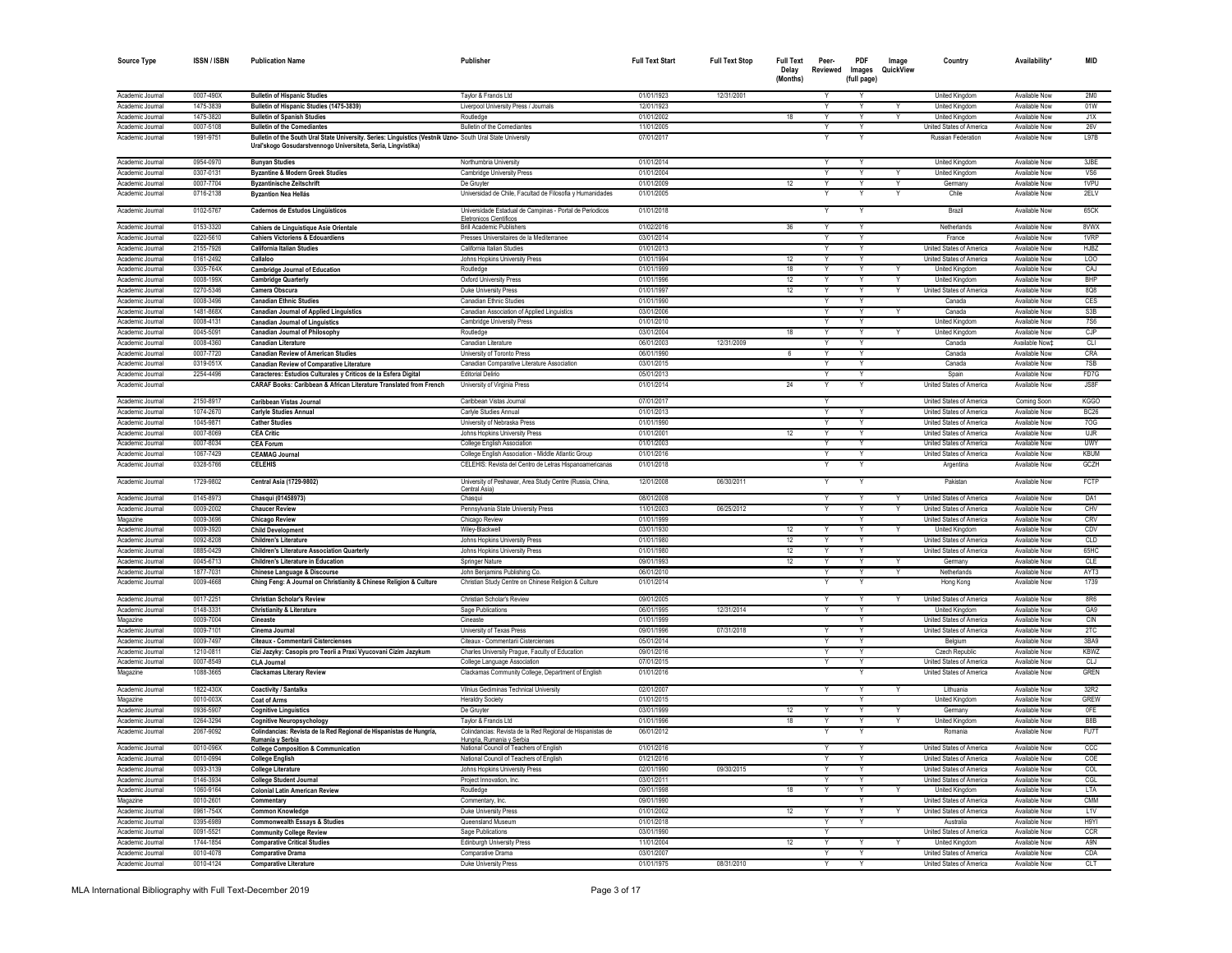| <b>Source Type</b>                   | <b>ISSN/ISBN</b>       | <b>Publication Name</b>                                                                         | Publisher                                                                                                                    | <b>Full Text Start</b>   | <b>Full Text Stop</b> | <b>Full Text</b><br>Delay<br>(Months) | Peer-<br>Reviewed       | PDF<br>Images<br>(full page) | Image<br>QuickView | Country                                              | Availability*                  | <b>MID</b>               |
|--------------------------------------|------------------------|-------------------------------------------------------------------------------------------------|------------------------------------------------------------------------------------------------------------------------------|--------------------------|-----------------------|---------------------------------------|-------------------------|------------------------------|--------------------|------------------------------------------------------|--------------------------------|--------------------------|
| Academic Journal                     | 0010-4132              | <b>Comparative Literature Studies</b>                                                           | Pennsylvania State University Press                                                                                          | 11/01/2003               | 06/25/2012            |                                       | Y                       | Υ                            |                    | United States of America                             | Available Now                  | CPT                      |
| Book / Monograph                     | 9781400884117          | Complete Odes & Satires of Horace                                                               | Princeton University Press                                                                                                   | 01/01/1999               | 01/31/1999            |                                       |                         | Υ                            |                    | United States of America                             | Available Now                  | <b>KCAK</b>              |
| Academic Journal                     | 1534-9322              | <b>Composition Studies</b>                                                                      | <b>Composition Studies</b>                                                                                                   | 04/01/2004               |                       |                                       |                         | Υ                            |                    | United States of America                             | Available Now                  | SK <sub>5</sub>          |
| Academic Journal                     | 0891-2017              | <b>Computational Linguistics</b>                                                                | <b>MIT Press</b>                                                                                                             | 12/01/2002               |                       | 12                                    |                         |                              |                    | United States of America                             | Available Now                  | 18J                      |
| Academic Journa                      | 0958-8221              | <b>Computer Assisted Language Learning</b>                                                      | Routledge                                                                                                                    | 07/01/2015               |                       | 18                                    |                         |                              |                    | <b>United Kingdom</b>                                | Available Now                  | EHW                      |
| Academic Journal                     | 1063-1801              | Configurations                                                                                  | Johns Hopkins University Press                                                                                               | 01/01/1993               |                       | 12                                    |                         |                              |                    | United States of America                             | Available Now                  | O <sub>9</sub> U         |
| Academic Journal                     | 0888-6091              | Confluencia                                                                                     | Confluencia                                                                                                                  | 09/01/2004               |                       |                                       |                         |                              |                    | United States of America                             | Available Now                  | TDQ                      |
| Academic Journal                     | 2036-0967              | Confluenze, Rivista di Studi Iberoamerican                                                      | Universita di Bologna, Dipartimento di Lingue, Letterature e                                                                 | 01/01/2014               |                       |                                       |                         |                              |                    | Italy                                                | Available Now                  | H7NO                     |
|                                      |                        |                                                                                                 | Culture Moderne                                                                                                              |                          |                       |                                       |                         |                              |                    |                                                      |                                |                          |
| Academic Journal                     | 0010-5716              | Confrontation                                                                                   | Confrontation Magazine                                                                                                       | 09/01/2006               |                       |                                       | Y                       | Y                            |                    | United States of America                             | Available Now                  | 27U                      |
| Academic Journal                     | 1819-1010              | Congo-Afrique                                                                                   | Centre d'Etudes pour l'Action Sociale                                                                                        | 01/01/1997               | 12/31/2016            |                                       |                         |                              |                    | Congo, Democratic Republic<br>of the                 | Available Now                  | 3BAE                     |
| Academic Journal                     | 0010-6356              | Conradiana                                                                                      | <b>Texas Tech University Press</b>                                                                                           | 09/01/2003               |                       |                                       | Υ                       | Y                            |                    | United States of America                             | Available Now                  | 27T                      |
| Magazine                             | 0010-7565              | <b>Contemporary Review</b>                                                                      | Contemporary Review Company Ltd.                                                                                             | 07/01/1955               | 12/31/2012            |                                       |                         | Y                            |                    | United Kingdom                                       | Available Now                  | CRY                      |
| Book / Monograph                     |                        | <b>Contested Identities</b>                                                                     | Princeton University Press                                                                                                   | 01/01/1991               | 01/31/1991            |                                       |                         | Y                            |                    | United States of America                             | Available Now                  | <b>KCAS</b>              |
| Magazine                             | 0010-8243              | Convorbiri Literare                                                                             | Concorbiri Literature                                                                                                        | 09/01/2016               |                       |                                       |                         |                              |                    | Romania                                              | Available Now                  | <b>JHCZ</b>              |
| Academic Journal                     | 1988-5946              | Coolahah                                                                                        | Universitat de Barcelona, Australian Studies Centre                                                                          | 01/01/2013               |                       |                                       |                         | $\checkmark$                 |                    | Spair                                                | Available Now                  | FUD4                     |
| Academic Journal                     | 2163-8381              | Coriolis: Interdisciplinary Journal of Maritime Studies                                         | Mystic Seaport Museum, Inc.                                                                                                  | 01/01/2018               |                       |                                       |                         | Υ                            |                    | United States of America                             | Available Now                  | <b>KBWQ</b>              |
| Academic Journal                     | 2333-3073              | <b>Cormac McCarthy Journal</b>                                                                  | Cormac McCarthy Society                                                                                                      | 10/01/2011               |                       |                                       |                         |                              |                    | United States of America                             | Available Now                  | <b>BN89</b>              |
| Academic Journal                     |                        | <b>Cormarë Series</b>                                                                           | <b>Walking Tree Publishers</b>                                                                                               | 01/01/2014               |                       |                                       |                         |                              |                    | Switzerland                                          | Available Now                  | JT4K                     |
| Academic Journal                     |                        | <b>Corpus &amp; Discourse</b>                                                                   | <b>Bloomsbury Publishing Plc</b>                                                                                             | 01/01/2009               | 01/31/2009            |                                       |                         | Y                            |                    | United Kingdom                                       | Available Now                  | 47 <sub>R2</sub>         |
| Academic Journal                     | 1613-7027              | <b>Corpus Linguistics &amp; Linguistic Theory</b>                                               | De Gruyter                                                                                                                   | 02/01/2005               |                       |                                       | $\overline{\mathsf{Y}}$ | $\overline{\mathsf{v}}$      |                    | Germany                                              | Available Now                  | 90R                      |
| Academic Journal                     | 0256-0046              | Critical Arts: A South-North Journal of Cultural & Media Studies                                | Routledge                                                                                                                    | 11/01/2000               |                       | 18                                    |                         | $\overline{Y}$               |                    | <b>United Kingdom</b>                                | Available Now                  | <b>CTA</b>               |
| Academic Journal                     | 0011-1562              | <b>Critical Quarterly</b>                                                                       | Wiley-Blackwell                                                                                                              | 03/01/1959               |                       | 12                                    |                         |                              |                    | <b>United Kingdom</b>                                | <b>Available Now</b>           | CRQ                      |
|                                      |                        |                                                                                                 |                                                                                                                              | 01/01/200                |                       |                                       |                         | Ÿ                            |                    |                                                      | <b>Available Now</b>           | 4SI                      |
| Academic Journal                     | 0011-1570<br>0011-1589 | <b>Critical Survey</b>                                                                          | Berghahn Books                                                                                                               |                          |                       |                                       | Y                       | Y                            | Y                  | United States of America                             |                                | CIS                      |
| Academic Journal<br>Academic Journal | 0011-1619              | Criticism<br>Critique                                                                           | Wayne State University Press<br>Taylor & Francis Ltd                                                                         | 03/01/2005<br>09/01/1974 |                       | 18                                    |                         | v                            |                    | United States of America<br><b>United Kingdom</b>    | Available Now<br>Available Now | <b>CTQ</b>               |
|                                      |                        |                                                                                                 |                                                                                                                              |                          |                       |                                       | $\vee$                  | $\vee$                       | $\vee$             |                                                      |                                |                          |
| Academic Journal                     | 1066-9922              | <b>Critique: Critical Middle Eastern Studies</b>                                                | Routledge                                                                                                                    | 03/01/2002               | 12/31/2008            |                                       |                         |                              |                    | United Kingdom                                       | Available Now                  | J2H                      |
| Academic Journal                     | 0011-1953              | <b>Cross Currents</b>                                                                           | Wilev-Blackwell                                                                                                              | 06/01/1990               |                       |                                       | Y                       | Y                            |                    | United Kingdom                                       | Available Now                  | ccu                      |
| Academic Journal                     | 0211-0547              | Cuadernos de Investigación Filológica                                                           | Universidad de la Rioja, Servicio de Publicaciones                                                                           | 01/01/2013               |                       |                                       | Y                       | Y                            |                    | Spain                                                | Available Now                  | <b>BDWL</b>              |
| Academic Journal                     | 0391-5654              | Cultura Neolatina                                                                               | Mucchi Editore                                                                                                               | 07/01/2016               |                       |                                       | Y                       | Y                            |                    | Italy                                                | Available Now                  | GRIU                     |
| Academic Journal                     | 0011-5266              | <b>Daedalus</b>                                                                                 | <b>MIT Press</b>                                                                                                             | 01/01/2016               |                       | 12                                    |                         | Υ                            |                    | United States of America                             | Available Now                  | DED                      |
| Book / Monograph                     |                        | Dance & the Body Politic in Northern Greece                                                     | Princeton University Press                                                                                                   | 01/01/1990               | 01/31/1990            |                                       |                         | Y                            |                    | United States of America                             | Available Now                  | <b>KCAT</b>              |
| Magazine                             | 0906-5369              | <b>Danish Literary Magazine</b>                                                                 | Danish Arts Foundation                                                                                                       | 07/01/2015               |                       |                                       |                         | Υ                            |                    | Denmark                                              | Available Now                  | <b>GBJG</b>              |
| Academic Journal                     | 0188-9478              | <b>Debate Feminista</b>                                                                         | Metis Productos Culturales, S.A. de C.V.                                                                                     | 03/01/1990               |                       |                                       |                         | Y                            |                    | Mexico                                               | Available Now                  | <b>16U2</b>              |
| Academic Journal                     | 1554-6535              | Decimononica                                                                                    | Decimononica                                                                                                                 | 01/01/2015               |                       |                                       |                         |                              |                    | United States of America                             | Available Now                  | 77WS                     |
| Academic Journal<br>Academic Journal | 1536-1837<br>0011-7951 | Delaware Review of Latin American Studies<br>Delos: A Journal of Translation & World Literature | University of Delaware, Newark, Department of Foreign<br>Languages & Literatures<br>University of Florida, Board of Trustees | 12/01/1999<br>01/01/2016 |                       |                                       |                         |                              |                    | United States of America<br>United States of America | Available Now<br>Available Now | 1CLR<br><b>LB44</b>      |
| Book / Monograph                     |                        | Demons & the Devil                                                                              | Princeton University Press                                                                                                   | 01/01/1991               | 01/31/1991            |                                       |                         |                              |                    | United States of America                             | Available Now                  | <b>KCAU</b>              |
| Academic Journal                     | 0021-1818              |                                                                                                 | De Gruvter                                                                                                                   | 01/01/2009               |                       |                                       |                         |                              |                    | Germany                                              | Available Now                  | 39Z1                     |
|                                      |                        | Der Islam                                                                                       |                                                                                                                              |                          |                       |                                       |                         | Y                            |                    |                                                      |                                |                          |
| Academic Journal<br>Academic Journal | 0176-4225              | Diachronica                                                                                     | John Benjamins Publishing Co                                                                                                 | 04/01/2003<br>01/01/1995 |                       | 12                                    |                         |                              |                    | Netherlands<br>United States of America              | Available Now<br>Available Now | P63                      |
| Academic Journal                     | 0300-7162<br>1090-4972 | <b>Diacritics</b>                                                                               | Johns Hopkins University Press<br>University of Texas Press                                                                  | 01/01/1996               |                       | 12                                    |                         | Υ                            |                    | United States of America                             | Available Now                  | O <sub>9</sub> V<br>JX1H |
| Academic Journal                     | 0012-2173              | Dialogo                                                                                         |                                                                                                                              | 04/01/2009               |                       |                                       |                         |                              |                    |                                                      | Available Now                  | GQG                      |
| Academic Journal                     | 1224-7073              | Dialogue: Canadian Philosophical Review                                                         | <b>Cambridge University Press</b><br>Sciendo                                                                                 | 01/01/2017               |                       |                                       |                         |                              |                    | <b>United Kingdom</b><br>Germany                     | Available Now                  | GQP5                     |
| Academic Journal                     | 0742-5473              | <b>Dialogues Francophones</b>                                                                   |                                                                                                                              | 03/01/2006               | 10/20/2014            |                                       |                         |                              |                    | <b>United States of America</b>                      | Available Now                  | <b>UKL</b>               |
|                                      |                        | <b>Dickens Quarterly</b>                                                                        | Johns Hopkins University Press                                                                                               |                          |                       |                                       | Y                       | Υ                            | Y                  |                                                      |                                |                          |
| Academic Journal                     | 0042-062X              | Die Unterrichtspraxis / Teaching German                                                         | Wiley-Blackwel                                                                                                               | 04/01/2006               |                       |                                       |                         | Y                            |                    | <b>United Kingdom</b>                                | Available Now                  | SGL                      |
| Academic Journal                     | 0163-0415              | Dieciocho: Hispanic Enlightenment                                                               | Dieciocho                                                                                                                    | 01/01/2006               |                       |                                       |                         | Ÿ                            |                    | United States of America                             | Available Now                  | 2ELN                     |
| Academic Journal                     | 1040-7391              | Differences: A Journal of Feminist Cultural Studies                                             | Duke University Press                                                                                                        | 01/01/1994               |                       | 12                                    |                         |                              |                    | United States of America                             | Available Now                  | DFN                      |
| Academic Journal                     | 2329-4787              | Digest: A Journal of Foodways & Culture                                                         | American Folklore Societ                                                                                                     | 01/01/2014               |                       |                                       |                         |                              |                    | United States of America                             | Available Nov                  | KBX4                     |
| Academic Journal                     | 1575-2275              | <b>DIGITHUM</b>                                                                                 | Universitat Oberta de Catalunya                                                                                              | 05/01/2013               |                       |                                       |                         | Y                            |                    | Spain                                                | Available Now                  | 77X4                     |
| Academic Journal                     | 1300-8552              | Dilbilim Arastirmalari Dergisi                                                                  | <b>Bogazici University Press</b>                                                                                             | 01/01/2014               |                       |                                       |                         | Y                            |                    | Turkey                                               | Available Now                  | JHDB                     |
| Academic Journal                     | 0392-1921              | <b>Diogenes</b>                                                                                 | Sage Publications Inc.                                                                                                       | 03/01/1994               | 12/31/2002            |                                       |                         | Y                            |                    | United Kingdom                                       | Available Now                  | <b>DIO</b>               |
| Academic Journal                     | 0766-5350              | Dires: Revue du Centre d'Etudes Freudiennes                                                     | Presses Universitaires de la Mediterranee                                                                                    | 01/01/1983               | 12/31/1999            |                                       | Y                       | Y                            |                    | France                                               | Available Now                  | JUPI.                    |
| Academic Journal                     | 1055-6133              | disClosure                                                                                      | Committee on Social Theory                                                                                                   | 01/01/2003               |                       |                                       | Y                       | Y                            |                    | United States of America                             | Available Now                  | P37                      |
| Academic Journal                     | 0163-853X              | <b>Discourse Processes</b>                                                                      | Taylor & Francis Ltd                                                                                                         | 07/01/2015               |                       | 12                                    |                         | Y                            |                    | United Kingdom                                       | Available Now                  | 7LQ                      |
| Academic Journal                     | 0159-6306              | Discourse: Studies in the Cultural Politics of Education                                        | Routledge                                                                                                                    | 01/01/1999               |                       | 18                                    | Y                       | Y                            | Y                  | United Kingdom                                       | Available Now                  | 54.1                     |
| Academic Journal                     | 1980-5799              | Dominios de Lingu@gem                                                                           | Dominios de Lingu@gem                                                                                                        | 01/01/2016               |                       |                                       |                         | Y                            |                    | Brazil                                               | Available Now                  | KC08                     |
| Academic Journal                     | 1013-2309              | <b>Dostoevsky Studies</b>                                                                       | Narr Francke Attempto Verlag GmbH & Co.KG                                                                                    | 07/01/2015               |                       |                                       | Y                       | Y                            |                    | Germany                                              | Available Now                  | GBJ3                     |
| Book / Monograph                     | 9780691121956          | Dream of the Poem                                                                               | Princeton University Press                                                                                                   | 01/01/2007               | 01/31/2007            |                                       |                         | Υ                            |                    | United States of America                             | Available Now                  | 8VJJ                     |
| Academic Journal                     | 0896-6362              | <b>Dreiser Studies</b>                                                                          | International Theodore Dreiser Society                                                                                       | 01/01/1997               | 12/31/2005            |                                       |                         | Y                            |                    | United States of America                             | Available Now                  | DQ9                      |
| Academic Journa                      | 1362-024X              | <b>Durkheimian Studies</b>                                                                      | Berghahn Books                                                                                                               | 12/01/2012               |                       | 18                                    |                         | Y                            |                    | United States of America                             | Available Now                  | H77                      |
| Academic Journal                     | 0309-6564              | <b>Dutch Crossing</b>                                                                           | Taylor & Francis Ltd                                                                                                         | 01/01/2012               |                       |                                       |                         |                              |                    | <b>United Kingdom</b>                                | Available Now                  | <b>RGZ</b>               |
| Academic Journal                     | 1548-1964              | <b>EAPSU Online</b>                                                                             | English Association of the Pennsylvania State Universities                                                                   | 01/01/2015               | 12/31/2015            |                                       |                         |                              |                    | United States of America                             | Available Now                  | AYSS                     |
| Academic Journal                     | 0012-8163              | <b>Early American Literature</b>                                                                | University of North Carolina Press                                                                                           | 03/01/1973               |                       | 12                                    |                         |                              |                    | United States of America                             | Available Now                  | EAE                      |
| Academic Journal                     |                        | Early European Drama in Translation Series                                                      | Arizona State University, Arizona Center for Medieval &<br>Renaissance Studies                                               | 01/01/2015               |                       |                                       |                         |                              |                    | United States of America                             | Available Now                  | JS6H                     |
| Academic Journal                     | 2292-7956              | East/West: Journal of Ukranian Studies                                                          | Canadian Institute of Ukrainian Studies                                                                                      | 06/01/2016               |                       |                                       | Y                       | Y                            |                    | Canada                                               | Available Now                  | KQL1                     |
| Magazine                             | 2171-9594              | Ecozon@ European Journal of Literature, Culture & Environment                                   | Universidad de Alcala. UAH                                                                                                   | 07/01/2018               |                       |                                       |                         | Y                            |                    | Spain                                                | Available Now                  | <b>KC0A</b>              |
| Academic Journal                     | 0212-0429              | Edad de Oro                                                                                     | Departamento de Filologia Espanola de la Universidad<br>Autonoma de Madrid                                                   | 01/01/2016               |                       |                                       |                         |                              |                    | Spain                                                | Available Now                  | K4PT                     |
| Academic Journal                     | 0364-6505              | Edebiyat: Journal of Middle Eastern Literatures                                                 | Routledge                                                                                                                    | 07/01/1997               | 05/31/2003            |                                       | Υ                       | Υ                            |                    | United Kingdom                                       | Available Now                  | 7W                       |
| Academic Journal                     | 0931-3079              | Editio (09313079)                                                                               | De Gruvter                                                                                                                   | 01/01/2009               |                       | 12                                    | Y                       | Y                            | Y                  | Germany                                              | Available Now                  | B1TW                     |
| Academic Journal                     | 0840-6286              | <b>Eighteenth Century Fiction</b>                                                               | UTP/Eighteenth Century Fiction                                                                                               | 10/01/2001               |                       | 6                                     |                         |                              |                    | Canada                                               | Available Now                  | 7SD                      |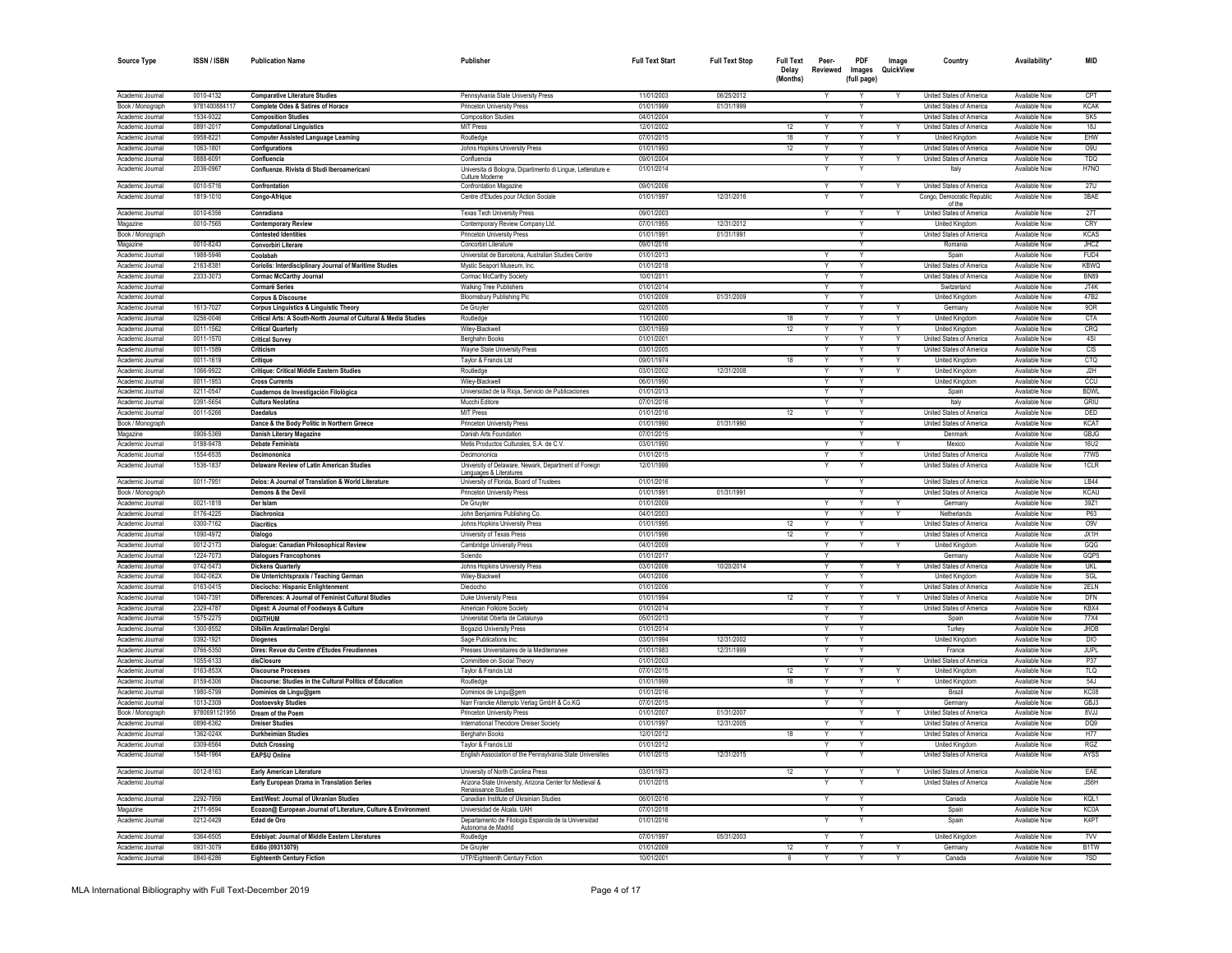| <b>Source Type</b>                   | <b>ISSN / ISBN</b>     | <b>Publication Name</b>                                                                               | Publisher                                                                                            | <b>Full Text Start</b>   | <b>Full Text Stop</b>    | <b>Full Text</b><br>Delav<br>(Months) | Peer-<br>Reviewed       | PDF<br>Images<br>(full page) | Image<br>QuickView | Country                                    | Availability*                         | MID                      |
|--------------------------------------|------------------------|-------------------------------------------------------------------------------------------------------|------------------------------------------------------------------------------------------------------|--------------------------|--------------------------|---------------------------------------|-------------------------|------------------------------|--------------------|--------------------------------------------|---------------------------------------|--------------------------|
| Academic Journal                     | 0193-5380              | Eighteenth Century: Theory & Interpretation (Texas Tech University Press) Texas Tech University Press |                                                                                                      | 11/01/2002               | 12/31/2008               |                                       |                         |                              |                    | United States of America                   | Available Now                         | <b>UKV</b>               |
| Academic Journal                     | 0098-2601              | Eighteenth-Century Life                                                                               | Duke University Press                                                                                | 01/01/1997               |                          | 12                                    |                         |                              |                    | United States of America                   | Available Now                         | <b>GKC</b>               |
| Academic Journal                     | 0013-2586              | <b>Eighteenth-Century Studies</b>                                                                     | Johns Hopkins University Press                                                                       | 09/01/1995               |                          | 12                                    | Y                       | Y                            |                    | United States of America                   | Available Now                         | ECS                      |
| Academic Journal                     | 0013-8304              | <b>ELH</b>                                                                                            | Johns Hopkins University Press                                                                       | 12/01/1992               |                          | 12                                    | Y                       | Y                            |                    | United States of America                   | Available Now                         | <b>ELH</b>               |
| Academic Journal                     | 1066-7059              | <b>Elizabethan Review</b>                                                                             | Gary B. Goldstein on behalf of the Elizabethan Review                                                | 01/01/1993               | 12/31/1999               |                                       |                         |                              |                    | United States of America                   | Available Now                         | <b>JUNC</b>              |
| Academic Journal                     | 1581-8918              | <b>ELOPE</b>                                                                                          | ELOPE Journal                                                                                        | 03/01/2010               |                          |                                       | Y                       | Y                            |                    | Slovenia                                   | Available Now                         | KC0F                     |
| Academic Journal                     | 0951-0893              | ELT Journal: English Language Teaching Journal                                                        | <b>Oxford University Press</b>                                                                       | 01/01/1996               |                          | 12                                    | Y                       | Y                            | Y                  | United Kingdom                             | Available Now                         | <b>ELT</b>               |
| Academic Journal                     | 1059-6879              | <b>Emily Dickinson Journal</b>                                                                        | Johns Hopkins University Press                                                                       | 03/02/1991               |                          | 12                                    | Y                       | Y                            |                    | <b>United States of America</b>            | Available Now                         | 0.9X                     |
| Academic Journal                     | 1013-1752              | <b>English Academy Review</b>                                                                         | Routledge                                                                                            | 01/01/2007               |                          |                                       | Y                       | Y                            | Y                  | <b>United Kingdom</b>                      | <b>Available Now</b>                  | 6Z9                      |
| Academic Journal                     | 0007-8204<br>0376-8902 | <b>English Education</b>                                                                              | National Council of Teachers of English                                                              | 01/01/2016<br>08/01/2002 |                          |                                       |                         | Y                            |                    | United States of America<br>South Africa   | <b>Available Now</b>                  | 5F3                      |
| Academic Journal<br>Academic Journal | 0013-8274              | <b>English in Africa</b>                                                                              | Institute for the Study of English in Africa<br>National Council of Teachers of English              | 01/01/2016               |                          |                                       |                         | Y                            |                    | United States of America                   | <b>Available Now</b><br>Available Now | EIA<br><b>ENJ</b>        |
| Academic Journal                     | 0013-8282              | English Journal<br><b>English Language Notes</b>                                                      | Duke University Press                                                                                | 09/01/1963               |                          | 12                                    |                         |                              |                    | United States of America                   | <b>Available Now</b>                  | ELG                      |
| Academic Journal                     | 0013-8312              | <b>English Literary Renaissance</b>                                                                   | University of Chicago Press                                                                          | 01/01/1971               |                          | 24                                    |                         | Y                            |                    | United States of America                   | Available Now                         | <b>ELR</b>               |
| Academic Journal                     | 0013-8339              | English Literature in Transition, 1880-1920                                                           | <b>ELT Press</b>                                                                                     | 01/01/1983               |                          |                                       |                         |                              |                    | United States of America                   | <b>Available Now</b>                  | UFV                      |
| Magazine                             | 0013-8363              | <b>English Record</b>                                                                                 | New York State English Council                                                                       | 05/01/2016               |                          |                                       |                         | Y                            |                    | <b>United States of America</b>            | Available Now                         | <b>JHDD</b>              |
| Academic Journal                     | 0013-838X              | <b>English Studies</b>                                                                                | Routledge                                                                                            | 02/01/1975               |                          | 18                                    | $\overline{\mathsf{Y}}$ | Y                            | Y                  | <b>United Kingdom</b>                      | Available Now                         | <b>ENS</b>               |
| Magazine                             | 0013-8398              | <b>English Studies in Africa</b>                                                                      | Routledge                                                                                            | 01/01/2009               |                          | 18                                    |                         | $\overline{\mathsf{v}}$      |                    | <b>United Kingdom</b>                      | <b>Available Now</b>                  | TH <sub>2</sub>          |
| Academic Journal                     | 0317-0802              | <b>English Studies in Canada</b>                                                                      | English Studies in Canada                                                                            | 09/01/2004               |                          |                                       | $\overline{Y}$          | Y                            |                    | Canada                                     | <b>Available Now</b>                  | <b>UKX</b>               |
| Academic Journal                     | 1874-8767              | <b>English Text Construction</b>                                                                      | John Benjamins Publishing Co.                                                                        | 04/01/2008               |                          |                                       | Y                       | $\checkmark$                 |                    | Netherlands                                | Available Now                         | 50E7                     |
| Academic Journal                     | 0172-8865              | <b>English World-Wide</b>                                                                             | John Benjamins Publishing Co.                                                                        | 05/01/2004               |                          |                                       | $\vee$                  | $\vee$                       |                    | Netherlands                                | Available Now                         | G4O                      |
| Academic Journal                     | 0013-8215              | English: The Journal of the English Association                                                       | Oxford University Press                                                                              | 01/01/1996               |                          | 12                                    | Y                       | Y                            | Y                  | United Kingdom                             | Available Now                         | AWX                      |
| Book / Monograph                     | 9781400862726          | <b>Enlightenment as Social Criticism</b>                                                              | Princeton University Press                                                                           | 01/01/2014               | 01/31/2014               |                                       |                         | Y                            |                    | United States of America                   | Available Now                         | KCB0                     |
| Academic Journal<br>Academic Journal | 2037-2426              | Enthymema                                                                                             | Enthymema, International Journal of Literary Criticism<br>Literary Theory & Philosophy of Literature | 01/01/2014<br>02/01/2017 |                          |                                       | Y                       | Υ<br>Y                       |                    | Italy                                      | Available Nov<br>Available Now        | H6SF                     |
|                                      | 1989-5097              | EntreCulturas: Revista de Traducción y Comunicación Intercultural                                     | Grupo de Investigacion en Traduccion, Comunicacion y<br>Linguistica Aplicada                         |                          |                          |                                       |                         |                              |                    | Spain                                      |                                       | <b>KC39</b>              |
| Academic Journal                     | 0213-201X              | Epos                                                                                                  | Editorial UNED                                                                                       | 01/01/1984               | 01/31/2016               |                                       | Y                       | Y                            |                    | Spain                                      | Available Now                         | <b>BBFK</b>              |
| Academic Journal                     | 0214-0691              | Erebea: Revista de Humanidades y Ciencias Sociales                                                    | Erebea: Revista de Humanidades y Ciencias Sociales                                                   | 01/01/2011               |                          |                                       | Y                       |                              |                    | Spain                                      | Available Now                         | KC3A                     |
| Academic Journal                     | 2530-6456              | ES Review. Spanish Journal of English Studies                                                         | Universidad de Valladolid                                                                            | 01/01/2017               |                          |                                       | $\checkmark$            |                              |                    | Spain                                      | Available Now                         | L7J6                     |
| Academic Journal                     | 2334-9050              | ESP Today - Journal of English for Specific Purposes at Tertiary Level                                | University of Belgrade, Faculty of Economics                                                         | 01/01/2017               |                          |                                       |                         |                              |                    | Serbia                                     | Available Now                         | KC5X                     |
| Academic Journal                     | 0014-0767              | <b>Esprit Createur</b>                                                                                | Johns Hopkins University Press                                                                       | 03/02/1995               |                          | 12                                    | Y                       |                              |                    | United States of America                   | <b>Available Now</b>                  | <b>ULN</b>               |
| Academic Journal                     | 0361-5634              | <b>Essays in Arts &amp; Sciences</b>                                                                  | University of New Haven, College of Arts & Sciences                                                  | 01/01/1971               | 12/31/2005               |                                       | $\checkmark$            |                              |                    | United States of America                   | Coming Soon                           | <b>JUPU</b>              |
| Academic Journal<br>Academic Journal | 0014-0856              | <b>Essays in Criticism</b>                                                                            | Oxford University Press                                                                              | 01/01/1996<br>01/01/2003 |                          | 12                                    | Y                       | Y                            |                    | United Kingdom<br>United States of America | Available Now                         | <b>ESC</b><br><b>NIU</b> |
| Academic Journal                     | 1043-2213<br>0185-0164 | <b>Essays in Medieval Studies</b><br>Estudios de Asia y Africa                                        | West Virginia University Press                                                                       | 01/01/1966               |                          | 12                                    | Y<br>Y                  | Y<br>Y                       | Y                  | Mexico                                     | Available Now<br>Available Now        | HG0                      |
| Academic Journal                     | 0185-2574              | Estudios de Cultura Maya                                                                              | El Colegio de Mexico AC<br>Instituto de Investigaciones Filologicas - UNAM                           | 01/01/2007               |                          |                                       | Y                       | Y                            |                    | Mexico                                     | <b>Available Now</b>                  | 3JFW                     |
| Academic Journal                     | 1699-311X              | <b>Estudios Irlandeses</b>                                                                            | Spanish Association for Irish Studies                                                                | 01/01/2009               |                          |                                       | Y                       | Υ                            | Y                  | Spain                                      | <b>Available Now</b>                  | 8WGU                     |
| Magazine                             | 0212-3819              | <b>Estudis Escenics</b>                                                                               | Institut del Teatre de la Diputacio de Barcelona                                                     | 01/01/2015               | 01/31/2015               |                                       |                         | Y                            |                    | Spain                                      | <b>Available Now</b>                  | 160B                     |
| Academic Journal                     | 1889-2566              | Estudos de Lingüística Galega                                                                         | Universidad de Santiago de Compostela, Servicio de<br>Publicaciones                                  | 01/01/2016               |                          |                                       |                         |                              |                    | Spain                                      | Available Now                         | K4WP                     |
| Academic Journal                     | 0014-164X              | ETC: A Review of General Semantics                                                                    | Institute of General Semantics, Inc.                                                                 | 03/01/1983               |                          |                                       |                         |                              |                    | United States of America                   | <b>Available Now</b>                  | ETC                      |
| Academic Journal                     | 1547-3465              | <b>Ethnobotany Research &amp; Applications</b>                                                        | Ethnobotany Research & Applications                                                                  | 06/01/2008               | 01/31/2015               |                                       |                         | Y                            |                    | United States of America                   | <b>Available Now</b>                  | 6MTG                     |
| Academic Journal                     | 0355-1776              | Ethnologia Fennica                                                                                    | Ethnologia Fennica                                                                                   | 01/01/2015               |                          |                                       |                         |                              |                    | Finland                                    | Available Now                         | KC3R                     |
| Academic Journal                     | 1698-689X              | <b>Etiopicas</b>                                                                                      | Etiopicas, Revista de Letras Renacentistas                                                           | 01/01/2016               |                          |                                       | Y                       | Y                            |                    | Spain                                      | Available Now                         | GRIY                     |
| Academic Journal                     | 0071-1861              | Etnografia Polska / Polish Ethnography                                                                | Instytut Archeologii i Etnologii Polskiej Akademii Nauk                                              | 01/01/2007               |                          |                                       |                         |                              |                    | Poland                                     | Available Now                         | 3HYG                     |
| Academic Journal                     | 1168-4917              | <b>Etudes Britanniques Contemporaines</b>                                                             | Presses Universitaires de la Mediterranee                                                            | 07/01/2016               |                          |                                       | $\overline{\mathsf{Y}}$ | Y                            |                    | France                                     | Available Now                         | GRJ6                     |
| Magazine                             | 0071-2051              | <b>Etudes Finno-Ougriennes</b>                                                                        | I 'Harmattan Edition Diffusion                                                                       | 01/01/2015               |                          |                                       |                         | $\overline{\mathsf{v}}$      |                    | France                                     | Available Now                         | <b>HOXF</b>              |
| Academic Journal                     | 1803-7399              | Etudes Romanes de Brno                                                                                | Masaryk University, Faculty of Arts                                                                  | 01/01/1965               |                          |                                       |                         | $\overline{Y}$               |                    | <b>Czech Republic</b>                      | Available Nov                         | G8ZH                     |
| Academic Journal                     | 2149-1135              | <b>Eurasian Journal of Applied Linguistics</b>                                                        | Eurasian Journal of Applied Linguistics                                                              | 07/01/2017               |                          |                                       | $\overline{\mathsf{Y}}$ | $\overline{\mathsf{v}}$      |                    | Turkey                                     | <b>Available Nov</b>                  | 19.13                    |
| Academic Journal                     | 1382-5577              | <b>European Journal of English Studies</b>                                                            | Routledge                                                                                            | 01/01/1997               |                          | 18                                    | $\overline{Y}$          | Y<br>$\vee$                  |                    | <b>United Kingdom</b>                      | <b>Available Now</b>                  | EI1                      |
| Academic Journal                     | 1050-9585<br>1568-1491 | <b>European Romantic Review</b>                                                                       | Routledge                                                                                            | 04/01/2003<br>01/01/2003 | 12/31/2016               | 18                                    | Y<br>Y                  | Y                            |                    | <b>United Kingdom</b><br>Netherlands       | Available Now<br>Available Now        | 2KM                      |
| Academic Journal<br>Academic Journal | 1041-2573              | <b>EUROSLA Yearbook</b><br>Exemplaria                                                                 | John Benjamins Publishing Co.<br>Taylor & Francis Ltd                                                | 04/01/1989               |                          | 12                                    | Y                       | Y                            | Y                  | United Kingdom                             | Available Now                         | O2C<br>3BFJ              |
| Academic Journal                     | 0014-4940              | Explicator                                                                                            | Taylor & Francis Ltd                                                                                 | 09/01/1976               |                          | 18                                    | Υ                       | Y                            | Y                  | United Kingdom                             | Available Now                         | <b>FXP</b>               |
| Academic Journal                     | 0098-2474              | <b>Explorations in Renaissance Culture</b>                                                            | <b>Brill Academic Publishers</b>                                                                     | 01/02/2014               |                          |                                       |                         | Υ                            |                    | Netherlands                                | Available Now                         | <b>BFHS</b>              |
| Academic Journal                     | 0014-6242              | Fabula                                                                                                | De Gruyter                                                                                           | 03/01/2003               |                          | 12                                    | Υ                       | Y                            | Y                  | Germany                                    | Available Now                         | QIP                      |
| Academic Journal                     | 0884-2949              | Faulkner Journal                                                                                      | Johns Hopkins University Press                                                                       | 09/01/2000               |                          |                                       |                         | Y                            |                    | United States of America                   | Available Now                         | 6LO                      |
| Academic Journal                     | 2151-7363              | <b>Feminist Formations</b>                                                                            | Johns Hopkins University Press                                                                       | 01/01/2009               |                          | 12                                    |                         | $\overline{Y}$               |                    | United States of America                   | <b>Available Now</b>                  | <b>B4Z0</b>              |
| Academic Journal                     | 1468-0777              | <b>Feminist Media Studies</b>                                                                         | Routledge                                                                                            | 03/01/2001               |                          | 18                                    |                         |                              |                    | United Kingdom                             | Available Now                         | BF3                      |
| Academic Journal                     | 0046-3663              | <b>Feminist Studies</b>                                                                               | Feminist Studies, Inc.                                                                               | 03/01/1990               |                          | 35                                    | Υ                       | Y                            |                    | United States of America                   | Available Now                         | FES                      |
| Academic Journal                     | 0723-5186              | <b>Feministische Studien</b>                                                                          | De Gruyter                                                                                           | 05/01/2007               |                          |                                       |                         |                              |                    | Germany                                    | <b>Available Now</b>                  | 3BFL                     |
| Academic Journal                     | 0163-5069              | <b>Film Criticism</b>                                                                                 | Film Criticism                                                                                       | 01/01/1976               |                          |                                       | Y                       | Y                            |                    | United States of America                   | Available Now                         | 53B                      |
| Book / Monograph                     |                        | Films of Theo Angelopoulos: A Cinema of Contemplation                                                 | Princeton University Press                                                                           | 01/01/1997               | 01/31/1997               |                                       |                         | Y                            |                    | United States of America                   | Available Now                         | <b>KCAZ</b>              |
| Academic Journal                     | 2063-8825              | Finno-Ugric Languages & Linguistics                                                                   | Pazmany Peter Catholic University                                                                    | 07/01/2017               |                          |                                       |                         | $\overline{Y}$<br>Y          |                    | Hungar                                     | Available Now                         | KC9D                     |
| Book / Monograph<br>Academic Journal | 0709-5201              | <b>Firewalking &amp; Religious Healing</b>                                                            | Princeton University Press                                                                           | 01/01/1998<br>01/01/2011 | 01/31/1998<br>01/31/2013 |                                       | Y                       | Y                            |                    | United States of America<br>Canada         | Available Nov<br>Available Now        | C3YN<br>6DU6             |
| Academic Journal                     | 0920-1297              | Florilegium<br>Focaal                                                                                 | University of Toronto Press<br>Berghahn Books                                                        | 08/01/2004               |                          | 12                                    | Y                       | Y                            |                    | United States of America                   | Available Now                         | <b>LSZ</b>               |
| Academic Journal                     | 0165-4004              | <b>Folia Linguistica</b>                                                                              | De Gruyter                                                                                           | 01/01/1967               |                          | 12                                    | Y                       | Y                            | Y                  | Germany                                    | Available Now                         | KU2                      |
| Academic Journal                     | 0531-9684              | <b>Folk Music Journal</b>                                                                             | English Folk Dance & Song Society                                                                    | 01/01/2004               |                          |                                       | Y                       | Y                            | Y                  | <b>United Kinadon</b>                      | Available Now                         | OT9                      |
| Academic Journal                     | 0015-587X              | Folklore                                                                                              | Routledge                                                                                            | 12/01/1993               |                          | 18                                    | Y                       | Υ                            | Y                  | <b>United Kinadon</b>                      | Available Now                         | <b>FLK</b>               |
| Magazine                             | 1003-7519              | <b>Foreign Literature Studies</b>                                                                     | Foreign Literature Studies                                                                           | 11/01/2013               |                          |                                       |                         | Υ                            |                    | China                                      | <b>Available Now</b>                  | 1VPS                     |
| Academic Journal                     | 2013-7761              | Forma. Revista d'Estudis Comparatius. Art, Literature, Pensament                                      | Instituto de Cultura, Universitat Pompeu Fabra                                                       | 03/01/2018               |                          |                                       |                         |                              |                    | Spain                                      | <b>Available Now</b>                  | <b>KC80</b>              |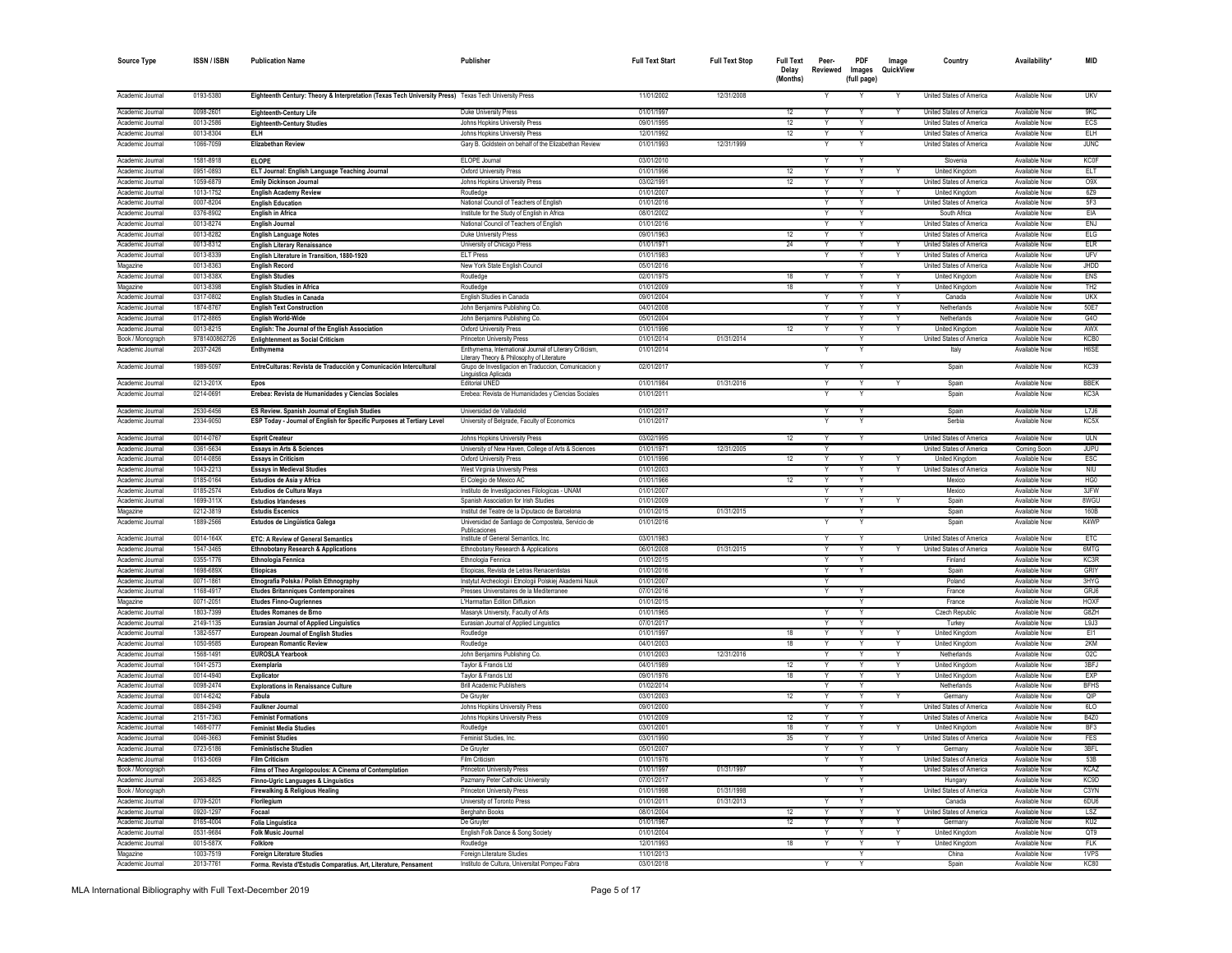| <b>Source Type</b>                   | <b>ISSN/ISBN</b>       | <b>Publication Name</b>                                                                                                                | Publisher                                                                                     | <b>Full Text Start</b>   | <b>Full Text Stop</b>    | <b>Full Text</b><br>Delay<br>(Months) | Peer-<br>Reviewed | <b>PDF</b><br>Images<br>(full page) | Image<br>QuickView | Country                                                     | Availability <sup>*</sup>             | <b>MID</b>                            |
|--------------------------------------|------------------------|----------------------------------------------------------------------------------------------------------------------------------------|-----------------------------------------------------------------------------------------------|--------------------------|--------------------------|---------------------------------------|-------------------|-------------------------------------|--------------------|-------------------------------------------------------------|---------------------------------------|---------------------------------------|
|                                      | 0925-8620              |                                                                                                                                        |                                                                                               | 08/01/2009               |                          |                                       |                   |                                     |                    |                                                             |                                       | <b>NFF</b>                            |
| Academic Journal<br>Academic Journal | 0015-7902              | Foro Hispánico<br>Forschungen zur Volks- und Landeskunde                                                                               | Brill / Rodoni<br>Romanian Academy Publishing House / Editura Academiei                       | 01/01/2007               | 06/28/2019               |                                       |                   |                                     |                    | Netherlands<br>Romania                                      | Available Now<br>Available Now        | 38TJ                                  |
|                                      |                        |                                                                                                                                        | Romane                                                                                        |                          |                          |                                       |                   |                                     |                    |                                                             |                                       |                                       |
| Academic Journal                     | 0015-8518              | Forum for Modern Language Studies                                                                                                      | Oxford University Press                                                                       | 01/01/1996               |                          | 12                                    | $\vee$            | v                                   |                    | <b>United Kingdom</b>                                       | Available Now                         | <b>RIO</b>                            |
| Book / Monograph                     |                        | <b>Fourth Dimension</b>                                                                                                                | <b>Princeton University Press</b>                                                             | 01/01/2014               | 01/31/2014               |                                       |                   |                                     |                    | United States of America                                    | Available Now                         | C44D                                  |
| Academic Journal<br>Academic Journal | 0080-5459<br>1527-2354 | <b>Franciscan Studies</b><br><b>Frank Norris Studies</b>                                                                               | Franciscan Institute<br>Eric Link                                                             | 01/01/2008<br>01/01/1986 | 12/31/2004               |                                       |                   | Y<br>Y                              |                    | <b>United States of America</b><br>United States of America | Available Now<br>Available Now        | 659S<br>JUN9                          |
| Academic Journal                     | 0098-9355              | <b>French Forun</b>                                                                                                                    | University of Pennsylvania Press                                                              | 01/01/2007               |                          |                                       |                   |                                     |                    | United States of America                                    | Available Nov                         | H <sub>1</sub> M                      |
| Academic Journal                     | 0016-1128              | <b>French Studies</b>                                                                                                                  | Oxford University Press                                                                       | 01/01/1996               |                          | 12                                    |                   | Y                                   |                    | United Kingdon                                              | Available Nov                         | <b>FRT</b>                            |
| Academic Journal                     | 0259-0247              | French Studies in Southern Africa                                                                                                      | Association of French Studies in Southern Africa                                              | 01/01/2018               |                          |                                       |                   | Y                                   |                    | South Africa                                                | Available Now                         | G60N                                  |
| Academic Journal                     | 0160-9009              | Frontiers: A Journal of Women Studies                                                                                                  | University of Nebraska Press                                                                  | 01/01/2001               |                          |                                       | Y                 | Y                                   |                    | United States of America                                    | Available Now                         | <b>FON</b>                            |
| Academic Journal                     | 0071-9706              | Frühmittelalterliche Studien                                                                                                           | De Gruyter                                                                                    | 01/01/2009               |                          | 12                                    | Y                 | Y                                   | Y                  | Germany                                                     | Available Now                         | 3005                                  |
| Academic Journal                     | 0929-998X              | <b>Functions of Language</b>                                                                                                           | John Benjamins Publishing Co.                                                                 | 02/01/2003               |                          |                                       |                   | Y                                   | Y                  | Netherlands                                                 | Available Now                         | O <sub>2</sub> E                      |
| Academic Journal                     | 2040-7181              | Galicia 21: Journal of Contemporary Galician Studies                                                                                   | Galicia 21: Journal of Contemporary Galacian Studies                                          | 01/01/2013               |                          |                                       | Y                 | Y                                   |                    | United Kingdom                                              | Available Now                         | EV90                                  |
| Academic Journal<br>Academic Journal | 1577-8932<br>2041-8582 | Garoza: Sociedad Espanola de Estudios Literarios de Cultura Popular<br><b>Gaskell Society Journal</b>                                  | Spanish Society for the Study of Popular Culture (SELICUP)<br>Gaskell Society                 | 01/01/2012<br>01/01/2015 |                          |                                       |                   | Y                                   |                    | Spain<br><b>United Kingdom</b>                              | Available Now<br>Available Now        | JT4D<br><b>BGRC</b>                   |
| Academic Journal                     | 0161-6544              | <b>George Sand Studies</b>                                                                                                             | George Sand Association                                                                       | 12/01/1977               |                          | 12                                    | Y                 | Y                                   |                    | <b>United States of America</b>                             | Available Now                         | D31S                                  |
| Academic Journal                     | 0196-7207              | Georgetown University Round Table on Languages & Linguistics                                                                           | Georgetown University Press                                                                   | 01/01/2017               |                          |                                       |                   |                                     |                    | United States of America                                    | Coming Soon                           | JT45                                  |
| Academic Journal                     | 0016-8777              | German Life & Letters                                                                                                                  | Wiley-Blackwell                                                                               | 01/01/1998               |                          | 12                                    |                   |                                     |                    | <b>United Kingdom</b>                                       | Available Now                         | 7QW                                   |
| Academic Journal                     | 0016-883               | <b>German Quarterly</b>                                                                                                                | Wiley-Blackwell                                                                               | 09/01/2001               |                          |                                       |                   |                                     |                    | <b>United Kingdom</b>                                       | Available Now                         | 2TO                                   |
| Academic Journa                      | 0016-8890              | <b>Germanic Review</b>                                                                                                                 | Taylor & Francis Ltd                                                                          | 01/01/1975               |                          | 18                                    |                   |                                     |                    | United Kingdom                                              | Available Now                         | GER                                   |
| Academic Journal                     | 0016-8912              | Germanistik                                                                                                                            | De Gruyter                                                                                    | 01/01/2009               |                          | 12                                    |                   | $\checkmark$                        |                    | Germany                                                     | Available Now                         | BK <sub>6</sub>                       |
| Academic Journal                     | 1568-1475              | Gesture                                                                                                                                | John Benjamins Publishing Co                                                                  | 01/01/2003               |                          |                                       |                   | Υ                                   |                    | Netherlands                                                 | Available Now                         | P66                                   |
| Academic Journal                     | 2327-7173              | Glosse                                                                                                                                 | Academia Norteamericana de la Lengua Española                                                 | 01/01/2015               |                          |                                       |                   | $\checkmark$                        |                    | United States of America                                    | Available Now                         | JT41<br>LFBP                          |
| Academic Journal<br>Academic Journal | 2397-1835<br>0017-1298 | Glossa: A Journal of General Linguistics<br>Glotta                                                                                     | <b>Ubiquity Press</b><br>Vandenhoeck & Ruprecht GmbH & Co. KG                                 | 01/01/2016<br>01/01/2016 |                          |                                       |                   | $\overline{\mathsf{v}}$             |                    | <b>United Kingdom</b><br>Germany                            | Available Now<br>Available Now        | BFY                                   |
| Academic Journal                     | 0323-4207              | Goethe-Jahrbuch                                                                                                                        | <b>Wallstein Verlag</b>                                                                       | 01/01/1880               |                          |                                       |                   |                                     |                    | Germany                                                     | Available Nov                         | D31X                                  |
| Academic Journal                     | 1362-793               | <b>Gothic Studie:</b>                                                                                                                  | <b>Edinburgh University Press</b>                                                             | 01/01/1999               |                          | 12                                    | $\overline{Y}$    | Y                                   |                    | <b>United Kingdom</b>                                       | Available Now                         | 8D6                                   |
| Academic Journal                     | 1435-8573              | Gottinger Beitrage zur Sprachwissenschaft                                                                                              | <b>Holger Gutschmidt</b>                                                                      | 01/01/1998               | 12/31/2009               |                                       | $\checkmark$      | Y                                   |                    | Germany                                                     | Available Now                         | JT4A                                  |
| Academic Journal                     | 0737-0873              | Griot                                                                                                                                  | Southern Conference on Afro-American Studies                                                  | 01/01/2014               |                          |                                       | $\vee$            | Y                                   |                    | United States of America                                    | Available Now                         | KC9H                                  |
| Academic Journal                     | 1305-5992              | Hacettepe University Journal of Turkish Studies / HÜTAD Hacettepe<br>Üniversitesi Türkiyat Arastirmalari Dergisi                       | Hacettepe University, Journal of Turkish Studies                                              | 04/01/2010               |                          |                                       |                   | Υ                                   |                    | Turkey                                                      | Available Now                         | B4ZL                                  |
| Academic Journal                     | 1746-4617              | <b>Hardy Society Journal</b>                                                                                                           | Thomas Hardy Society Ltd.                                                                     | 03/01/2018               |                          |                                       | $\checkmark$      | Y                                   |                    | <b>United Kingdom</b>                                       | Available Now                         | JV9E                                  |
| Academic Journal                     | 0311-4198              | Hecate                                                                                                                                 | Hecate                                                                                        | 07/01/1996               |                          |                                       | $\vee$            | Y                                   |                    | Australia                                                   | Available Now                         | <b>HCT</b>                            |
| Academic Journal<br>Academic Journal | 0933-8721<br>0276-3362 | Hefte fur Ostasiatische Literatur                                                                                                      | ludicium Verlag GmbH<br>Ernest Hemingway Foundation & Society                                 | 05/01/2013<br>09/01/1981 |                          |                                       | Y                 | Y<br>Y                              |                    | Germany<br><b>United States of America</b>                  | Available Now<br>Available Now        | G8VO<br><b>HEM</b>                    |
| Academic Journal                     | 0273-0340              | <b>Hemingway Review</b><br><b>Henry James Review</b>                                                                                   | Johns Hopkins University Press                                                                | 01/01/1980               |                          | 12                                    |                   | Υ                                   |                    | United States of America                                    | Available Now                         | O <sub>9</sub> Y                      |
| Academic Journal                     | 0904-1699              | Hermes: Journal of Language & Communication in Business                                                                                | Aarhus University. Department of Business Communication                                       | 01/01/2016               |                          |                                       |                   |                                     |                    | Denmark                                                     | Available Now                         | KC7Y                                  |
| Academic Journal                     | 1526-1867              | Heroic Age: A Journal of Early Medieval Northwestern Europe                                                                            | Heroic Age: A Journal of Early Medieval Northwestern<br>Furone                                | 01/01/1999               | 01/31/2015               |                                       | Y                 | Y                                   |                    | United States of America                                    | Available Now                         | 1D4D                                  |
| Academic Journal<br>Academic Journal | 2328-1308<br>1937-8920 | Hipogrifo: revista de literatura y cultura del siglo de oro<br><b>Hispanet Journal</b>                                                 | Hipogrifo: revista de literatura y cultura del siglo de oro<br><b>Hispanet Journal</b>        | 01/01/2016<br>01/01/2008 | 03/31/2013               |                                       |                   | v                                   |                    | Spain<br>United States of America                           | Available Now<br>Available Now        | K2.F<br>K <sub>2</sub> J <sub>2</sub> |
| Academic Journal                     | 1468-2737              | Hispanic Research Journal                                                                                                              | Taylor & Francis Ltd                                                                          | 02/01/2003               |                          | 12                                    | $\vee$            | v                                   |                    | United Kingdom                                              | Available Now                         | PJT                                   |
| Academic Journal                     | 0018-2176              | <b>Hispanic Review</b>                                                                                                                 | University of Pennsylvania Press                                                              | 01/01/1990               |                          |                                       | Y                 | Y                                   | Y                  | <b>United States of America</b>                             | Available Now                         | <b>HIR</b>                            |
| Academic Journal                     | 0018-2206              | Hispanofila                                                                                                                            | University of North Carolina, Department of Romance<br>Languag                                | 01/01/2003               |                          |                                       |                   |                                     |                    | United States of America                                    | Available Now                         | 2JM                                   |
| Academic Journal                     | 0935-3518              | Historical Linguistics / Historische Sprachforschung                                                                                   | Vandenhoeck & Ruprecht GmbH & Co. KG                                                          | 01/01/2014               |                          | 12                                    | $\vee$            | $\vee$                              |                    | Germany                                                     | Available Now                         | <b>BNM</b>                            |
| Academic Journal                     | 0302-5160              | Historiographia Linguistica                                                                                                            | John Benjamins Publishing Co.                                                                 | 02/01/2003               |                          |                                       | Y                 | Y                                   | Y                  | Netherlands                                                 | Available Now                         | O2G                                   |
| Academic Journal                     | 0935-560X              | History & Memory                                                                                                                       | Indiana University Press                                                                      | 03/01/1996               |                          |                                       | Y                 | Y                                   | Y                  | United States of America                                    | Available Now                         | 8A7                                   |
| Academic Journal<br>Magazine         | 0073-2788<br>0018-702X | Hitotsubashi Journal of Arts & Sciences<br><b>Hudson Review</b>                                                                        | Hitotsubashi University<br>Hudson Review Inc.                                                 | 07/01/2012<br>09/01/2001 |                          |                                       | Y                 | Y                                   | Y                  | Japan<br>United States of America                           | Available Now<br>Available Now        | FAS0<br><b>HUD</b>                    |
| Academic Journal                     | 2147-088X              | Humanitas: International Journal of Social Sciences                                                                                    | Humanitas: International Journal of Social Sciences                                           | 09/01/2013               |                          |                                       |                   | Y<br>Υ                              |                    | Turkey                                                      | Available Now                         | <b>GXEG</b>                           |
| Academic Journal                     | 0933-1719              | Humor: International Journal of Humor Research                                                                                         | De Gruyter                                                                                    | 01/01/2001               |                          |                                       |                   | Y                                   |                    | Germany                                                     | Available Now                         | 0FK                                   |
| Academic Journal                     | 1936-8879              | Hungarian Cultural Studies, e-Journal of the American Hungarian Educators American Hungarian Educators Association<br>Association      |                                                                                               | 01/01/2014               |                          |                                       |                   |                                     |                    | United States of America                                    | Available Now                         | FT7Z                                  |
| Academic Journal                     | 0236-6568              | Hungarian Studies (02366568)                                                                                                           | Akademiai Kiado                                                                               | 06/01/2013               |                          |                                       |                   |                                     |                    | Hungary                                                     | Available Now                         | 62E4                                  |
| Academic Journal<br>Academic Journal | 0018-7895<br>2218-8088 | <b>Huntington Library Quarterly</b>                                                                                                    | University of Pennsylvania Press                                                              | 01/01/200<br>01/01/2015  |                          |                                       |                   | ٧                                   |                    | United States of America                                    | Available Now<br>Available Now        | <b>HLQ</b><br>K <sub>2</sub> IF       |
| Book / Monograph                     | 9781400883998          | Hwa Kang English Journal                                                                                                               | Editorial Board, Hwa Kang English Journal<br><b>Princeton University Press</b>                | 01/01/1998               | 01/31/1998               |                                       |                   | $\checkmark$                        |                    | China<br>United States of America                           | Available Now                         | C5GE                                  |
| Academic Journal                     | 0887-5367              | <b>Hymns &amp; Fragments</b><br>Hypatia                                                                                                | Wiley-Blackwell                                                                               | 03/01/1986               |                          | 12                                    |                   | Y                                   |                    | <b>United Kingdom</b>                                       | Available Now                         | <b>HYP</b>                            |
| Academic Journal                     | 1801-1020              | <b>Hypermedia Joyce Studies</b>                                                                                                        | Charles University, Department of Anglophone Literatures &<br>Cultures, Faculty of Philosophy | 01/01/2015               |                          |                                       |                   |                                     |                    | Czech Republic                                              | Available Now                         | <b>BOCF</b>                           |
| Academic Journal                     | 0019-0993              | Iberoromania                                                                                                                           | De Gruyter                                                                                    | 01/01/2009               |                          |                                       |                   | v                                   |                    | Germany                                                     | Available Now                         | <b>B1U2</b>                           |
| Academic Journal                     | 1502-1866              | <b>Ibsen Studies</b>                                                                                                                   | Routledge                                                                                     | 06/01/2003               |                          |                                       |                   |                                     |                    | <b>United Kinadon</b>                                       | Available Now                         | <b>RFF</b>                            |
| Academic Journal                     | 0721-9954              | IDE: Informationen zur Deutschdaktik                                                                                                   | Studienverlag GmbH                                                                            | 10/01/2017               |                          |                                       | Y                 | Y                                   |                    | Austria                                                     | Available Now                         | K2L3                                  |
| Academic Journal<br>Academic Journal | 2338-4778<br>1780-678X | IDEAS: Journal on English Language Teaching & Learning, Linguistics &<br>Literature<br>Image & Narrative                               | English Education Study Program<br>Image & Narrative                                          | 12/01/2017<br>07/01/2014 |                          |                                       |                   | Y                                   |                    | Indonesia<br>Belaium                                        | Available Now<br>Available Now        | LB <sub>2</sub> Y<br>1CQA             |
| Academic Journal                     |                        | Impact: The Journal of the Center for Interdisciplinary Teaching & Learning Boston University, Center for Interdisciplinary Teaching & |                                                                                               | 07/01/2016               |                          |                                       |                   |                                     |                    | United States of America                                    | Available Now                         | K <sub>2</sub> I <sub>C</sub>         |
| Academic Journal                     | 1548-1964              | Impost: A Journal of Critical & Creative Work                                                                                          | I eaming<br>English Association of the Pennsylvania State Universities                        | 01/01/2016               |                          |                                       |                   |                                     |                    | United States of America                                    | Available Now                         | LF94                                  |
|                                      |                        |                                                                                                                                        | <b>Princeton University Press</b>                                                             |                          |                          |                                       |                   | Y                                   |                    | United States of America                                    |                                       |                                       |
| Book / Monograph<br>Book / Monograph | 9781400866731          | In a Different Place<br>In Search of Opera                                                                                             | <b>Princeton University Press</b>                                                             | 01/01/1995<br>01/01/2003 | 01/31/1995<br>01/31/2003 |                                       |                   | Y                                   |                    | United States of America                                    | <b>Available Now</b><br>Available Now | <b>KCAV</b><br><b>BTHY</b>            |
| Academic Journal                     | 0169-3379              | Incontri: Rivista Europea di Studi Italiani                                                                                            | Utrecht University Library Open Access Journals (Uopen                                        | 01/01/2017               |                          |                                       |                   |                                     |                    | Netherlands                                                 | Available Now                         | EV9N                                  |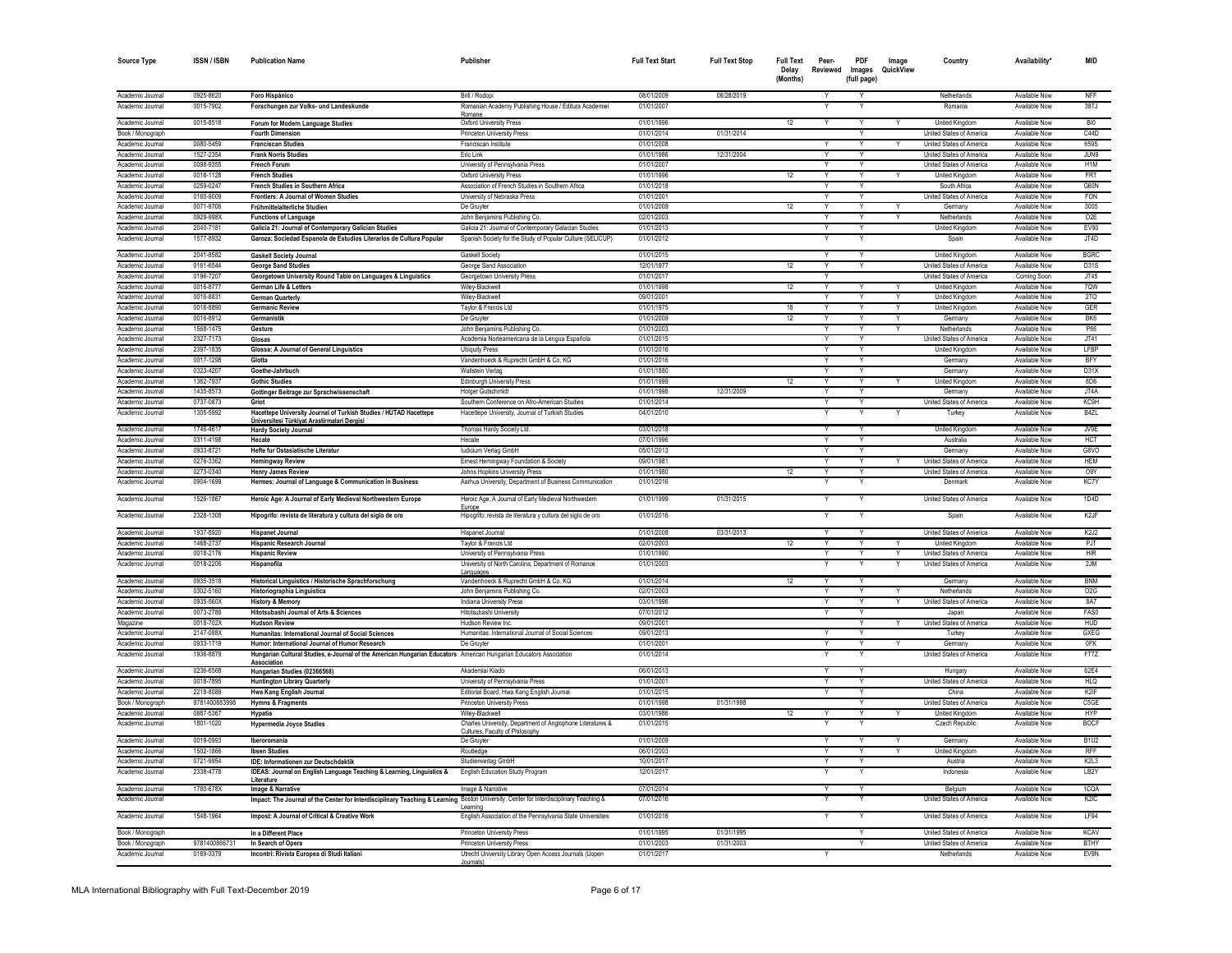| <b>Source Type</b>                   | ISSN / ISBN            | <b>Publication Name</b>                                                                           | Publisher                                                                                                     | <b>Full Text Start</b>   | <b>Full Text Stop</b> | <b>Full Text</b><br>Delay<br>(Months) | Peer-<br>Reviewed | <b>PDF</b><br>Images<br>(full page) | Image<br>QuickView | Country                                                  | Availability'                         | MID                       |
|--------------------------------------|------------------------|---------------------------------------------------------------------------------------------------|---------------------------------------------------------------------------------------------------------------|--------------------------|-----------------------|---------------------------------------|-------------------|-------------------------------------|--------------------|----------------------------------------------------------|---------------------------------------|---------------------------|
| Academic Journal                     | 0379-0037              | Indian Journal of Applied Linguistics                                                             | <b>Bahri Publications</b>                                                                                     | 01/01/2005               |                       |                                       | Y                 |                                     |                    | India                                                    | Available Now                         | S4V                       |
| Academic Journa                      | 0073-6929              | <b>Indiana Slavic Studies</b>                                                                     | Slavica Publishers                                                                                            | 01/01/2012               |                       |                                       |                   |                                     |                    | United States of America                                 | Available Now                         | 96DF                      |
| Academic Journal                     | 0019-7262              | Indogermanische Forschungen: Zeitschrift für Indogermanistik und<br>allgemeine Sprachwissenschaft | De Gruyte                                                                                                     | 01/01/2009               |                       | 12                                    |                   |                                     |                    | Germany                                                  | Available Now                         | TA <sub>5</sub>           |
| Academic Journal                     | 2164-8034              | <b>Information &amp; Culture</b>                                                                  | University of Texas Press                                                                                     | 02/01/2012               |                       | 12                                    |                   |                                     |                    | United States of America                                 | Available Now                         | FB <sub>2</sub> C         |
| Academic Journa                      | 2078-2372              | Inozemna Philologiya (Foreign Philology)                                                          | Ivan Franko National University of L'viv                                                                      | 01/01/2015               |                       |                                       |                   |                                     |                    | Ukraine                                                  | Available Now                         | <b>JSFQ</b>               |
| Academic Journal                     | 0020-174X              | <b>Inquiry</b>                                                                                    | Routledge                                                                                                     | 07/01/2015               |                       | 18                                    |                   |                                     |                    | United Kingdom                                           | Available Now                         | R <sub>8</sub> P          |
| Academic Journal                     | 1300-574>              | Interactions (1300574X)                                                                           | Interactions                                                                                                  | 03/01/2015               |                       |                                       |                   | $\checkmark$                        |                    | Turkey                                                   | Available Now                         | 97EW                      |
| Academic Journal<br>Academic Journal | 1612-295><br>2325-3991 | <b>Intercultural Pragmatics</b><br>InterDISCIPLINARY Journal of Portuguese Diaspora Studies       | De Gruyte<br>InterDISCIPLINARY Journal of Portuguese Diaspora Studies                                         | 01/01/2004<br>01/01/2013 |                       |                                       |                   |                                     |                    | Germany<br>United States of America                      | Available Now<br>Available Now        | <b>W58</b><br>GXLA        |
|                                      |                        |                                                                                                   |                                                                                                               |                          |                       |                                       |                   |                                     |                    |                                                          |                                       |                           |
| Academic Journal                     | 0308-0188              | <b>Interdisciplinary Science Reviews</b>                                                          | Taylor & Francis Ltd                                                                                          | 06/01/1998               |                       |                                       | Y                 | Y                                   |                    | United Kingdom                                           | <b>Available Now</b>                  | PO <sub>8</sub>           |
| Academic Journal<br>Academic Journal | 0020-7071<br>0802-6106 | International Journal of American Linguistics<br>International Journal of Applied Linguistics     | University of Chicago Press<br>Wilev-Blackwel                                                                 | 07/01/1993<br>06/01/2001 |                       | 12<br>12                              | Y                 |                                     |                    | <b>United States of America</b><br><b>United Kinadon</b> | Available Now<br>Available Now        | IAL<br>D86                |
| Academic Journal                     | 1367-0050              | International Journal of Bilingual Education & Bilingualism                                       | Taylor & Francis Ltd                                                                                          | 07/01/2015               |                       | 18                                    |                   | $\overline{\mathsf{v}}$             |                    | <b>United Kingdom</b>                                    | Available Now                         | <b>GKS</b>                |
| Academic Journal                     | 2213-8706              | International Journal of Chinese Linguistics                                                      | John Beniamins Publishing Co                                                                                  | 05/01/2014               |                       |                                       | $\checkmark$      | Y                                   |                    | Netherlands                                              | Available Now                         | H6GH                      |
| Academic Journal                     | 1384-6655              | <b>International Journal of Corpus Linguistics</b>                                                | John Benjamins Publishing Co                                                                                  | 01/01/2003               |                       |                                       |                   | v                                   |                    | Netherlands                                              | Available Now                         | O2J                       |
| Academic Journal                     | 1578-7044              | International Journal of English Studies                                                          | International Journal of English Studies                                                                      | 02/01/2006               |                       |                                       | Y                 | Y                                   | Y                  | Spain                                                    | Available Now                         | S4X                       |
| Academic Journal                     | 2382-9893              | International Journal of Foreign Language Teaching in the Islamic World                           | International Journal of Foreign Language Teaching in the<br>slamic World                                     | 05/01/2016               |                       |                                       |                   |                                     |                    | Iran (Islamic Republic of)                               | Available Now                         | JTB5                      |
| Academic Journal                     | 1368-2679              | International Journal of Francophone Studies                                                      | Intellect Ltd.                                                                                                | 10/01/2000               |                       |                                       | Y                 | Y                                   |                    | United Kingdom                                           | Available Now                         | L <sub>2</sub> E          |
| Academic Journal                     | 2342-0251              | International Journal of Language Academy                                                         | Rota Kariyer                                                                                                  | 08/01/2016               |                       |                                       | Y                 | Y                                   |                    | Finland                                                  | Available Now                         | HKY7                      |
| Academic Journal                     | 0950-3846              | International Journal of Lexicography                                                             | <b>Oxford University Press</b>                                                                                | 01/01/1996               |                       | 12                                    | Y                 | Y                                   |                    | United Kingdom                                           | Available Now                         | N5M                       |
| Academic Journal                     | 0020-7438              | International Journal of Middle East Studies                                                      | Cambridge University Press                                                                                    | 01/01/2001               |                       |                                       | Y                 | Y                                   |                    | <b>United Kingdom</b>                                    | Available Now                         | IME                       |
| Academic Journal                     | 1931-275X<br>1479-0718 | <b>International Journal of Motorcycle Studies</b>                                                | International Journal of Motorcycle Studies                                                                   | 04/01/2009<br>03/01/2004 | 01/31/2012            | 18                                    |                   |                                     |                    | United States of America                                 | <b>Available Now</b><br>Available Now | 782X<br><b>U57</b>        |
| Academic Journa<br>Academic Journal  | 0165-2516              | International Journal of Multilingualism<br>International Journal of the Sociology of Language    | Taylor & Francis Ltd<br>De Gruvter                                                                            | 01/01/1976               |                       |                                       |                   |                                     |                    | United Kingdom<br>Germany                                | Available Now                         | 0FM                       |
| Academic Journal                     | 0970-9819              | International Journal of Translation                                                              | <b>Bahri Publications</b>                                                                                     | 01/01/2016               |                       |                                       |                   | Y                                   |                    | India                                                    | Available Now                         | <b>B3M9</b>               |
| Academic Journal                     | 1308-0105              | International Review of Turkology                                                                 | International Journal of Turcologia                                                                           | 01/01/2008               | 12/31/2011            |                                       |                   | Y                                   |                    | Turkey                                                   | Available Now                         | 6BE9                      |
| Academic Journal                     | 0340-4528              | Internationales Archiv für Sozialgeschichte der deutschen Literatur                               | De Gruyte                                                                                                     | 01/01/2009               |                       |                                       |                   |                                     |                    | Germany                                                  | Available Now                         | BK7                       |
| Academic Journal                     | 0742-1176              | Interplay: Proceedings of Colloquia in Comparative Literature & the Arts                          | <b>Undena Publications</b>                                                                                    | 01/01/2017               |                       |                                       |                   |                                     |                    | United States of America                                 | Coming Soon                           | K2LA                      |
| Academic Journal                     | 1384-6647              | Interpreting: International Journal of Research & Practice in Interpreting                        | John Benjamins Publishing Co                                                                                  | 04/01/2003               |                       |                                       |                   |                                     |                    | Netherlands                                              | Available Now                         | OMJ                       |
| Academic Journal                     | 0019-042X              | IRAL: International Review of Applied Linguistics in Language Teaching                            | De Gruyter                                                                                                    | 04/01/2001               |                       |                                       |                   |                                     |                    | Germany                                                  | Available Now                         | <b>IRA</b>                |
| Academic Journal                     | 0021-0862              | <b>Iranian Studies</b>                                                                            | Routledge                                                                                                     | 03/01/2003               |                       | 18                                    |                   |                                     |                    | <b>United Kingdom</b>                                    | Available Now                         | J3X                       |
| Academic Journa<br>Academic Journal  | 2009-0374<br>0260-2067 | Irish Journal of Gothic & Horror Studies<br><b>Irish Slavonic Studies</b>                         | Irish Journal of Gothic & Horror Studies<br>Irish Association for Russian, Central & East European            | 01/01/2016<br>01/01/1980 |                       |                                       |                   |                                     |                    | Ireland<br>Ireland                                       | Available Now<br>Available Now        | 6SJZ<br>GQRU              |
|                                      |                        |                                                                                                   | <b>Studies</b>                                                                                                |                          |                       |                                       |                   |                                     |                    |                                                          |                                       |                           |
| Academic Journal                     | 0967-0882              | <b>Irish Studies Review</b>                                                                       | Routledge                                                                                                     | 04/01/1998               |                       | 18                                    | Y                 | Ÿ                                   |                    | United Kingdom                                           | Available Now                         | 36B                       |
| Academic Journa<br>Academic Journal  | 0021-1427<br>1076-0962 | <b>Irish University Review</b>                                                                    | <b>Edinburgh University Press</b>                                                                             | 05/01/2012<br>01/01/1996 |                       | 12<br>12                              | Y                 | $\mathsf{v}$                        |                    | United Kingdom<br>United Kingdom                         | Available Now<br>Available Now        | 160K<br>13U               |
| Academic Journal                     | 1084-9513              | ISLE: Interdisciplinary Studies in Literature & Environment<br><b>Israel Studies</b>              | Oxford University Press<br>Indiana University Press                                                           | 03/01/1996               |                       |                                       |                   |                                     |                    | United States of America                                 | Available Now                         | 6L3                       |
| Academic Journal                     | 2304-4489              | Israeli Journal of Humor Research: An International Journal (ISJHR)                               | Israeli Society for Humor Studies                                                                             | 01/01/2014               |                       |                                       |                   |                                     |                    | Israe                                                    | Available Now                         | <b>JTBA</b>               |
| Academic Journal                     | 0096-8846              | <b>Italian Americana</b>                                                                          | Loyola University Chicago                                                                                     | 03/01/2013               |                       |                                       | Y                 | Υ                                   |                    | <b>United States of America</b>                          | Available Now                         | 3 4                       |
| Academic Journal                     | 1557-5012              | <b>Italian Poetry Review</b>                                                                      | Societa Editrice Fiorentina                                                                                   | 01/01/2007               |                       |                                       |                   |                                     |                    | Italy                                                    | Available Now                         | <b>JTBZ</b>               |
| Academic Journal<br>Academic Journal | 0261-4340<br>1874-9585 | <b>Italianist</b><br>Italianistica Ultraiectina                                                   | Taylor & Francis Ltd<br>Utrecht University Library Open Access Journals (Uopen                                | 04/01/2003<br>12/01/2013 | 12/31/2014            | 12                                    | Y                 | Y                                   |                    | <b>United Kingdom</b><br>Netherlands                     | Available Now<br>Available Now        | <b>PKL</b><br><b>BAJO</b> |
| Academic Journal                     | 0171-4996              | Italienisch: Zeitschrift für Italienische Sprache und Literatur                                   | Journals)<br>Narr Francke Attempto Verlag GmbH & Co.KG                                                        | 03/01/2016               |                       |                                       |                   |                                     |                    | Germany                                                  | Available Now                         | <b>JI80</b>               |
| Academic Journal                     | 0019-0829              | ITL: International Journal of Applied Linguistics                                                 | John Benjamins Publishing Co                                                                                  | 05/01/2014               |                       |                                       |                   |                                     |                    | Netherlands                                              | Available Now                         | FS3M                      |
| Academic Journal                     | 1085-4630              | JAEPL: Journal of the Assembly for Expanded Perspectives on Learning                              | Assembly for Expanded Perspectives on Learning, National<br>Council of Teachers                               | 12/01/2015               |                       |                                       |                   |                                     |                    | United States of America                                 | Available Now                         | <b>JUMM</b>               |
| Academic Journal                     | 0075-2371              | Jahrbuch der Raabe-Gesellschaft                                                                   | De Gruvter                                                                                                    | 09/01/2012               |                       | 12                                    | Y                 |                                     |                    | Germany                                                  | Available Now                         | <b>B1U7</b>               |
| Academic Journa                      | 0781-3619              | Jahrbuch fur Finnisch-Deutsche Literaturbeziehung                                                 | Deutsche Biblitohek Helsinki                                                                                  | 01/01/1980               |                       |                                       |                   | Ÿ<br>Y                              |                    | Finland                                                  | Available Now                         | <b>GBKC</b>               |
| Magazine<br>Academic Journal         | 0448-9179<br>2578-4900 | Jauna Gaita<br>JCMS: Journal of Cinema & Media Studies                                            | Jauna Gaita, Inc<br>University of Texas Press                                                                 | 12/01/2015<br>10/01/2018 |                       | 12                                    |                   | Y                                   |                    | United States of America<br>United States of America     | Available Now<br>Available Now        | <b>JTBT</b><br>M8XY       |
| Academic Journal                     | 0333-693X              | Jerusalem Studies in Hebrew Literature                                                            | <b>Hebrew University Magnes Press</b>                                                                         | 01/01/2013               |                       |                                       | Y                 | Y                                   |                    | Israel                                                   | Available Now                         | GZQ9                      |
| Academic Journal                     | 0021-6933              | Jezik in Slovstvo                                                                                 | Slavic Society of Slovenia                                                                                    | 04/01/2016               |                       |                                       |                   | Y                                   |                    | Slovenia                                                 | Available Now                         | <b>JTBK</b>               |
| Academic Journal                     | 0021-6925              | Jezik: Casopis za Kulturu Hrvatskoga Knjizevnog Jezika                                            | Hrvatsko Filolosko Drustvo                                                                                    | 02/01/2016               |                       |                                       |                   | Y                                   |                    | Croatia                                                  | Available Now                         | <b>JTBR</b>               |
| Academic Journal                     | 0354-0448              | Jezikoslovni Zapiski                                                                              | Scientific Research Centre of Slovenian Academy of                                                            | 01/01/2016               |                       |                                       |                   |                                     |                    | Slovenia                                                 | <b>Available Now</b>                  | <b>JTBS</b>               |
| Academic Journal                     | 0021-6941              | Jezyk Polski                                                                                      | Sciences & Arts<br>Towarzystwo Milosnikow Jezyka Polskiego / Society of the<br>Friends of the Polish Language | 09/01/2015               |                       |                                       |                   |                                     |                    | Poland                                                   | <b>Available Now</b>                  | J18Z                      |
| Academic Journal                     | 0021-3667              | JGE: The Journal of General Education                                                             | Pennsylvania State University Press                                                                           | 01/01/2002               | 06/25/2012            |                                       | $\vee$            | Y                                   |                    | United States of America                                 | Available Now                         | GL7                       |
| Academic Journal                     | 1013-8471              | <b>Journal for Semitics</b>                                                                       | <b>Unisa Press</b>                                                                                            | 07/01/2016               |                       |                                       |                   | Υ                                   |                    | South Africa                                             | Available Now                         | JTC0                      |
| Academic Journal                     | 0021-8294              | Journal for the Scientific Study of Religion                                                      | Wilev-Blackwell                                                                                               | 10/01/1961               |                       | 12                                    | Y                 | Ÿ                                   |                    | <b>United Kingdom</b>                                    | Available Now                         | SSN                       |
| Academic Journal                     | 2225-8973              | Journal of Academic Writing                                                                       | European Association for the Teaching of Academic Writing                                                     | 01/01/2017               |                       |                                       |                   |                                     |                    | Estonia                                                  | <b>Available Now</b>                  | <b>JTBO</b>               |
| Academic Journal<br>Academic Journal | 1081-3004<br>0021-8529 | Journal of Adolescent & Adult Literacy<br>Journal of Aesthetics & Art Criticism                   | Wiley-Blackwell<br>Wiley-Blackwell                                                                            | 01/01/1999<br>09/01/1974 |                       | 12<br>12                              |                   |                                     |                    | United Kingdom<br>United Kingdom                         | Available Now<br>Available Now        | <b>JOL</b><br><b>JAC</b>  |
| Academic Journa                      | 1369-6815              | Journal of African Cultural Studies                                                               | Routledge                                                                                                     | 01/01/1998               |                       | 18                                    |                   |                                     |                    | United Kingdom                                           | Available Now                         | 36D                       |
| Academic Journal                     | 0167-6164              | Journal of African Languages & Linguistics                                                        | De Gruyte                                                                                                     | 04/01/2001               |                       | 12                                    |                   |                                     |                    | Germany                                                  | Available Now                         | 0FN                       |
| Academic Journal                     | 1537-4726              | Journal of American & Comparative Cultures                                                        | Wiley-Blackwel                                                                                                | 03/01/2000               | 09/30/2002            |                                       |                   |                                     |                    | <b>United Kingdom</b>                                    | Available Now                         | <b>HVF</b>                |
| Academic Journal                     | 1542-7331              | Journal of American Culture                                                                       | Wiley-Blackwel                                                                                                | 03/01/2003               |                       | 12                                    |                   |                                     |                    | United Kingdom                                           | Available Now                         | <b>OMP</b>                |
| Academic Journal                     | 0091-7710              | Journal of Anthropological Research                                                               | University of Chicago Press                                                                                   | 12/01/2015               |                       | 12                                    |                   |                                     |                    | United States of America                                 | Available Now                         | JAN                       |
| Academic Journal                     | 1082-7161              | Journal of Appalachian Studies                                                                    | Appalachian Studies Association                                                                               | 01/01/2004               |                       |                                       |                   | Y                                   | Y                  | United States of America                                 | <b>Available Now</b>                  | $\overline{110}$          |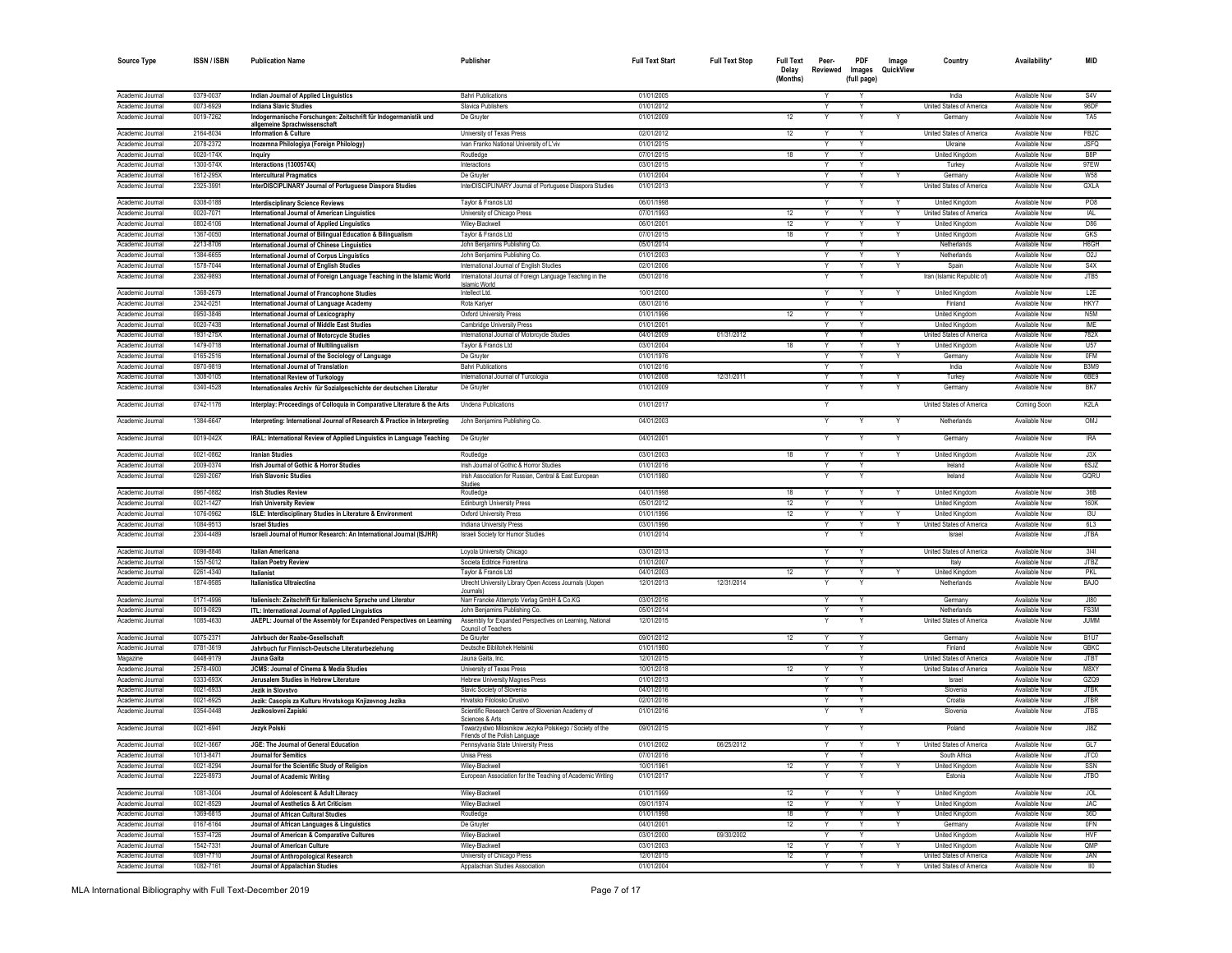| <b>Source Type</b>                   | <b>ISSN/ISBN</b>       | <b>Publication Name</b>                                                                                | Publisher                                                                                     | <b>Full Text Start</b>   | <b>Full Text Stop</b> | <b>Full Text</b><br>Delay<br>(Months) | Peer-<br>Reviewed | PDF<br>Images<br>(full page) | Image<br>QuickView      | Country                                              | Availability <sup>*</sup>      | <b>MID</b>               |
|--------------------------------------|------------------------|--------------------------------------------------------------------------------------------------------|-----------------------------------------------------------------------------------------------|--------------------------|-----------------------|---------------------------------------|-------------------|------------------------------|-------------------------|------------------------------------------------------|--------------------------------|--------------------------|
| Academic Journa                      |                        |                                                                                                        | <b>Brill Academic Publishers</b>                                                              | 03/01/1999               |                       | 36                                    |                   |                              |                         | Netherlands                                          |                                | C <sub>3</sub> H         |
| Academic Journa                      | 0085-2376<br>1018-3612 | Journal of Arabic Literature<br>Journal of Arts                                                        | Digital Investment for Information Technology                                                 | 01/01/2016               |                       |                                       |                   |                              |                         | Saudi Arabia                                         | Available Now<br>Available Now | JI8G                     |
| Academic Journal                     | 1304-6918              | Journal of Black Sea Studies                                                                           | Journal of Black Sea Studies (JBSS)                                                           | 03/01/2009               |                       |                                       |                   | Υ                            |                         | Turkey                                               | Available Now                  | AXUO                     |
| Academic Journal                     | 0021-9495              | Journal of Canadian Studies                                                                            | University of Toronto Press                                                                   | 03/01/2001               |                       | 6                                     |                   |                              |                         | Canada                                               | Available Now                  | <b>JCS</b>               |
| Academic Journal                     | 2329-0048              | Journal of Chinese Literature & Culture                                                                | Duke University Press                                                                         | 01/01/2015               |                       | 12                                    |                   | Y                            |                         | <b>United States of America</b>                      | Available Now                  | <b>H6.IO</b>             |
| Academic Journal                     | 1793-0391              | Journal of Chinese Overseas                                                                            | <b>Brill Academic Publishers</b>                                                              | 09/01/2009               |                       | 36                                    |                   |                              |                         | Netherlands                                          | Available Now                  | 86AT                     |
| Academic Journal                     | $0301 - 812$           | Journal of Chinese Philosophy                                                                          | Wiley-Blackwell                                                                               | 03/01/2000               |                       | 12                                    |                   |                              |                         | United Kingdom                                       | Available Now                  | <b>BO1</b>               |
| Academic Journa                      | 1077-5056              | Journal of College Writing                                                                             | Louisiana Association for College Composition                                                 | 03/01/2016               |                       |                                       |                   | Y<br>Y                       |                         | United States of America                             | Available Nov                  | JUO7                     |
| Academic Journal<br>Academic Journal | 1532-5768<br>2471-1500 | Journal of Colonialism & Colonial History<br>Journal of Comics & Culture                               | Johns Hopkins University Press<br>Pace University for its Pace University Press               | 01/01/2000<br>01/01/2015 |                       | 12<br>12                              | Y                 | Y                            |                         | United States of America<br>United States of America | Available Now<br>Available Now | O <sub>9</sub> Z<br>L9PK |
| Academic Journal                     | 1383-4924              | Journal of Comparative Germanic Linguistics                                                            | Springer Nature                                                                               | 01/01/2000               |                       | 12                                    | Y                 | Y                            | Y                       | Germany                                              | Available Now                  | OHF                      |
| Academic Journal                     | 1067-0564              | Journal of Contemporary China                                                                          | Routledge                                                                                     | 01/01/1999               |                       | 18                                    | Y                 | Y                            | Y                       | <b>United Kinadom</b>                                | Available Now                  | LCC                      |
| Academic Journal                     | 0894-3907              | Journal of Developmental Education                                                                     | Appalachian State University, d.b.a. the National Center for                                  | 12/01/1996               |                       |                                       |                   |                              |                         | United States of America                             | Available Now                  | <b>JEV</b>               |
| Academic Journal                     | 1492-708X              | Journal of Dracula Studies                                                                             | Developmental Education<br>Journal of Dracula Studies                                         | 01/01/2013               |                       |                                       | $\vee$            | Y                            |                         | United States of America                             | Available Now                  | <b>GRIK</b>              |
| Academic Journal                     | 1067-6341              | Journal of Early Christian Studies                                                                     | Johns Hopkins University Press                                                                | 03/01/1993               |                       | 12                                    |                   | Y                            |                         | United States of America                             | Available Now                  | 8 <sub>RF</sub>          |
| Academic Journal                     | 2279-7149              | Journal of Early Modern Studies                                                                        | Firenze University Press                                                                      | 04/01/2013               |                       |                                       |                   | Υ                            |                         | Italy                                                | Available Now                  | FUZ9                     |
| Academic Journal                     | 2041-6938              | Journal of Educational Media, Memory & Society                                                         | Berghahn Books                                                                                | 01/02/2008               |                       | 12                                    |                   | Y                            |                         | United States of America                             | Available Now                  | <b>B61B</b>              |
| Academic Journal                     | 1080-2711              | Journal of Electronic Publishing                                                                       | Michigan Publishing                                                                           | 02/01/2006               |                       |                                       |                   |                              |                         | <b>United States of America</b>                      | Available Now                  | DO <sub>6</sub>          |
| Academic Journa                      | 1746-4269              | Journal of Ethnobiology & Ethnomedicine                                                                | <b>BioMed Centra</b>                                                                          | 01/01/2005               |                       |                                       |                   |                              |                         | United Kingdom                                       | Available Now                  | 38N4                     |
| Academic Journa                      | 0737-7037              | Journal of Folklore Research                                                                           | Indiana University Press                                                                      | 01/01/1995               |                       |                                       |                   |                              |                         | United States of America                             | Available Now                  | <b>28N</b>               |
| Academic Journal                     | 1462-3528              | Journal of Genocide Research                                                                           | Routledge                                                                                     | 03/01/1999               |                       | 18                                    |                   | Y                            | Y                       | United Kingdom                                       | Available Now                  | 56G                      |
| Academic Journal                     | 1470-5427              | Journal of Germanic Linguistics                                                                        | Cambridge University Press                                                                    | 01/01/2001               |                       |                                       |                   | ٧                            |                         | United Kingdom                                       | Available Now                  | FZ4<br>O2M               |
| Academic Journal<br>Academic Journal | 1566-5852<br>2147-0626 | Journal of Historical Pragmatics<br>Journal of History, Culture & Art Research / Tarih Kültür ve Sanat | John Benjamins Publishing Co.<br>Journal of History, Culture & Art Research / Tarih Kultur ve | 11/01/2003<br>03/01/2013 |                       |                                       |                   | Υ                            | Y                       | Netherlands<br>Turkey                                | Available Now<br>Available Now | FTG4                     |
|                                      |                        | Arastirmalari Dergisi                                                                                  | <u>Sanat Arastirmalari Dergisi</u>                                                            |                          |                       |                                       |                   |                              |                         |                                                      |                                |                          |
| Academic Journal                     | 1470-1847              | Journal of Iberian & Latin American Studies                                                            | Routledge                                                                                     | 06/01/1999               |                       | 18                                    |                   | Y                            |                         | United Kingdom                                       | Available Now                  | <b>55M</b>               |
| Academic Journal                     | 0092-2323              | Journal of Indo-European Studies                                                                       | Institute for the Study of Man                                                                | 09/01/2018               |                       |                                       |                   | Υ                            |                         | United States of America                             | Available Now                  | 67U                      |
| Academic Journal                     | 0955-2340              | Journal of Islamic Studies                                                                             | Oxford University Press                                                                       | 01/01/1996               |                       | 12                                    | $\overline{Y}$    | $\overline{\mathsf{Y}}$      |                         | United Kingdom                                       | Available Now                  | <b>BIS</b>               |
| Academic Journal                     | 1920-986X              | Journal of Jungian Scholarly Studies                                                                   | Jungian Society for Scholarly Studies                                                         | 01/01/2009               |                       |                                       |                   | Ÿ                            |                         | United States of America                             | Available Now                  | CQMP                     |
| Academic Journa<br>Academic Journa   | 2307-8413<br>1356-9325 | Journal of Language, Linguistics & Literature<br>Journal of Latin American Cultural Studies (13569325) | Fatima Jinnah Women University<br>Routledge                                                   | 01/01/2016<br>07/01/2015 |                       | 18                                    |                   | Y<br>Y                       |                         | Pakista<br><b>United Kinadon</b>                     | Available Now<br>Available Now | KSS3<br>560              |
| Academic Journal                     | 0022-2194              | Journal of Learning Disabilities                                                                       | Sage Publications                                                                             | 01/01/1968               |                       |                                       | $\vee$            | Y                            | $\vee$                  | United States of America                             | Available Now                  | LED                      |
| Academic Journal                     | 1055-1360              | Journal of Linguistic Anthropology                                                                     | Wiley-Blackwell                                                                               | 01/01/2008               |                       | 12                                    | Y                 | Y                            | Y                       | United Kingdom                                       | Available Now                  | GFT                      |
| Academic Journal                     | 0341-7638              | Journal of Literary Semantics                                                                          | De Gruyter                                                                                    | 03/01/2001               |                       |                                       | Y                 | Y                            | Y                       | Germany                                              | Available Now                  | 9EL                      |
| Academic Journal                     | 0256-4718              | Journal of Literary Studies                                                                            | Routledge                                                                                     | 03/01/2003               |                       |                                       |                   | Y                            |                         | <b>United Kingdom</b>                                | Available Now                  | TH <sub>1</sub>          |
| Academic Journal                     | 1862-5290              | Journal of Literary Theory (18625290)                                                                  | De Gruvter                                                                                    | 01/01/2009               |                       |                                       | Y                 | Y                            | Y                       | Germany                                              | Available Now                  | 54K2                     |
| Academic Journal                     | 1041-3545              | Journal of Medical Humanities                                                                          | Springer Nature                                                                               | 03/01/1997               | 06/30/2011            |                                       |                   |                              |                         | Germany                                              | Available Now                  | 3Y6                      |
| Academic Journal                     | 1082-9636              | Journal of Medieval & Early Modern Studies                                                             | Duke University Press                                                                         | 01/01/1997               |                       | 12                                    |                   |                              |                         | United States of America                             | Available Now                  | <b>JMT</b>               |
| Academic Journa                      | 0738-1727              | Journal of Modern Greek Studies                                                                        | Johns Hopkins University Press                                                                | 01/01/1983               |                       | 12                                    |                   | v                            |                         | United States of America                             | Available Now                  | 2U5                      |
| Academic Journa<br>Academic Journal  | 0022-281X<br>1304-8015 | Journal of Modern Literature                                                                           | Indiana University Press<br>Ankara University                                                 | 02/01/1975<br>09/01/2017 |                       |                                       |                   |                              |                         | United States of America<br>Turkey                   | Available Now<br>Available Now | JML<br>7853              |
| Academic Journal                     | 0143-4632              | Journal of Modern Turkish Studies<br>Journal of Multilingual & Multicultural Development               | Taylor & Francis Ltd                                                                          | 07/01/2015               |                       | 18                                    |                   | v                            | Y                       | United Kingdom                                       | Available Now                  | 41M                      |
| Academic Journal                     | 1549-0815              | Journal of Narrative Theory                                                                            | Eastern Michigan University, Dept. of English                                                 | 06/01/2003               |                       |                                       |                   |                              |                         | United States of America                             | Available Now                  | ULF                      |
| Academic Journal                     | 0968-8005              | Journal of Nietzsche Studies                                                                           | Pennsylvania State University Press                                                           | 04/01/2004               | 06/25/2012            |                                       |                   |                              | $\overline{\mathsf{v}}$ | United States of America                             | Available Now                  | R62                      |
| Academic Journa                      | 0022-361               | Journal of Philosophical Logic                                                                         | Springer Nature                                                                               | 01/01/2003               |                       | 12                                    |                   |                              |                         | Germany                                              | Available Nov                  | JPH                      |
| Academic Journa                      | 0920-9034              | Journal of Pidgin & Creole Languages                                                                   | John Benjamins Publishing Co.                                                                 | 11/01/2003               |                       |                                       |                   | Ÿ                            | $\overline{Y}$          | Netherlands                                          | Available Now                  | O2N                      |
| Academic Journal                     | 0889-3675              | Journal of Poetry Therapy                                                                              | Routledge                                                                                     | 07/01/2002               |                       | 18                                    |                   | Y                            | Y                       | United Kingdom                                       | Available Now                  | 3YE                      |
| Academic Journal                     | 0022-3840              | Journal of Popular Culture                                                                             | Wiley-Blackwell                                                                               | 12/01/1990               |                       | 12                                    | $\vee$            | $\overline{Y}$               | Y                       | <b>United Kingdom</b>                                | Available Now                  | <b>JPC</b>               |
| Academic Journal<br>Academic Journal | 0195-6051<br>1524-2226 | Journal of Popular Film & Television                                                                   | Taylor & Francis Ltd                                                                          | 01/01/1999<br>12/01/2003 | 12/31/2017            | 18                                    |                   | Y                            |                         | <b>United Kingdom</b><br><b>United Kingdom</b>       | Available Now<br>Available Now | <b>JFT</b><br>J4G        |
| Academic Journal                     | 1744-9855              | Journal of Popular Music Studies (Wiley-Blackwell)<br>Journal of Postcolonial Writing                  | Wiley-Blackwell<br>Routledge                                                                  | 01/01/2005               |                       | 18                                    | Y                 | Y<br>Y                       | Y                       | <b>United Kingdom</b>                                | Available Now                  | 15UQ                     |
| Academic Journal                     | 0929-6174              | Journal of Quantitative Linguistics                                                                    | Routledge                                                                                     | 12/01/1997               |                       | 18                                    |                   | Υ                            |                         | United Kingdom                                       | Available Now                  | EI7                      |
| Academic Journa                      | 1703-289X              | Journal of Religion & Popular Culture                                                                  | University of Toronto Press                                                                   | 11/01/2010               |                       | 6                                     |                   |                              |                         | Canada                                               | Available Now                  | <b>FYK</b>               |
| Academic Journal                     | 1812-1128              | Journal of Research (Humanities)                                                                       | University of the Punjab, Department of English Language &                                    | 01/01/2014               |                       |                                       |                   |                              |                         | India                                                | Available Now                  | <b>JUPZ</b>              |
| Academic Journal                     | 1198-9742              | Journal of Scholarly Publishing                                                                        | Literature<br>University of Toronto Press                                                     | 01/01/1997               |                       | 6                                     |                   | Y                            |                         | Canada                                               | Available Now                  | 2UY                      |
| Academic Journa                      | 0167-5133              | <b>Journal of Semantics</b>                                                                            | Oxford University Press                                                                       | 01/01/1996               |                       | 12                                    |                   |                              |                         | <b>United Kinadom</b>                                | Available Now                  | <b>BIX</b>               |
| Academic Journa                      | 0891-625X              | Journal of Speculative Philosophy                                                                      | Pennsylvania State University Press                                                           | 08/01/2002               | 06/25/2012            |                                       |                   | Y                            |                         | United States of America                             | Available Now                  | 0W4                      |
| Academic Journal                     | 0022-4685              | Journal of Speech & Hearing Research                                                                   | American Speech-Language-Hearing Association                                                  | 03/01/1958               | 01/31/1997            |                                       |                   |                              |                         | United States of America                             | Available Now                  | <b>JSR</b>               |
| Academic Journal                     | 1092-4388              | Journal of Speech, Language & Hearing Research                                                         | American Speech-Language-Hearing Association                                                  | 09/01/1998               |                       |                                       |                   | v                            |                         | United States of America                             | Available Now                  | 1SM                      |
| Academic Journal                     | 1949-260X              | Journal of Technology & Chinese Language Teaching                                                      | Middle Tennessee State University                                                             | 01/01/2010               |                       |                                       |                   |                              |                         | United States of America                             | Available Now                  | <b>JUOC</b>              |
| Academic Journal                     | 0002-7189              | Journal of the American Academy of Religion                                                            | Oxford University Press                                                                       | 01/01/1996               |                       | 12                                    |                   | V                            |                         | <b>United Kingdom</b>                                | Available Now                  | AAR                      |
| Academic Journal                     | 1348-1681              | Journal of the American Literature Society of Japan (English Edition)                                  | American Literature Society of Japan                                                          | 01/01/2013               |                       | 12                                    |                   |                              |                         | Japan                                                | Available Now                  | <b>HBUU</b>              |
| Academic Journal                     | 0385-6100              | Journal of the American Literature Society of Japan (Japanese Edition)                                 | American Literature Society of Japan                                                          | 01/01/2013               |                       | 12                                    | Y                 | Y                            |                         | Japan                                                | Available Now                  | GBJD                     |
| Academic Journal                     | 0003-0279              | Journal of the American Oriental Society                                                               | American Oriental Society                                                                     | 01/01/2000               |                       |                                       |                   | Y                            |                         | United States of America                             | Available Now                  | <b>JOY</b>               |
| Academic Journa                      | 0275-1275              | Journal of the Early Republic                                                                          | University of Pennsylvania Press                                                              | 04/01/2004               |                       |                                       |                   |                              |                         | United States of America                             | Available Now                  | FRP                      |
| Academic Journal                     | 0022-5037              | Journal of the History of Ideas                                                                        | University of Pennsylvania Press                                                              | 01/01/1940               |                       |                                       |                   |                              | Y                       | <b>United States of America</b>                      | Available Now                  | <b>JHI</b>               |
| Academic Journal                     | 1043-4070              | Journal of the History of Sexuality                                                                    | University of Texas Press                                                                     | 01/01/2000               |                       | 12                                    | Y                 | Ÿ                            |                         | United States of America                             | Available Now                  | 810                      |
| Academic Journal                     | 0032-4000              | Journal of the Polynesian Society                                                                      | Polynesian Society                                                                            | 03/01/2007               | 04/12/2015            |                                       |                   |                              |                         | New Zealand                                          | <b>Available Now</b>           | 2H8                      |
| Academic Journa                      | 0294-0442              | Journal of the Short Story in English                                                                  | Presses Universitaires de Rennes                                                              | 03/01/2018               |                       |                                       |                   | Y<br>Y                       |                         | France                                               | Available Now                  | 6EZ3                     |
| Academic Journal<br>Academic Journal | 1752-1963<br>0747-9301 | Journal of the Society for American Music<br>Journal of the Society for Armenian Studies               | <b>Cambridge University Press</b><br>Society for Armenian Studies                             | 02/01/2015<br>01/01/2015 |                       |                                       | $\vee$            | Y                            |                         | <b>United Kingdom</b><br>United States of America    | Available Now<br>Available Now | 85QS<br><b>BGVK</b>      |
| Academic Journal                     | 1539-5758              | Journal of the Wooden O Symposium                                                                      | Southern Utah University Press                                                                | 01/01/2001               |                       |                                       |                   |                              |                         | United States of America                             | Available Now                  | P99                      |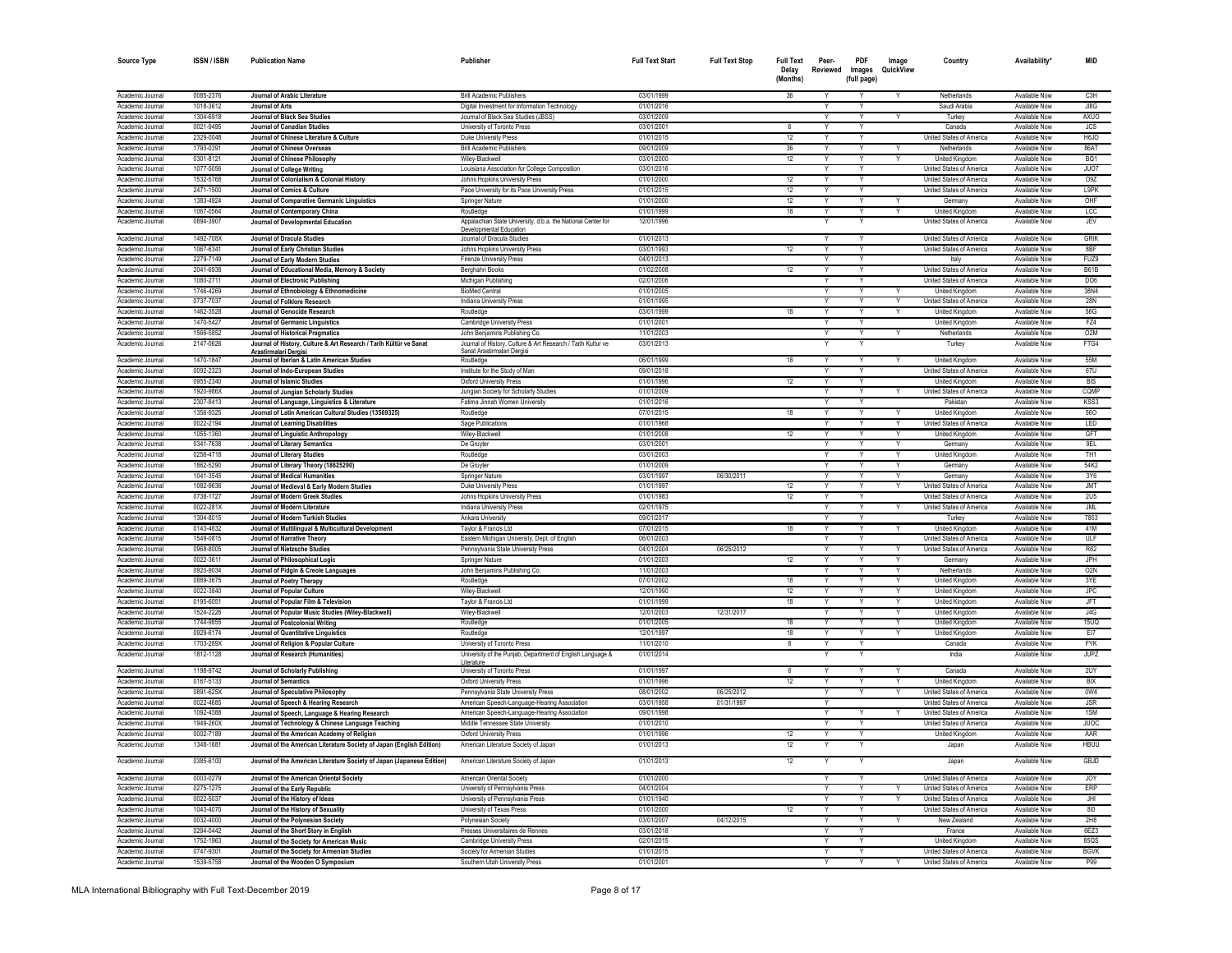| <b>Source Type</b>                   | <b>ISSN/ISBN</b>               | <b>Publication Name</b>                                                                                       | Publisher                                                                             | <b>Full Text Start</b>   | <b>Full Text Stop</b>    | <b>Full Text</b><br>Delay<br>(Months) | Peer-<br>Reviewed | PDF<br>Images<br>(full page) | Image<br>QuickView | Country                                              | Availability <sup>*</sup>      | MID                 |
|--------------------------------------|--------------------------------|---------------------------------------------------------------------------------------------------------------|---------------------------------------------------------------------------------------|--------------------------|--------------------------|---------------------------------------|-------------------|------------------------------|--------------------|------------------------------------------------------|--------------------------------|---------------------|
| Academic Journal                     | 1301-4145                      | Journal of Translation Studies / Ceviribilim ve Uygulamalari Dergisi                                          | Journal of Translation Studies                                                        | 01/01/2016               |                          |                                       |                   |                              |                    | Turkey                                               | Available Now                  | <b>KBUC</b>         |
| Academic Journal                     | 1302-4787                      | Journal of Turkish Cultural Studies / Türk Kültürü Incelemeleri Dergisi                                       | Turk Kulturu Incelemeleri Dergisi                                                     | 09/01/2017               |                          |                                       | Y                 | Υ                            |                    | Turkey                                               | Available Now                  | JKF9                |
| Academic Journal                     | 1300-9052                      | Journal of Turkish Research Institute / Atatürk Üniversitesi Türkiyat<br>Arastirmalari Enstitüsü Dergisi      | Ataturk University, Turkish Research Institute                                        | 01/01/2017               |                          |                                       |                   |                              |                    | Turkey                                               | Available Now                  | FDT9                |
| Academic Journal                     | 1300-5766                      | Journal of Turkish Studies / Türkiyat Araştırmaları Dergisi                                                   | Turkiyat Arastirmalari Dergisi                                                        | 11/01/2012               |                          |                                       |                   |                              |                    | Turkey                                               | Available Now                  | FDO <sub>2</sub>    |
| Academic Journal                     | 1300-7874                      | Journal of Türklük Bilimi Arastirmalari                                                                       | Turkluk Bilimi Arastirmalari Dergis                                                   | 03/01/2009               |                          |                                       |                   |                              |                    | United States of America                             | Available Now                  | AU0G                |
| Academic Journal                     | 0228-1635                      | Journal of Ukrainian Studies                                                                                  | Canadian Institute of Ukrainian Studies                                               | 06/01/2008               | 06/30/2012               |                                       |                   |                              |                    | Canada                                               | Available Now                  | 127C                |
| Academic Journal                     | 1355-5502                      | Journal of Victorian Culture                                                                                  | <b>Oxford University Press</b>                                                        | 03/01/1998               |                          | 12                                    | Y                 | Y                            |                    | United Kingdom                                       | Available Now                  | 8N4                 |
| Academic Journal                     | 0022-5401                      | Journal of West African Languages                                                                             | Council of the West African Linguistic Society                                        | 01/01/2016               |                          |                                       | Y                 | Y                            |                    | Nigeria                                              | Available Now                  | <b>JUMX</b>         |
| Academic Journal                     | 1042-7961                      | Journal of Women's History                                                                                    | Johns Hopkins University Press                                                        | 03/01/1992               |                          | 12                                    |                   | Y                            |                    | United States of America                             | Available Now                  | <b>JWH</b>          |
| Academic Journal                     | 1869-2338                      | Journal of World of Turks / Zeitschrift für die Welt der Türken                                               | AYMAN Verlag - und Media-Service                                                      | 06/01/2009               |                          |                                       |                   | Y                            |                    | Germany                                              | Available Now                  | AU1B                |
| Academic Journal                     | 1077-6990                      | Journalism & Mass Communication Quarterly                                                                     | Sage Publications                                                                     | 03/01/1995               |                          |                                       | Υ                 | Y                            |                    | United States of America                             | Available Now                  | <b>JMY</b>          |
| Academic Journal                     | 0196-3031                      | Journalism Quarterly                                                                                          | Association for Education in Journalism & Mass<br>Communication                       | 03/01/1975               | 12/31/1994               |                                       |                   | Y                            |                    | United States of America                             | Available Now                  | <b>JOQ</b>          |
| Academic Journal                     | 1049-0809                      | Joyce Studies Annual                                                                                          | University of Texas Press                                                             | 01/01/2000               | 06/30/2003               |                                       |                   | Y                            |                    | United States of America                             | Available Now                  | 811                 |
| Academic Journal                     | 0739-5086                      | Judaica Librarianship                                                                                         | Association of Jewish Libraries, Inc.                                                 | 03/01/2005               |                          |                                       | Υ                 | Y                            |                    | United States of America                             | Available Now                  | GFF                 |
| Academic Journal                     | 0022-5762                      | Judaism                                                                                                       | American Jewish Congress                                                              | 01/01/1975               | 09/30/2006               |                                       |                   | Y                            |                    | United States of America                             | Available Now                  | <b>JUD</b>          |
| Academic Journal                     | 0350-185X                      | Juznoslovenski Filolog                                                                                        | Serbian Academy of Sciences & Arts, Institute for the<br>Serbian Language             | 01/01/2016               |                          |                                       |                   |                              |                    | Serbia                                               | Available Now                  | D38F                |
| Magazine                             | 0905-6998                      | K&K: Kultur og Klasse                                                                                         | Syddansk Universitet, Institut for Kulturvidenskaber                                  | 01/01/2015               |                          |                                       |                   | Υ                            |                    | Denmark                                              | Available Now                  | JUP9                |
| Academic Journal                     | 0453-1116                      | Kaj: Casopis za Knjizevnost, Umjetnost I Kulturu                                                              | Kajkavsko Spravisce                                                                   | 12/01/2017               |                          |                                       |                   | Y                            |                    | Croatia                                              | Available Now                  | <b>JUNT</b>         |
| Academic Journal                     | 0378-0473                      | Káñina                                                                                                        | Universidad de Costa Rica                                                             | 01/01/2005               | 04/08/2010               |                                       |                   |                              |                    | Costa Rica                                           | Available Now                  | 4U7K                |
| Book / Monograph                     | 9781400824427                  | Kazantzakis                                                                                                   | <b>Princeton University Press</b>                                                     | 01/01/2007               | 01/31/2007               |                                       |                   | Y                            |                    | United States of America                             | Available Now                  | <b>KCAW</b>         |
| Book / Monograph                     | 9781400824410                  | Kazantzakis (9781400824410)                                                                                   | <b>Princeton University Press</b>                                                     | 01/01/2012               | 01/31/2012               |                                       |                   | Υ                            |                    | United States of America                             | Available Now                  | <b>KCAX</b>         |
| Academic Journal                     | 0131-1441                      | Keel ja Kirjandus                                                                                             | SA Kultuurileht                                                                       | 07/01/2018               |                          |                                       |                   | Y                            |                    | Estonia                                              | Available Now                  | JUN5                |
| Academic Journal                     | 0163-075X                      | Kenyon Review                                                                                                 | Kenyon Review                                                                         | 01/01/1979               |                          |                                       |                   |                              |                    | United States of America                             | Available Now                  | KEN                 |
| Magazine                             | 1478-6567                      | KinoKultura                                                                                                   | KinoKultura                                                                           | 08/01/2015               |                          |                                       |                   | Y                            |                    | United Kingdom                                       | Available Now                  | 3028                |
| Magazine                             | 0023-2408                      | Knjizevnost                                                                                                   | Prosveta                                                                              | 12/01/2017               |                          |                                       |                   |                              |                    | Serbia                                               | Coming Soon                    | JI8R                |
| Academic Journal                     | 0171-0834                      | Kodikas=Code                                                                                                  | Narr Francke Attempto Verlag GmbH & Co.KG                                             | 01/01/1979               |                          |                                       |                   | Υ                            |                    | Germany                                              | Available Now                  | FKX7                |
| Academic Journal                     | 2353-1983                      | Konin Language Studies / Koninskie Studia Jezykowe                                                            | Wydawnictwo Panstwowej Wyzszej Szkoly Zawodowej w<br>Koninie                          | 01/01/2018               |                          |                                       |                   |                              |                    | Poland                                               | Available Now                  | LF14                |
| Academic Journal                     | 1230-6142                      | Kontesksty: Polska Sztuka ludowa                                                                              | Institute of Art of the Polish Academy of Sciences                                    | 10/01/2017               |                          |                                       | Y                 | Y                            |                    | Poland                                               | Available Now                  | JUNP                |
| Academic Journal                     | 0145-840X                      | <b>Korean Studies</b>                                                                                         | University of Hawai'i                                                                 | 01/01/2000               |                          | 12                                    |                   |                              |                    | United States of America                             | Available Now                  | 6MA                 |
| Academic Journal                     | 1222-8338                      | Korunk                                                                                                        | Korunk                                                                                | 01/01/2019               |                          |                                       |                   | Υ                            |                    | Romania                                              | Available Now                  | <b>JUNX</b>         |
| Academic Journal<br>Academic Journal | 0100-512X<br>1616-1203         | Kriterion: Revista de Filosofía<br>KulturPoetik: Zeitschrift für Kulturgeschichtliche Literaturwissenschaft / | Kriterion: Revista de Filosofia<br>Vandenhoeck & Ruprecht GmbH & Co. KG               | 09/01/2016<br>01/01/2016 |                          | 12                                    | Y                 | Y                            |                    | Brazil<br>Germany                                    | Available Now<br>Available Now | 6BXR<br><b>FDFG</b> |
|                                      |                                | Journal of Cultural Poetics                                                                                   |                                                                                       |                          |                          |                                       |                   |                              |                    |                                                      |                                |                     |
| Academic Journal                     | 0085-2295                      | L'Italia Dialettale: Rivista di Dialettologia Italiana                                                        | Edizioni ETS s.r.l.                                                                   | 01/01/2013               |                          |                                       |                   | Y                            |                    | Italy                                                | Available Now                  | JUN4                |
| Academic Journal                     | 1945-0222                      | L2 Journal                                                                                                    | Regents of the University of California, on behalf of its<br>Berkeley Language Center | 01/01/2017               |                          |                                       |                   |                              |                    | United States of America                             | Available Now                  | KJ20                |
| Magazine                             | 1138-6363                      | La Perinola                                                                                                   | Servicio de Publicaciones de la Universidad de Navarra,                               | 01/01/2001               |                          |                                       |                   |                              |                    | Spain                                                | Available Now                  | <b>JZX</b>          |
| Magazine                             | 2333-4584                      | Label Me Latina/o                                                                                             | Dr. Kathryn Quinn-Sanchez & Michele Shaul                                             | 03/01/2014               |                          |                                       |                   | Υ                            |                    | United States of America                             | Available Now                  | JUN0                |
| Academic Journal                     | 0023-8309                      | Language & Speech                                                                                             | Sage Publications                                                                     | 01/01/1958               | 05/31/2016               |                                       |                   |                              |                    | United Kingdom                                       | Available Now                  | 3YY                 |
| Academic Journal                     | 1048-9223                      | <b>Language Acquisition</b>                                                                                   | Taylor & Francis Ltd                                                                  | 07/01/2015               |                          | 18                                    | Y                 | Y                            |                    | <b>United Kingdom</b>                                | Available Now                  | 7MI                 |
| Academic Journal<br>Academic Journal | 0360-9170<br>0965-8416         | <b>Language Arts</b>                                                                                          | National Council of Teachers of English<br>Taylor & Francis Ltd                       | 01/01/2016<br>10/01/1997 |                          | 18                                    | Y                 | Y<br>Y                       |                    | United States of America<br>United Kingdom           | Available Now<br>Available Now | LGA<br>N3Y          |
| Academic Journal                     | 0023-8333                      | <b>Language Awareness</b><br><b>Language Learning</b>                                                         | Wiley-Blackwell                                                                       | 03/01/1994               |                          | 12                                    |                   |                              |                    | United Kingdom                                       | Available Now                  | LGL                 |
| Academic Journal                     | 0272-2690                      | Language Problems & Language Planning                                                                         | John Benjamins Publishing Co.                                                         | 03/01/2003               |                          |                                       | Y                 | Y                            | Y                  | Netherlands                                          | Available Now                  | G4U                 |
| Academic Journal                     | 0790-8318                      | Language, Culture & Curriculum                                                                                | Taylor & Francis Ltd                                                                  | 07/01/2015               |                          | 18                                    |                   | Y                            |                    | United Kingdom                                       | Available Now                  | GHX                 |
| Academic Journal                     | 1387-6759                      | <b>Languages in Contrast</b>                                                                                  | John Benjamins Publishing Co.                                                         | 01/01/2002               |                          |                                       |                   | Y                            |                    | Netherlands                                          | Available Now                  | 020                 |
| Academic Journal                     | 0884-3236                      | Late Imperial China                                                                                           | Johns Hopkins University Press                                                        | 06/02/1995               |                          | 12                                    |                   |                              |                    | United States of America                             | Available Now                  | OA <sub>2</sub>     |
| Academic Journal                     | 0047-4134                      | <b>Latin American Literary Review</b>                                                                         | Latin American Literary Review                                                        | 07/01/2010               |                          |                                       |                   | Y                            |                    | United States of America                             | Available Now                  | LAL                 |
| Academic Journal                     | 0163-0350                      | <b>Latin American Music Review</b>                                                                            | University of Texas Press                                                             | 01/01/2000               |                          | 12                                    | Y                 | Y                            |                    | United States of America                             | Available Now                  | 2BU                 |
| Academic Journal                     | 0023-8791                      | <b>Latin American Research Review</b>                                                                         | Latin American Studies Association                                                    | 03/01/1991               |                          |                                       | Y                 | Y                            |                    | United States of America                             | Available Now                  | LAR                 |
| Academic Journal                     | 0938-8982                      | Learning Disabilities Research & Practice (Lawrence Erlbaum)                                                  | Taylor & Francis Ltd                                                                  | 01/01/1999               | 09/30/2000               |                                       |                   |                              |                    | United Kingdom                                       | Available Now                  | Z2Z                 |
| Academic Journal                     | 0938-8982                      | Learning Disabilities Research & Practice (Wiley-Blackwell)                                                   | Wiley-Blackwell                                                                       | 02/01/2001               |                          | 12                                    | Y                 | Y                            |                    | United Kingdom                                       | Available Now                  | 7MJ                 |
| Academic Journal                     | 0023-9909                      | Lebende Sprachen                                                                                              | De Gruyter                                                                            | 01/01/2009               |                          | 12                                    | Y                 | Y                            | Y                  | Germany                                              | Available Now                  | BN <sub>1</sub>     |
| Academic Journal                     | 1974-4374                      | Lecturae tropatorum                                                                                           | Lecturae tropatorum                                                                   | 01/01/2017               |                          |                                       |                   | Y                            |                    | Italy                                                | Available Now                  | <b>B03A</b>         |
| Academic Journal                     | 1579-735X                      | Lemir                                                                                                         | Universitat de Valencia                                                               | 03/01/2013               |                          |                                       |                   | Y                            |                    | Spain                                                | Available Now                  | RN4                 |
| Academic Journal                     | 0170-3803                      | Lendemains                                                                                                    | Narr Francke Attempto Verlag GmbH & Co.KG                                             | 01/01/1922               |                          |                                       |                   | Y                            |                    | Germany                                              | Available Now                  | 3ODE                |
| Academic Journal                     | 0716-0542                      | Lenguas Modernas                                                                                              | Universidad de Chile, Facultad de Filosofia y Humanidades                             | 01/01/2006               |                          |                                       |                   |                              |                    | Chile                                                | Available Now<br>Available Now | 2ELY                |
| Book / Monograph<br>Book / Monograph | 9781400866687<br>9781400884100 | Leonora's Last Act<br>Leopardi: Selected Poems                                                                | <b>Princeton University Press</b><br>Princeton University Press                       | 01/01/1998<br>01/01/1997 | 01/31/1998<br>01/31/1997 |                                       |                   | Y                            |                    | United States of America<br>United States of America | Available Now                  | KCB4<br>KCA2        |
| Academic Journal                     | 0075-8833                      | <b>Lessing Yearbook</b>                                                                                       | Wallstein Verlag                                                                      | 01/01/1969               |                          |                                       |                   |                              |                    | Germany                                              | Available Now                  | GQTT                |
| Academic Journal                     | 1525-6995                      | Leviathan                                                                                                     | Johns Hopkins University Press                                                        | 03/01/2006               | 12/31/2012               |                                       |                   |                              |                    | United States of America                             | Available Now                  | 1G9F                |
| Academic Journal                     | 0175-6206                      | Lexicographica                                                                                                | De Gruyter                                                                            | 01/01/2009               |                          | 12                                    |                   |                              |                    | Germanv                                              | Available Now                  | B1UN                |
| Academic Journal                     | 0254-9239                      | Lexis. Revista de Lingüística y Literatura                                                                    | Pontificia Universidad Catolica del Peru                                              | 06/01/2006               |                          |                                       |                   | Y                            |                    | Peru                                                 | Available Now                  | K81                 |
| Magazine                             | 0024-1822                      | <b>Liberal Education</b>                                                                                      | Association of American Colleges & Universities                                       | 01/01/1990               |                          |                                       |                   | Υ                            |                    | United States of America                             | Available Now                  | LIB                 |
| Academic Journal                     | 1932-4855                      | Libraries & the Cultural Record                                                                               | University of Texas Press                                                             | 06/01/2006               | 11/30/2011               |                                       |                   | Y                            |                    | United States of America                             | Available Now                  | 2YZA                |
| Academic Journal                     | 0024-2152                      | Librarium: Zeitschrift der Schweizerischen Bibliophilen-Gesellschaft                                          | Schweizerische Bibliophilen-Gesellschaft                                              | 04/01/2018               |                          |                                       |                   |                              |                    | Switzerland                                          | Available Now                  | JUP1                |
| Academic Journal                     | 0024-2667                      | Libri: International Journal of Libraries & Information Services                                              | De Gruyter                                                                            | 01/01/2009               |                          | 12                                    |                   | Y                            |                    | Germany                                              | Available Now                  | 9ZQ                 |
| Academic Journal                     | 0024-3523                      | Limba românâ                                                                                                  | "lorgu lordan - Al. Rosetti" Institute of Linguistics, Romanian                       | 10/01/2017               |                          |                                       |                   |                              |                    | Romania                                              | Available Now                  | <b>JI82</b>         |
| Academic Journal                     | 0079-4740                      | <b>Lingua Posnaniensis</b>                                                                                    | Academy<br>Sciendo                                                                    | 01/01/2009               |                          |                                       | Y                 | Υ                            |                    | Germany                                              | Available Now                  | FR <sub>27</sub>    |
|                                      |                                |                                                                                                               |                                                                                       |                          |                          |                                       |                   |                              |                    |                                                      |                                |                     |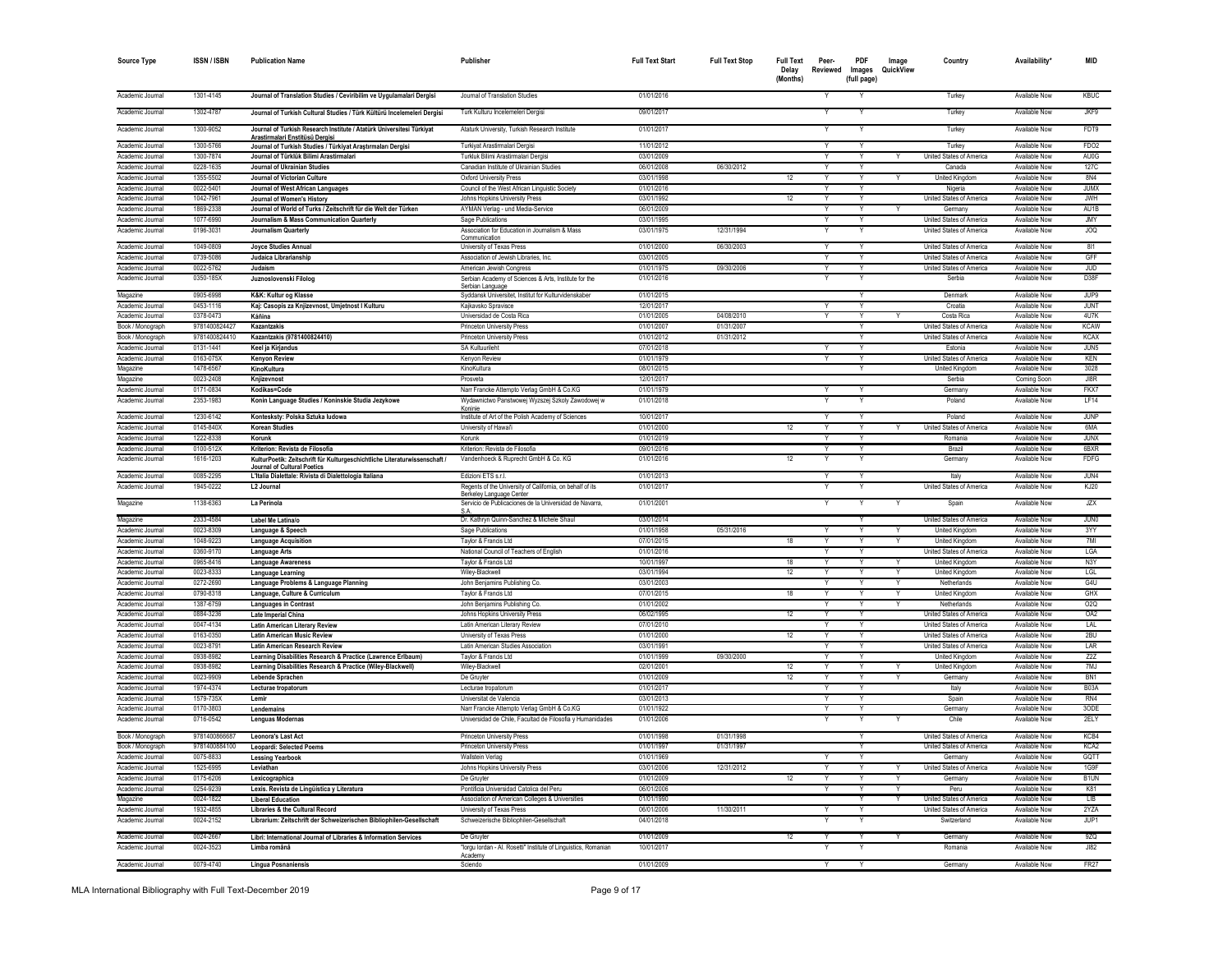| <b>Source Type</b>                   | <b>ISSN/ISBN</b>       | <b>Publication Name</b>                                                                                                                      | Publisher                                                                                                   | <b>Full Text Start</b>   | <b>Full Text Stop</b> | <b>Full Text</b><br>Delay<br>(Months) | Peer-<br>Reviewed       | PDF<br>Images<br>(full page) | Image<br>QuickView | Country                         | Availability'                         | <b>MID</b>                    |
|--------------------------------------|------------------------|----------------------------------------------------------------------------------------------------------------------------------------------|-------------------------------------------------------------------------------------------------------------|--------------------------|-----------------------|---------------------------------------|-------------------------|------------------------------|--------------------|---------------------------------|---------------------------------------|-------------------------------|
|                                      |                        |                                                                                                                                              |                                                                                                             |                          |                       |                                       |                         |                              |                    |                                 |                                       |                               |
| Academic Journa                      | 1517-7238              | Línguas & Letras                                                                                                                             | Revista Linguas & Letras                                                                                    | 10/01/2016               |                       |                                       |                         | v                            |                    | Brazil                          | Available Now                         | <b>BLCG</b>                   |
| Magazine<br>Academic Journal         | 0268-5965<br>0167-6318 | Linguist                                                                                                                                     | Chartered Institute of Linguists<br>De Gruvte                                                               | 12/01/2018<br>03/01/2001 |                       | 12                                    |                         |                              |                    | United Kingdor<br>Germany       | Available Nov<br>Available Now        | JI7X<br>0FQ                   |
| Academic Journal                     | 1430-0532              | <b>Linguistic Review</b><br><b>Linguistic Typology</b>                                                                                       | De Gruyte                                                                                                   | 01/01/2001               |                       | 12                                    |                         | v                            | $\vee$             | Germany                         | Available Now                         | 9EM                           |
| Academic Journal                     | 0024-3922              | Linguistica                                                                                                                                  | Linguistica                                                                                                 | 01/01/2014               |                       |                                       |                         | Y                            |                    | Slovenia                        | Available Now                         | D39N                          |
| Academic Journal                     | 1594-6517              | Linguistica e Filologia                                                                                                                      | Dipartimento di Lingue, Letterature Straniere e                                                             | 01/01/2016               |                       |                                       |                         | Y                            |                    | Italy                           | Available Now                         | JUPF                          |
|                                      |                        |                                                                                                                                              | Comunicazione, Universita degli Studi di Bergam                                                             |                          |                       |                                       |                         |                              |                    |                                 |                                       |                               |
| Academic Journal                     | 0024-3949              | Linguistics                                                                                                                                  | De Gruvte                                                                                                   | 01/01/1995               |                       |                                       |                         |                              |                    | Germany                         | Available Now                         | 0FR                           |
| Academic Journa                      | 0929-7332              | <b>Linguistics in the Netherlands</b>                                                                                                        | John Benjamins Publishing Co.                                                                               | 01/01/2003               |                       |                                       |                         |                              | $\vee$             | Netherlands                     | Available Now                         | 02V                           |
| Academic Journal                     | 0731-3500              | Linguistics of the Tibeto-Burman Area                                                                                                        | John Benjamins Publishing Co.                                                                               | 05/01/2008               |                       |                                       |                         | v                            |                    | Netherlands                     | Available Now                         | 4ZD5                          |
| Academic Journal                     | 0378-4169              | Lingvisticae Investigationes                                                                                                                 | John Benjamins Publishing Co.                                                                               | 01/01/2003               |                       |                                       |                         | v                            |                    | Netherlands                     | Available Now                         | 02R                           |
| Academic Journal                     | 0147-2593              | Lion & the Unicorn                                                                                                                           | Johns Hopkins University Press                                                                              | 01/01/1980               |                       | 12                                    |                         | Y                            |                    | United States of America        | Available Now                         | OA3                           |
| Academic Journal                     | 2326-5620              | <b>Literacy in Composition Studies</b>                                                                                                       | Literacy in Composition Studies                                                                             | 05/01/2016               |                       |                                       | Y                       | Y                            |                    | United States of America        | Available Now                         | JU06                          |
| Academic Journal                     | 0024-452X              | <b>Literary Criterion</b>                                                                                                                    | Literary Criterion                                                                                          | 07/01/2014               |                       |                                       | Y                       | Y                            |                    | India                           | Available Now                         | G5F7                          |
| Academic Journal<br>Academic Journal | 1523-9012<br>0024-4589 | Literary Imagination                                                                                                                         | <b>Oxford University Press</b>                                                                              | 01/01/1999<br>09/01/1982 |                       | 12                                    | Y<br>Y                  | Y<br>Y                       |                    | United Kingdom                  | Available Now<br>Available Now        | ULV<br>LRV                    |
| Academic Journal                     | 0133-2368              | <b>Literary Review</b><br>Literatura (0133-2368)                                                                                             | Fairleigh Dickinson University<br><b>Balassi Kiado</b>                                                      | 01/01/2017               | 10/31/2018            |                                       | Y                       | Y                            |                    | United States of America        | Available Now                         | <b>JUST</b>                   |
| Academic Journal                     | 0024-4708              | Literatura Ludowa                                                                                                                            | Polish Ethnological Society / Polskie Towarzystwo                                                           | 08/01/2017               |                       |                                       |                         |                              |                    | Hungary<br>Poland               | Available Now                         | <b>JUSZ</b>                   |
|                                      |                        |                                                                                                                                              | Ludoznawcze                                                                                                 |                          |                       |                                       |                         |                              |                    |                                 |                                       |                               |
| Academic Journal                     | 0188-2546              | Literatura Mexicana                                                                                                                          | Instituto de Investigaciones Filologicas - UNAM                                                             | 01/01/2007               |                       |                                       | Y                       | Y                            |                    | Mexico                          | Available Now                         | L1T                           |
| Academic Journal                     | 1036-9368              | <b>Literature &amp; Aesthetics</b>                                                                                                           | Sydney Society of Literature & Aesthetics                                                                   | 01/01/2016               |                       |                                       | Y                       | Y                            |                    | Australia                       | Available Now                         | 8X0E                          |
| Academic Journal                     | 0306-1973              | Literature & History                                                                                                                         | Sage Publications                                                                                           | 04/01/2000               |                       |                                       | Y                       | Y                            | Y                  | United States of America        | Available Now                         | 8D <sub>5</sub>               |
| Academic Journal                     | 0278-9671              | <b>Literature &amp; Medicine</b>                                                                                                             | Johns Hopkins University Press                                                                              | 01/01/1992               |                       | 12                                    | Y                       | Y                            |                    | <b>United States of America</b> | Available Now                         | 8BG                           |
| Academic Journal                     | 0269-1205              | Literature & Theology                                                                                                                        | Oxford University Press                                                                                     | 01/01/1996               |                       | 12                                    | Y                       | Y                            | Y                  | United Kingdom                  | Available Now                         | FA <sub>2</sub>               |
| Academic Journal                     | 1741-4113              | <b>Literature Compass</b>                                                                                                                    | Wiley-Blackwell                                                                                             | 01/01/2011               |                       | 12                                    | Y                       | Y                            |                    | <b>United Kingdom</b>           | Available Now                         | <b>BDCA</b>                   |
| Academic Journal                     | 0090-4260              | <b>Literature Film Quarterly</b>                                                                                                             | Salisbury University                                                                                        | 01/01/1973               | 07/07/2016            |                                       | Y                       | Y                            |                    | United States of America        | <b>Available Now</b>                  | LFQ                           |
| Academic Journal                     | 0324-0495              | Literaturna Misul                                                                                                                            | Institute for Literature, Bulgarian Academy of Sciences                                                     | 01/01/2016               |                       |                                       |                         |                              |                    | Bulgaria                        | Available Now                         | JUT2                          |
| Academic Journal                     | 1392-4028              | Lithuanian Ethnology: Studies in Social Anthropology & Ethnology /<br>Lietuvos Etnologija: Socialines Antropologijos ir Etnologijos Studijos | Lithuanian Institute of History                                                                             | 10/01/2006               |                       |                                       |                         |                              |                    | Lithuania                       | Available Now                         | 3AFJ                          |
| Academic Journal                     | 2200-5005              | Locale: The Pacific Journal of Regional Food Studies                                                                                         | Southern Cross University                                                                                   | 01/01/2016               |                       |                                       | Y                       |                              |                    | Australia                       | Available Now                         | KC9I                          |
| Poetry                               |                        | Lockert Library of Poetry in Translation                                                                                                     | <b>Princeton University Press</b>                                                                           | 01/01/2016               |                       |                                       |                         |                              |                    | United States of America        | <b>Available Now</b>                  | JS6R                          |
| Academic Journal                     | 0024-5895              | Logos (00245895)                                                                                                                             | Metropolitan Andrey Sheptytsky Institute of Eastern<br><b>Christian Studies</b>                             | 01/01/1993               |                       |                                       |                         |                              |                    | Canada                          | Available Now                         | 3ABC                          |
| Magazine                             | 1091-6687              | Logos: A Journal of Catholic Thought & Culture                                                                                               | Logos: A Journal of Catholic Thought & Culture                                                              | 10/01/2007               |                       |                                       |                         |                              |                    | United States of America        | Available Now                         | <b>NWY</b>                    |
| Academic Journal                     | 1098-2892              | Lucero: A Journal of Iberian & Latin American Studies                                                                                        | University of California at Berkeley, Department of Spanish<br>& Portuguese                                 | 08/01/2015               |                       |                                       |                         |                              |                    | United States of America        | <b>Available Now</b>                  | <b>JUSU</b>                   |
| Academic Journal                     | 0024-7413              | Luso-Brazilian Review                                                                                                                        | University of Wisconsin Press                                                                               | 01/01/1997               |                       | 12                                    |                         |                              |                    | <b>United States of America</b> | Available Now                         | 2K4                           |
| Academic Journal                     | 0931-9484              | Lusorama                                                                                                                                     | Axel Schonberger Verlag                                                                                     | 05/01/2015               |                       |                                       | Y                       |                              |                    | Germany                         | Coming Soon                           | <b>JUSW</b>                   |
| Book / Monograph                     | 9781400866724          | Mad Loves: Women & Music in Offenbach's Les Contes d'Hoffmann                                                                                | <b>Princeton University Press</b>                                                                           | 01/01/2000               | 01/31/2000            |                                       |                         |                              |                    | <b>United States of America</b> | Available Now                         | KCB5                          |
| Academic Journal                     | 0025-0538              | Maia                                                                                                                                         | Editrice Morcelliana S.p.A.                                                                                 | 07/01/2017               |                       |                                       | Υ                       | Υ                            |                    | Italy                           | Available Now                         | HA65                          |
| Magazine                             | 0025-1089              | Makedonski Jazik                                                                                                                             | Institute of Macedonian Language in Skopje                                                                  | 01/01/2015               |                       |                                       |                         |                              |                    | Republic of North Macedonia     | Available Now                         | JI8A                          |
| Academic Journal                     | 0175-3169              | Mannheimer Beiträge zur Literatur- und Kulturwissenschaft                                                                                    | Narr Francke Attempto Verlag GmbH & Co.KG                                                                   | 01/01/2017               |                       |                                       |                         |                              |                    | Germany                         | Available Now                         | <b>LFEF</b>                   |
| Academic Journa                      | 0175-3169              | Mannheimer Beitrage zur Sprach und Literaturwissenschaft                                                                                     | Narr Francke Attempto Verlag GmbH & Co.KG                                                                   | 01/01/2014               | 12/31/2016            |                                       |                         |                              |                    | Germany                         | Available Now                         | JS4F                          |
| Magazine                             | 1010-5492              | Manuscriptur                                                                                                                                 | National Museum of Romanian Literature, Editura Muzeul<br>National al Literaturii Romane                    | 01/01/2011               |                       |                                       |                         |                              |                    | Romania                         | Available Now                         | <b>JKEB</b>                   |
| Academic Journal                     | 1081-9622              | <b>Margaret Atwood Studies</b>                                                                                                               | Margaret Atwood Society                                                                                     | 01/01/2015               |                       |                                       | Y                       |                              |                    | United States of America        | <b>Available Now</b>                  | JT3J                          |
| Magazine                             | 0025-4878              | <b>Massachusetts Review</b>                                                                                                                  | Massachusetts Review, Inc.                                                                                  | 03/01/1990               |                       |                                       |                         |                              |                    | United States of America        | Available Now                         | MAS                           |
| Academic Journa                      | 0932-9714              | Matatu: Journal for African Culture & Society                                                                                                | <b>Brill Academic Publishers</b>                                                                            | 06/01/2008               |                       | 36                                    |                         |                              |                    | Netherlands                     | Available Now                         | V3H                           |
| Academic Journa                      | 1743-2200              | <b>Material Religion</b>                                                                                                                     | Routledge                                                                                                   | 03/01/2005               |                       | 18                                    |                         |                              |                    | <b>United Kinadon</b>           | Available Now                         | 68Q                           |
| Academic Journa                      | 0885-467X              | <b>McNeese Review</b>                                                                                                                        | McNeese Foundation                                                                                          | 01/01/2008               | 04/30/2014            |                                       |                         |                              |                    | United States of America        | Available Now                         | 6EZ6                          |
| Academic Journal                     | 0076-5872              | <b>Mediaeval Studies</b>                                                                                                                     | Pontifical Institute of Mediaeval Studies                                                                   | 01/01/2003               | 06/24/2016            |                                       |                         |                              |                    | Canada                          | Available Now                         | 2DX                           |
| Magazine                             | 0731-3403              | Medieval & Renaissance Drama in England                                                                                                      | Rosemont Publishing & Printing Corporation                                                                  | 01/01/2002               |                       |                                       |                         |                              |                    | United States of America        | Available Now                         | 7UL                           |
| Academic Journal                     | 1380-7854              | <b>Medieval Encounters</b>                                                                                                                   | <b>Brill Academic Publishers</b>                                                                            | 03/01/1999               |                       | 36                                    |                         |                              |                    | Netherlands                     | <b>Available Now</b><br>Available Nov | C3P                           |
| Academic Journal                     | 1366-069<br>0188-6657  | <b>Medieval Sermon Studies</b>                                                                                                               | Taylor & Francis Ltd                                                                                        | 04/01/2003               |                       | $\overline{12}$                       |                         |                              |                    | <b>United Kingdom</b>           |                                       | <b>PKJ</b>                    |
| Magazine<br>Academic Journal         | 0025-8385              | Medievalia<br><b>Medium Aevum</b>                                                                                                            | Instituto de Investigaciones Filologicas - UNAM<br>Society for the Study of Medieval Languages & Literature | 01/01/2003<br>09/01/1996 |                       |                                       |                         | Y                            |                    | Mexico<br>United Kingdom        | Available Now<br>Available Now        | <b>W37</b><br>MAE             |
| Academic Journal                     | 0163-755X              | <b>MELUS</b>                                                                                                                                 | Oxford University Press                                                                                     | 03/01/1989               |                       | 12                                    |                         | Y                            |                    | United Kingdom                  | Available Now                         | MEL                           |
| Academic Journa                      | 0894-4857              | <b>Merton Annual</b>                                                                                                                         | Fons Vitae Publishing                                                                                       | 01/01/2000               |                       | $\overline{\mathbf{3}}$               |                         | Y                            |                    | United States of America        | Available Now                         | EJU                           |
| Academic Journa                      | 1092-6488              | Metaphor & Symbol                                                                                                                            | Taylor & Francis Ltd                                                                                        | 03/01/1997               |                       | 18                                    |                         |                              |                    | United Kingdor                  | Available Nov                         | 7MO                           |
| Academic Journal                     | 0885-7253              | <b>Metaphor &amp; Symbolic Activity</b>                                                                                                      | Taylor & Francis Ltd                                                                                        | 03/01/1986               | 12/31/1996            |                                       | Y                       | $\mathsf{v}$                 |                    | United Kingdom                  | Available Now                         | R89                           |
| Book / Monograph                     | 9781400866700          | <b>Metaphysical Song</b>                                                                                                                     | <b>Princeton University Press</b>                                                                           | 01/01/1999               | 01/31/1999            |                                       |                         | Y                            |                    | <b>United States of America</b> | Available Now                         | KC <sub>R6</sub>              |
| Academic Journa                      | 0026-2005              | Michigan Academician                                                                                                                         | Michigan Academy of Science, Arts & Letters                                                                 | 01/01/2009               |                       |                                       | Y                       | $\overline{\mathsf{Y}}$      |                    | <b>United States of America</b> | <b>Available Now</b>                  | 173H                          |
| Academic Journal                     | 0747-8895              | <b>Mid-American Review</b>                                                                                                                   | Bowling Green State University Libraries                                                                    | 03/01/2003               |                       |                                       | γ                       |                              |                    | <b>United States of America</b> | <b>Available Now</b>                  | UM5                           |
| Magazine                             | 0190-2911              | MidAmerica                                                                                                                                   | Society for the Study of Midwestern Literature                                                              | 01/01/1974               |                       |                                       | Ÿ                       |                              |                    | United States of America        | Available Now                         | BNM1                          |
| Academic Journal                     | 1475-262X              | <b>Middle Eastern Literatures</b>                                                                                                            | Routledge                                                                                                   | 01/01/2002               |                       | 18                                    |                         |                              |                    | <b>United Kingdom</b>           | <b>Available Now</b>                  | <b>JZG</b>                    |
| Academic Journal                     | 0026-345               | <b>Midwest Quarterly</b>                                                                                                                     | Midwest Quarterly                                                                                           | 09/01/1982               |                       |                                       | $\overline{\mathsf{v}}$ | Y                            |                    | <b>United States of America</b> | <b>Available Now</b>                  | <b>MWO</b>                    |
| Magazine                             | 0885-4742              | <b>Midwestern Miscellany</b>                                                                                                                 | Society for the Study of Midwestern Literature                                                              | 01/01/1980               |                       |                                       |                         | Y                            |                    | United States of America        | Available Now                         | 6EZ9                          |
| Academic Journa                      | 1079-7866              | <b>MIFLC Review</b>                                                                                                                          | Mountain Interstate Foreign Language Conference                                                             | 01/01/2014               |                       |                                       |                         |                              |                    | United States of America        | Available Now                         | K <sub>2</sub> K <sub>R</sub> |
| Academic Journal                     | 1300-3984              | Milli Folklor                                                                                                                                | Milli Folklor                                                                                               | 04/01/2009               |                       |                                       |                         | Y                            |                    | Turkey                          | Available Now                         | 84T7                          |
| Academic Journal                     | 0026-4326              | <b>Milton Quarterly</b>                                                                                                                      | Wiley-Blackwell                                                                                             | 01/01/1970               |                       | 12                                    |                         | Y                            | $\vee$             | United Kingdom                  | <b>Available Now</b>                  | 2EO                           |
| Academic Journal                     | 0026-4423              | Mind                                                                                                                                         | <b>Oxford University Press</b>                                                                              | 01/01/1996               |                       | 12                                    | Y                       | Y                            |                    | <b>United Kingdom</b>           | Available Now                         | <b>MND</b>                    |
| Academic Journal                     | 0026-5667              | Minnesota Review (Duke University Press)                                                                                                     | Duke University Press                                                                                       | 07/01/2014               |                       | 12                                    | Y                       | Y                            |                    | United States of America        | Available Now                         | <b>BLOT</b>                   |
| Academic Journal                     | 0026-5667              | Minnesota Review (Minnesota Review)                                                                                                          | Minnesota Review                                                                                            | 03/01/2005               | 12/31/2010            |                                       |                         |                              |                    | <b>United States of America</b> | Available Now                         | 2H7                           |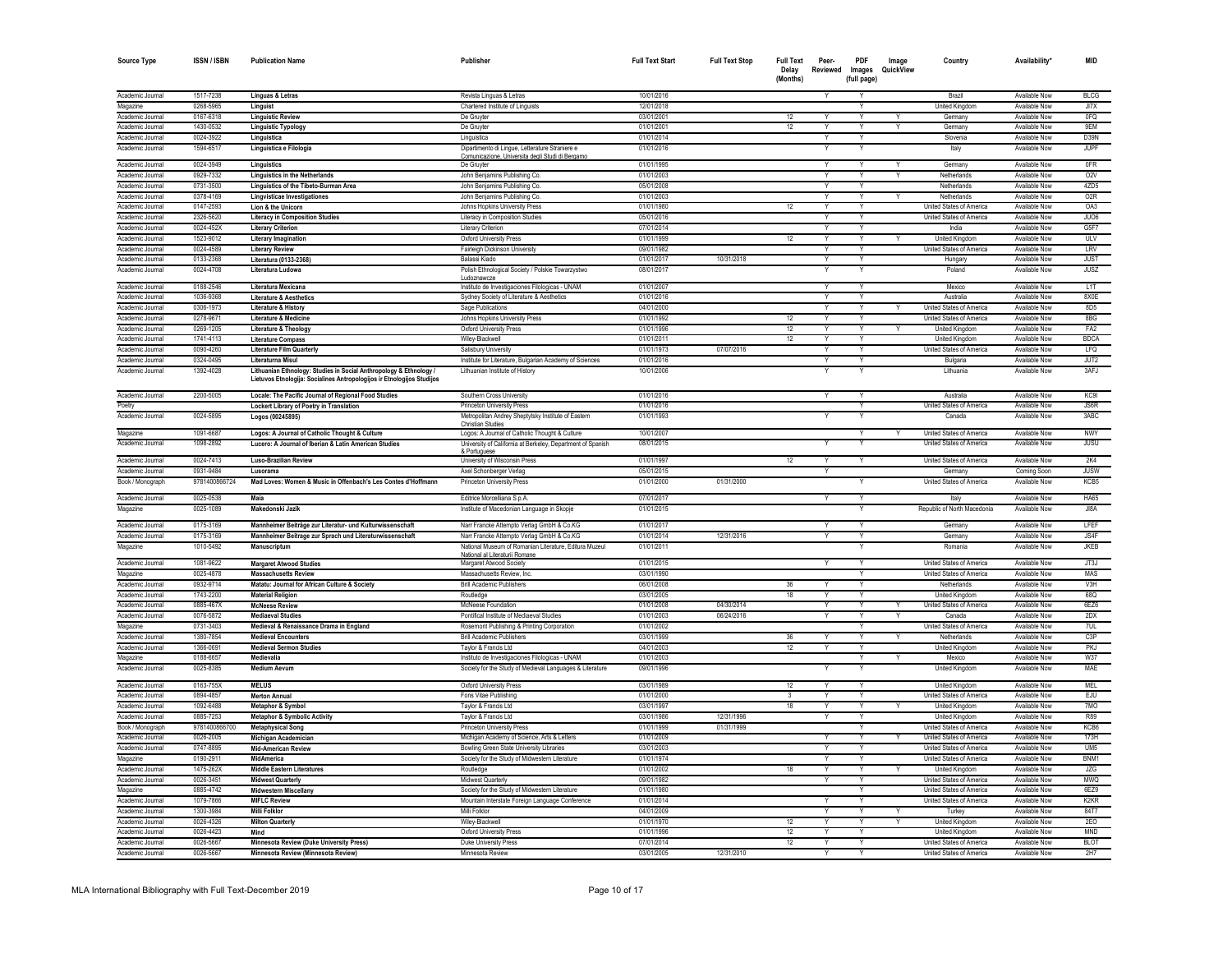| <b>Source Type</b> | <b>ISSN/ISBN</b> | <b>Publication Name</b>                                     | Publisher                                                          | <b>Full Text Start</b> | <b>Full Text Stop</b> | <b>Full Text</b><br>Delay<br>(Months) | Peer-<br>Reviewed       | PDF<br>Images<br>(full page) | Image<br>QuickView | Country                  | Availability'        | MID                           |
|--------------------|------------------|-------------------------------------------------------------|--------------------------------------------------------------------|------------------------|-----------------------|---------------------------------------|-------------------------|------------------------------|--------------------|--------------------------|----------------------|-------------------------------|
| Academic Journal   | 0544-408X        | Miscelanea de Estudios Arabes y Hebraicos                   | Miscelanea de Estudios Arabes y Hebraicos-Seccion Arabe<br>e Islam | 11/01/2012             |                       |                                       | Υ                       |                              |                    | Spain                    | Available Now        | 37ZP                          |
| Academic Journal   | 1137-6368        | Miscelánea: A Journal of English & American Studies         | Miscelanea: A Journal of English & American Studies                | 03/01/2013             |                       |                                       |                         |                              |                    | Spain                    | Available Now        | GZH1                          |
| Magazine           | 0026-6248        | Mississippi Folklife                                        | Mississippi Arts Commission                                        | 01/01/2019             |                       |                                       |                         |                              |                    | United States of America | Available Now        | JUOD                          |
| Academic Journal   | 0026-637X        | <b>Mississippi Quarterly</b>                                | Mississippi State University                                       | 12/01/1995             |                       |                                       | Y                       |                              |                    | United States of America | Available Now        | MQT                           |
| Academic Journal   | 0731-2946        | Missouri Folklore Society Journal                           | Missouri Folklore Society                                          | 01/01/1979             |                       |                                       |                         | Υ                            |                    | United States of America | Available Now        | K2JY                          |
| Academic Journal   | 2014-1130        | Mitologias hoy                                              | Universitat Autonoma de Barcelona                                  | 12/01/2017             |                       |                                       | Y                       |                              |                    | Spain                    | Available Now        | K2LE                          |
| Academic Journal   | 0026-7910        | MLN                                                         | Johns Hopkins University Press                                     | 12/02/1991             |                       | 12                                    | Y                       | Y                            |                    | United States of America | Available Now        | MLN                           |
| Academic Journal   | 0026-7074        | Mnemosyne                                                   | <b>Brill Academic Publishers</b>                                   | 02/01/1996             |                       | 36                                    | Y                       | Y                            |                    | Netherlands              | Available Now        | <b>MNM</b>                    |
| Academic Journal   | 0026-7457        | Modern Age                                                  | Intercollegiate Studies Institute                                  | 09/01/1996             |                       |                                       |                         |                              |                    | United States of America | Available Now        | <b>MOA</b>                    |
| Academic Journal   | 0026-7724        | <b>Modern Fiction Studies</b>                               | Johns Hopkins University Press                                     | 01/01/1981             |                       | 12                                    |                         |                              |                    | United States of America | Available Now        | <b>MFS</b>                    |
| Academic Journal   | 0026-7902        | Modern Language Journal                                     | Wiley-Blackwell                                                    | 10/01/1916             |                       | 12                                    | Y                       | Y                            |                    | United Kingdom           | Available Now        | MLJ                           |
| Academic Journal   | 0026-7929        | Modern Language Quarterly                                   | Duke University Press                                              | 01/01/1940             |                       | 12                                    | Y                       | Y                            |                    | United States of America | Available Now        | <b>MLQ</b>                    |
| Academic Journal   | 0026-7937        | Modern Language Review                                      | Modern Humanities Research Association                             | 01/01/1975             | 11/02/2008            |                                       |                         |                              |                    | United Kingdom           | Available Now        | <b>MLV</b>                    |
| Academic Journal   | 0026-8232        | <b>Modern Philology</b>                                     | University of Chicago Press                                        | 11/01/1990             |                       | 12                                    |                         | Υ                            |                    | United States of America | Available Now        | <b>MPH</b>                    |
| Academic Journal   | 1071-6068        | Modernism/Modernity                                         | Johns Hopkins University Press                                     | 01/01/1994             |                       | 12                                    | Y                       | Y                            |                    | United States of America | Available Now        | OA4                           |
| Magazine           | 0544-7267        | Mogucnosti: Knjizevnost, Umjetnost, Kulturni Problemi       | Knjizevni krug Split                                               | 10/01/2015             |                       |                                       |                         | Y                            |                    | Croatia                  | Available Now        | <b>JKEG</b>                   |
| Academic Journal   | 0026-9271        | Monatshefte                                                 | University of Wisconsin Press                                      | 03/01/1997             |                       | 12                                    | Υ                       | Y                            |                    | United States of America | Available Now        | 816                           |
| Book / Monograph   | 9781400864812    | <b>Monstrous Opera</b>                                      | Princeton University Press                                         | 01/01/2014             | 01/31/2014            |                                       |                         |                              |                    | United States of America | Available Now        | KCB7                          |
| Academic Journal   | 2047-1661        | Movie: A Journal of Film Criticism                          | Movie: A Journal of Film Criticism                                 | 01/01/2015             |                       |                                       | Y                       | Υ                            |                    | United Kingdom           | Available Now        | <b>BM26</b>                   |
| Academic Journal   | 0167-8507        | <b>Multilingua</b>                                          | De Gruyter                                                         | 01/01/2001             |                       | 12                                    | Y                       | Y                            |                    | Germany                  | Available Now        | 0FT                           |
| Academic Journal   | 0077-1910        | Munchener Studien zur Sprachwissenschaft                    | Verlag J.H. Roell GmbH                                             | 01/01/2013             |                       |                                       |                         | Υ                            |                    | Germany                  | Available Now        | K <sub>2</sub> JK             |
| Academic Journal   | 0892-8339        | <b>Museum Anthropology</b>                                  | Wiley-Blackwell                                                    | 01/01/2008             |                       | 12                                    |                         |                              |                    | <b>United Kingdom</b>    | Available Now        | <b>4U6I</b>                   |
| Academic Journal   | 0027-4054        | <b>Museum Helveticum</b>                                    | Schwabe Verlag                                                     | 07/02/2015             |                       | 12                                    | Y                       | Y                            |                    | Switzerland              | Available Now        | HA6S                          |
| Academic Journal   | 0027-4224        | <b>Music &amp; Letters</b>                                  | Oxford University Press                                            | 01/01/1996             |                       | 12                                    | Y                       | Y                            |                    | United Kingdom           | Available Now        | <b>MUL</b>                    |
| Book / Monograph   |                  | Music in the Theater                                        | <b>Princeton University Press</b>                                  | 01/01/2014             | 01/31/2014            |                                       |                         | Y                            |                    | United States of America | Available Now        | BV9U                          |
| Book / Monograph   | 9781400864973    | <b>Muslim Bonaparte</b>                                     | <b>Princeton University Press</b>                                  | 01/01/2014             | 01/31/2014            |                                       |                         |                              |                    | United States of America | Available Now        | KCB1                          |
| Academic Journal   | 0027-4909        | <b>Muslim World</b>                                         | Wiley-Blackwell                                                    | 01/01/2004             |                       | 12                                    | Y                       | Y                            |                    | United Kingdom           | Available Now        | MUW                           |
| Magazine           | 0742-5503        | <b>Mystics Quarterly</b>                                    | Mystics Quarterly                                                  | 01/01/2003             | 12/31/2009            |                                       |                         | Y                            |                    | New Zealand              | Available Now        | GS7                           |
| Academic Journal   |                  | <b>Myth &amp; Poetics</b>                                   | <b>Cornell University Press</b>                                    | 01/01/2017             |                       |                                       |                         |                              |                    | United States of America | Coming Soon          | K2IK                          |
| Academic Journal   |                  | Names (American Name Society)                               | American Name Society                                              | 06/01/2002             | 12/31/2007            |                                       |                         |                              |                    | United States of America | Available Now        | 2KE                           |
| Academic Journal   | 0027-7738        | Names (Maney Publishing)                                    | Taylor & Francis Ltd                                               | 01/01/2012             |                       | 12                                    | Y                       |                              |                    | United Kingdom           | Available Now        | 82AV                          |
| Academic Journal   | 1387-6805        | NAN NU - Men, Women & Gender in Early & Imperial China      | <b>Brill Academic Publishers</b>                                   | 01/01/2000             |                       | 36                                    | Y                       | Y                            |                    | Netherlands              | Available Now        | CAB                           |
| Academic Journal   | 1063-3685        | Narrative                                                   | Ohio State University Press                                        | 01/01/2003             |                       |                                       |                         |                              |                    | United States of America | Available Now        | <b>DKY</b>                    |
| Academic Journal   | 1387-6740        | Narrative Inquiry                                           | John Benjamins Publishing Co.                                      | 01/01/2003             |                       |                                       |                         |                              |                    | Netherlands              | Available Now        | L <sub>8</sub> A              |
| Academic Journal   | 0027-8084        | Nas Jezik                                                   | Serbian Academy of Sciences & Arts, Institute for the              | 01/01/2016             |                       |                                       |                         |                              |                    | Serbia                   | Available Now        | K <sub>2</sub> JE             |
| Academic Journal   | 0793-8934        | Nashim: A Journal of Jewish Women's Studies & Gender Issues | Serbian Language<br>Indiana University Press                       | 01/01/2004             |                       |                                       |                         |                              |                    | United States of America | Available Now        | SZT                           |
| Magazine           | 0077-2879        | Nassau Review                                               | Nassau Review                                                      | 12/01/2003             |                       |                                       |                         |                              |                    | United States of America | Available Now        | UM8                           |
| Academic Journal   | 0090-5992        | <b>Nationalities Papers</b>                                 | <b>Cambridge University Press</b>                                  | 03/01/1999             | 12/31/2018            | 18                                    | Y                       | Y                            |                    | United Kingdom           | Available Now        | 550                           |
| Academic Journal   | 1384-5829        | Nederlandse Letterkunde                                     | Amsterdam University Press                                         | 01/01/2000             |                       |                                       | $\overline{\mathsf{v}}$ | Ÿ                            |                    | Netherlands              | Available Now        | ITJ0                          |
| Academic Journal   | 1384-5845        | Nederlandse Taalkunde                                       | Amsterdam University Press                                         | 01/01/2000             |                       |                                       |                         |                              |                    | Netherlands              | Available Now        | <b>ITIY</b>                   |
| Academic Journal   | 0960-2011        | Neuropsychological Rehabilitation                           | Taylor & Francis Ltd                                               | 01/01/1996             |                       | 18                                    | Y                       | Υ                            | Y                  | United Kingdom           | Available Now        | BB7                           |
| Magazine           | 0734-0222        | <b>New Criterion</b>                                        | New Criterion                                                      | 10/01/1993             |                       |                                       |                         |                              |                    | United States of America | Available Now        | <b>NCI</b>                    |
| Academic Journal   | 0194-3081        | <b>New Directions for Community Colleges</b>                | John Wiley & Sons, Inc.                                            | 01/01/1997             |                       | 12                                    | Y                       | Y                            |                    | United States of America | Available Now        | 0YG                           |
| Academic Journal   | 0271-0560        | <b>New Directions for Higher Education</b>                  | John Wiley & Sons, Inc.                                            | 01/01/1997             |                       | 12                                    |                         |                              |                    | United States of America | Available Now        | <b>NDH</b>                    |
| Academic Journal   | 2161-9964        | <b>New Directions in Folklore</b>                           | Indiana University, New Directions in Folklore                     | 01/01/2017             |                       |                                       | Y                       | Y                            |                    | United States of America | Available Now        | JVT5                          |
| Academic Journal   | 0950-2378        | <b>New Formations</b>                                       | Lawrence & Wishart Ltd.                                            | 08/01/2006             |                       |                                       |                         |                              |                    | United Kingdom           | Available Now        | QE7                           |
| Academic Journal   | 0094-033X        | New German Critique                                         | Duke University Press                                              | 12/01/1973             |                       | 12                                    |                         |                              |                    | United States of America | <b>Available Now</b> | <b>NGC</b>                    |
| Academic Journal   | 0028-6087        | <b>New Literary History</b>                                 | Johns Hopkins University Press                                     | 07/01/1992             |                       | 12                                    |                         |                              |                    | United States of America | Available Now        | <b>NLH</b>                    |
| Academic Journal   | 0028-6400        | <b>New Orleans Review</b>                                   | New Orleans Review                                                 | 01/01/2005             |                       |                                       | Y                       | Y                            | Y                  | United States of America | Available Now        | 2UP                           |
| Academic Journal   |                  | <b>New World Studies</b>                                    | University of Virginia Press                                       | 01/01/2014             |                       | 24                                    |                         | Y                            |                    | United States of America | Available Now        | JS8G                          |
| Magazine           | 0028-7504        | New York Review of Books                                    | New York Review of Books, Inc.                                     | 10/09/2014             |                       |                                       |                         |                              |                    | United States of America | Available Now        | <b>NRB</b>                    |
| Magazine           | 0028-9396        | Newsboy                                                     | Horatio Alger Society                                              | 08/01/2016             |                       |                                       |                         |                              |                    | United States of America | Available Now        | GREX                          |
| Academic Journal   | 0342-1422        | Nietzsche - Studien                                         | De Gruyter                                                         | 01/01/2009             |                       | 12                                    | Y                       |                              |                    | Germany                  | Available Now        | 8X10                          |
| Academic Journal   | 1556-7524        | Nineteenth Century Gender Studies                           | Nineteenth Century Gender Studies                                  | 06/01/2013             |                       |                                       | Υ                       | Y                            |                    | United States of America | Available Now        | 788Q                          |
| Academic Journal   | 0890-5495        | Nineteenth-Century Contexts                                 | Routledge                                                          | 09/01/2000             |                       | 18                                    | Y                       | Y                            |                    | United Kingdom           | Available Now        | 7WH                           |
| Academic Journal   | 1481-840X        | Nineteenth-Century Feminisms                                | Joanna Devereux                                                    | 01/01/1999             | 03/31/2003            |                                       |                         |                              |                    | Canada                   | Available Now        | <b>JUNV</b>                   |
| Academic Journal   | 0029-2494        | North Carolina Historical Review                            | North Carolina Division of Archives & History                      | 01/01/2001             |                       |                                       | Y                       | Y                            |                    | United States of America | Available Now        | 7JQ                           |
| Academic Journal   | 0265-7295        | North Wind: A Journal of George MacDonald Studies           | St. Norbert College                                                | 01/01/1982             |                       |                                       |                         | Y                            |                    | United States of America | Available Now        | JT3F                          |
| Academic Journal   | 0029-3970        | <b>Notes &amp; Queries</b>                                  | Oxford University Press                                            | 01/01/1996             |                       | 12                                    | Y                       | Y                            |                    | United Kingdom           | Available Now        | NQU                           |
| Book / Monograph   |                  | <b>Notes from the Balkans</b>                               | <b>Princeton University Press</b>                                  | 01/01/2005             | 01/31/2005            |                                       |                         |                              |                    | United States of America | Available Now        | <b>KCAY</b>                   |
| Academic Journal   | 0029-5132        | Novel: A Forum on Fiction                                   | Duke University Press                                              | 09/01/1982             | 08/31/2010            |                                       |                         |                              |                    | United States of America | Available Now        | NOV                           |
| Magazine           | 0896-2693        | Now & Then                                                  | East Tennessee State University, Center for Appalachian            | 06/01/2016             |                       |                                       |                         | Υ                            |                    | United States of America | Available Now        | 306U                          |
|                    |                  |                                                             | tudies & Services                                                  |                        |                       |                                       |                         |                              |                    |                          |                      |                               |
| Academic Journal   | 0108-8416        | NOWELE: North-Western European Language Evolution           | John Benjamins Publishing Co.                                      | 03/01/2012             |                       |                                       |                         |                              |                    | Netherlands              | Available Now        | FSNB                          |
| Academic Journal   | 1018-3914        | NTU Studies in Language & Literature                        | National Taiwan University, Department of Foreign                  | 01/01/2016             |                       |                                       |                         |                              |                    | Taiwan                   | Available Now        | K <sub>2</sub> K <sub>1</sub> |
|                    |                  | Nueva Revista de Filología Hispánica                        | Languages & Literature                                             |                        |                       |                                       | Y                       |                              |                    |                          |                      |                               |
| Academic Journal   | 0185-0121        |                                                             | El Colegio de Mexico AC                                            | 01/01/1947             |                       | 12                                    |                         | Y                            |                    | Mexico                   | Available Now        | HGX                           |
| Academic Journal   | 0029-5973        | Numen: International Review for the History of Religions    | <b>Brill Academic Publishers</b>                                   | 04/01/1999             |                       | 36                                    |                         |                              |                    | Netherlands              | Available Now        | C <sub>4</sub> J              |
| Academic Journal   | 0029-6236        | Nuova Rivista Storica                                       | Societa Editrice Dante Alighieri s.r.l.                            | 05/01/2013             |                       |                                       | Y                       | Y                            |                    | Italy                    | Available Now        | 3814                          |
| Academic Journal   | 1040-0656        | <b>NWSA Journal</b>                                         | Johns Hopkins University Press                                     | 01/01/1993             | 09/30/2009            |                                       | Y                       | Y                            |                    | United States of America | Available Now        | <b>NWS</b>                    |
| Academic Journal   | 0029-8077        | Oceania                                                     | Wiley-Blackwell                                                    | 03/01/1993             |                       | 6                                     | Y                       | Y                            | Y                  | United Kingdom           | Available Now        | <b>OCA</b>                    |
| Academic Journal   | 0029-8115        | <b>Oceanic Linguistics</b>                                  | University of Hawai'i                                              | 06/01/2003             |                       | 12                                    |                         |                              |                    | United States of America | Available Now        | 7SS                           |
| Academic Journal   | 0162-2870        | October                                                     | <b>MIT Press</b>                                                   | 01/01/1997             |                       | 12                                    | Y                       | Y                            | Y                  | United States of America | Available Now        | OCT                           |
| Academic Journal   | 2300-9969        | <b>Open Linguistics</b>                                     | De Gruyter                                                         | 01/01/2015             |                       |                                       |                         | Y                            |                    | Germany                  | Available Now        | HFJ7                          |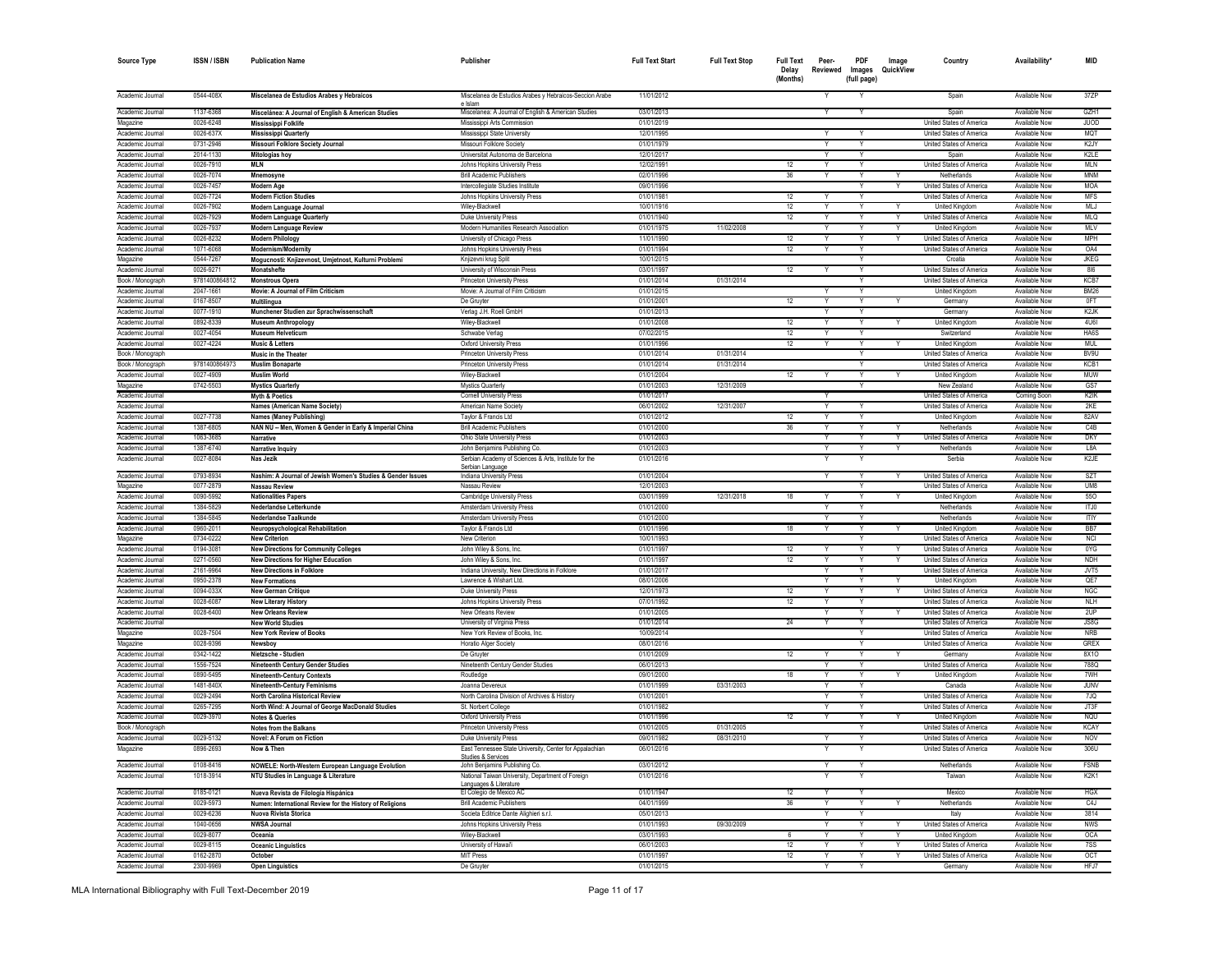| <b>Source Type</b>                   | <b>ISSN/ISBN</b>           | <b>Publication Name</b>                                                                                      | Publisher                                                                                                 | <b>Full Text Start</b>   | <b>Full Text Stop</b> | <b>Full Text</b><br>Delay<br>(Months) | Peer-<br>Reviewed | <b>PDF</b><br>Images<br>(full page) | Image<br>QuickView | Country                                                     | Availability'                  | MID                           |
|--------------------------------------|----------------------------|--------------------------------------------------------------------------------------------------------------|-----------------------------------------------------------------------------------------------------------|--------------------------|-----------------------|---------------------------------------|-------------------|-------------------------------------|--------------------|-------------------------------------------------------------|--------------------------------|-------------------------------|
| Academic Journa                      | 0105-7510                  | Orbis Litterarum                                                                                             | Wiley-Blackwell                                                                                           | 02/01/1998               |                       | 12                                    |                   |                                     |                    | United Kingdom                                              | Available Now                  | <b>HYM</b>                    |
| Academic Journa                      | 0919-6293                  | Osaka University Papers in English Linguistics                                                               | Osaka University, Department of English Linguistics                                                       | 01/01/2015               |                       |                                       |                   |                                     |                    | Japan                                                       | Available Now                  | K <sub>2</sub> K <sub>6</sub> |
| Academic Journal                     | 1904-6022                  | Otherness: Essays & Studies                                                                                  | Aarhus University, Centre for Studies in Otherness                                                        | 04/01/2014               |                       |                                       |                   |                                     |                    | Denmark                                                     | Available Now                  | HBP <sub>5</sub>              |
| Magazine                             | 0351-5141                  | Otrok in Knjiga                                                                                              | Mariborska Kniiznica                                                                                      | 07/01/2016               |                       |                                       |                   | $\checkmark$                        |                    | Slovenia                                                    | Available Now                  | K2M3                          |
| Academic Journal                     | 0078-7191                  | <b>Oxford German Studies</b>                                                                                 | Taylor & Francis Ltd                                                                                      | 01/01/2005               |                       | 12                                    |                   |                                     |                    | <b>United Kingdon</b>                                       | Available Now                  | 1UJG                          |
| Academic Journal                     | 0305-1498                  | Oxford Literary Review                                                                                       | <b>Edinburgh University Press</b>                                                                         | 01/01/2007               |                       | 12                                    |                   |                                     |                    | <b>United Kingdom</b>                                       | Available Now                  | 2H5                           |
| Academic Journal                     | 1990-6579                  | Pakistan (1990-6579)                                                                                         | University of Peshawar, Pakistan Study Centre                                                             | 01/01/2017               |                       |                                       | Y                 |                                     |                    | Pakistar                                                    | Available Now                  | K <sub>2</sub> K <sub>8</sub> |
| Academic Journal                     | 1948-6529                  | Pakistaniaa                                                                                                  | Pakistaniaa                                                                                               | 12/01/2012               |                       |                                       | Y                 |                                     |                    | United States of America<br>Poland                          | Available Now<br>Available Nov | B <sub>2</sub> CY             |
| Academic Journal<br>Academic Journa  | 0031-0522<br>0006-128X     | <b>Pamietnik Teatralny</b>                                                                                   | Instytut Sztuki Polskiej Akademii Nauk                                                                    | 01/01/2017<br>03/01/2015 |                       | 12                                    |                   |                                     |                    | United States of America                                    | Available Nov                  | <b>18U</b><br>PBS             |
| Academic Journa                      | 0031-1294                  | Papers of the Bibliographical Society of America                                                             | University of Chicago Press<br>Papers on Language & Literature                                            | 01/01/1975               |                       |                                       | v                 |                                     |                    | United States of America                                    | Available Nov                  | PLL                           |
| Academic Journal                     | 0343-4133                  | Papers on Language & Literature<br>Papiere zur Linguistik                                                    | Narr Francke Attempto Verlag GmbH & Co.KG                                                                 | 01/01/1973               | 12/31/2000            |                                       |                   |                                     |                    | Germany                                                     | Coming Soor                    | <b>JUOG</b>                   |
| Academic Journal                     | 0264-8334                  | Paragraph                                                                                                    | Edinburgh University Press                                                                                | 03/01/1998               |                       | 12                                    | Y                 | Y                                   |                    | United Kingdom                                              | Available Now                  | CON                           |
| Magazine                             | 0048-3028                  | Parnassus: Poetry in Review                                                                                  | Poetry in Review Foundation                                                                               | 05/01/2010               | 01/31/2015            |                                       |                   | Y                                   |                    | United States of America                                    | Available Now                  | PNS                           |
| Academic Journal                     | 1565-3668                  | <b>Partial Answers</b>                                                                                       | Johns Hopkins University Press                                                                            | 01/01/2003               |                       | 12                                    | Y                 | Y                                   |                    | United States of America                                    | Available Now                  | 1VQL                          |
| Academic Journal                     | 0125-2488                  | PASAA: A Journal of Language Teaching & Learning in Thailand                                                 | Chulalongkorn University Language Institute (CULI)                                                        | 01/01/2016               |                       |                                       | Y                 | Y                                   |                    | Thailand                                                    | Available Now                  | K <sub>2</sub> I <sub>G</sub> |
| Academic Journal                     | 1904-7797                  | Passage: Tidsskrift for Litteratur of Kritik                                                                 | Passage: Tidsskrift for Litteratur of Kritik                                                              | 01/01/1986               |                       |                                       | Y                 |                                     |                    | Denmark                                                     | Available Now                  | K <sub>2</sub> KA             |
| Academic Journal                     | 1531-4200                  | Pedagogy                                                                                                     | Duke University Press                                                                                     | 01/01/2001               |                       | 12                                    | Y                 |                                     |                    | United States of America                                    | Available Now                  | L1U                           |
| Academic Journa                      | 1541-1389                  | <b>Peer Review</b>                                                                                           | Association of American Colleges & Universities                                                           | 06/01/2002               |                       |                                       |                   |                                     |                    | United States of America                                    | Available Now                  | L29                           |
| Academic Journa                      | 0741-9805                  | Pennsylvania English                                                                                         | Pennsylvania Englis                                                                                       | 09/01/2016               |                       |                                       |                   |                                     |                    | United States of America                                    | Available Now                  | <b>JUMV</b>                   |
| Academic Journa                      | 2151-3066                  | Pennsylvania Literary Journal (2151-3066)                                                                    | Pennsylvania Literary Journa                                                                              | 06/01/2009               |                       |                                       |                   |                                     |                    | United States of America                                    | <b>Available Now</b>           | AX4H                          |
| Academic Journal                     | 0031-4587                  | Pennsylvania Magazine of History & Biography                                                                 | University of Pennsylvania Press                                                                          | 10/01/2009               |                       |                                       |                   |                                     |                    | United States of America                                    | Available Now                  | 7JS                           |
| Academic Journal                     | 0102-5473                  | Perspectiva                                                                                                  | Persnectiva                                                                                               | 07/01/2016               |                       |                                       |                   |                                     |                    | <b>Brazil</b>                                               | Available Now                  | 6BYO                          |
| Academic Journa                      | 1224-2020                  | Petroleum - Gas University of Ploiesti Bulletin, Philology Series                                            | Petroleum - Gas University of Ploiesti                                                                    | 06/01/2009               | 12/31/2010            |                                       |                   |                                     |                    | Romania                                                     | Available Now                  | 8UVD                          |
| Academic Journal                     | 1449-0471                  | Philament: an online journal of the arts & culture                                                           | University of Sydney                                                                                      | 11/01/2012               |                       |                                       | Υ                 |                                     |                    | Australia                                                   | Available Now                  | 1CVS                          |
| Academic Journal                     | 1841-5377                  | Philologica Jassvensia                                                                                       | Institutul de Filologie Romana A. Philippide                                                              | 06/01/2008               |                       |                                       | Ÿ                 |                                     |                    | Romania                                                     | Available Now                  | 8VKB                          |
| Academic Journal                     | 0031-7977                  | <b>Philological Quarterly</b>                                                                                | Department of English, University of Iowa                                                                 | 01/01/2006               |                       |                                       |                   |                                     |                    | United States of America                                    | Available Now<br>Available Now | PLQ<br>KFKE                   |
| Academic Journal<br>Academic Journal | 1857-6060<br>0031-7985     | Philological Studies / FiloloskeStudije<br>Philologus -- Zeitschrift für Antike Literatur und Ihre Rezeption | Institut za Makedonska Literatuta<br>De Gruvter                                                           | 07/01/2017<br>10/01/2013 |                       |                                       | Y                 |                                     |                    | Republic of North Macedonia<br>Germany                      | Available Now                  | <b>BFW</b>                    |
| Academic Journa                      | 0031-8094                  | <b>Philosophical Quarterly</b>                                                                               | <b>Oxford University Press</b>                                                                            | 01/01/1974               |                       | 12                                    |                   |                                     |                    | <b>United Kingdom</b>                                       | <b>Available Now</b>           | PHQ                           |
| Academic Journa                      | 0031-8116                  | <b>Philosophical Studies</b>                                                                                 | Springer Nature                                                                                           | 04/01/1997               |                       | 12                                    |                   |                                     |                    | Germany                                                     | <b>Available Now</b>           | 4L8                           |
| Academic Journa                      | 0190-0013                  | Philosophy & Literature                                                                                      | Johns Hopkins University Press                                                                            | 04/01/1994               |                       | 12                                    |                   |                                     |                    | United States of America                                    | Available Now                  | 8BH                           |
| Academic Journal                     | 0031-8221                  | Philosophy East & West                                                                                       | University of Hawai'i                                                                                     | 10/01/1998               |                       | 12                                    |                   | v                                   |                    | United States of America                                    | Available Now                  | PEW                           |
| Academic Journal                     | 0031-8388                  | Phonetica                                                                                                    | Karger AG                                                                                                 | 01/01/2012               |                       | 12                                    |                   | Y                                   |                    | Switzerland                                                 | Available Now                  | <b>NKD</b>                    |
| Academic Journal                     | 1471-9363                  | <b>Pirandello Studies</b>                                                                                    | Society for Pirandello Studies                                                                            | 01/01/2017               |                       |                                       | Y                 | Y                                   |                    | United Kingdom                                              | Available Now                  | 139C                          |
| Magazine                             | 0048-4474                  | Ploughshares                                                                                                 | Ploughshares, Inc.                                                                                        | 01/01/1990               |                       |                                       |                   | Y                                   |                    | United States of America                                    | Available Now                  | PLO                           |
| Academic Journal                     | 0030-8129                  | PMLA: Publications of the Modern Language Association of America                                             | Modern Language Association of America                                                                    | 01/02/2006               |                       | 60                                    |                   |                                     |                    | United States of America                                    | Available Now                  | PMI                           |
| Magazine                             | 0144-7076                  | <b>PN Review</b>                                                                                             | Carcanet Press Limited                                                                                    | 05/01/2011               |                       |                                       |                   | Y                                   |                    | <b>United Kingdom</b>                                       | Available Now                  | AZG                           |
| Academic Journal                     | 1947-4644<br>9780691096728 | <b>Poe Studies</b>                                                                                           | Johns Hopkins University Press<br>Princeton University Press                                              | 01/01/1980<br>01/01/2002 | 01/31/2002            | 12                                    | Y                 | Y                                   | Y                  | <b>United States of America</b><br>United States of America | Available Now<br>Available Now | 9F1<br>8VJU                   |
| Book / Monograph<br>Academic Journal | 0303-4178                  | Poetess Counts to 100 & Bows Out<br>Poetica (0303-4178)                                                      | <b>Brill Academic Publishers</b>                                                                          | 01/02/2016               |                       | 36                                    |                   |                                     |                    | Netherlands                                                 |                                | G8V3                          |
| Academic Journal                     | 0333-5372                  | <b>Poetics Today</b>                                                                                         | Duke University Press                                                                                     | 01/01/1995               |                       | 12                                    | Y                 |                                     |                    | United States of America                                    | Coming Soon<br>Available Now   | 6ML                           |
| Magazine                             | 0891-6136                  | Poets & Writers                                                                                              | Poets & Writers, Inc.                                                                                     | 07/01/2003               |                       |                                       |                   |                                     |                    | United States of America                                    | <b>Available Now</b>           | QTI                           |
| Academic Journa                      | 2146-2453                  | Porte Akademik: Journal of Music & Dance Studies                                                             | Porte Akademil                                                                                            | 03/01/2013               |                       |                                       |                   |                                     |                    | Turkey                                                      | Available Nov                  | GXH <sub>6</sub>              |
| Academic Journa                      | 0267-5315                  | <b>Portuguese Studies</b>                                                                                    | Modern Humanities Research Association                                                                    | 01/01/2003               | 11/02/2008            |                                       |                   |                                     |                    | United Kingdom                                              | Available Now                  | U29                           |
| Academic Journal                     | 1067-9847                  | Positions                                                                                                    | <b>Duke University Press</b>                                                                              | 01/01/1997               |                       | 12                                    |                   |                                     |                    | United States of America                                    | Available Now                  | <b>PTS</b>                    |
| Academic Journal                     | 1053-1920                  | <b>Postmodern Culture</b>                                                                                    | Johns Hopkins University Press                                                                            | 01/01/1990               | 05/31/2010            |                                       |                   |                                     |                    | <b>United States of America</b>                             | Available Now                  | OA6                           |
| Academic Journal                     | 1070-0986                  | Postscript: Publication of the Philological Association of the Carolinas                                     | Philological Association of the Carolinas                                                                 | 01/01/2017               |                       |                                       |                   |                                     |                    | United States of America                                    | Available Now                  | K <sub>2</sub> X <sub>1</sub> |
| Academic Journal                     | 1496-7715                  | <b>Postures</b>                                                                                              | Revue de Critique Litteraire Postures                                                                     | 09/01/2017               |                       |                                       | Y                 | Y                                   |                    | Canada                                                      | Available Now                  | LB3T                          |
| Magazine                             | 1073-1989                  | <b>Potomac Review</b>                                                                                        | Potomac Review                                                                                            | 05/01/2016               |                       |                                       |                   |                                     |                    | <b>United States of America</b>                             | Available Now                  | UO3                           |
| Academic Journal                     | 0929-0907                  | <b>Pragmatics &amp; Cognition</b>                                                                            | John Benjamins Publishing Co.                                                                             | 04/01/2003               |                       |                                       |                   |                                     |                    | Netherlands                                                 | Available Now                  | G4W                           |
| Academic Journal                     | 1878-9714                  | <b>Pragmatics &amp; Society</b>                                                                              | John Benjamins Publishing Co.                                                                             | 06/01/2010               |                       |                                       | Υ                 |                                     |                    | Netherlands                                                 | Available Now                  | AYT4                          |
| Academic Journal                     | 1626-8717                  | Presence d'Andre Malraux                                                                                     | Amities Internationales Andre Malraux (AIAM)                                                              | 03/01/2018               |                       |                                       | Y                 |                                     |                    | France                                                      | Available Now                  | K <sub>2</sub> X <sub>3</sub> |
| Academic Journal                     |                            | Present Tense: A Journal of Rhetoric in Society                                                              | <b>Present Tense</b>                                                                                      | 01/01/2017               |                       |                                       |                   |                                     |                    | <b>United States of America</b>                             | Available Nov                  | K2X4                          |
| Academic Journa                      |                            | <b>Princeton Modern Greek Studies</b>                                                                        | Princeton University Press                                                                                | 01/01/2016               |                       |                                       |                   | Y                                   |                    | United States of America                                    | Available Nov                  | JS6S                          |
| Academic Journa                      | 0921-4771                  | <b>Princeton Studies in Opera</b>                                                                            | Princeton University Press<br>De Gruyter                                                                  | 01/01/1998<br>01/01/2001 | 01/31/2014            | 12                                    |                   | v                                   |                    | United States of America<br>Germany                         | Available Nov<br>Available Now | JS6T<br>KU3                   |
| Academic Journal<br>Academic Journal | 1135-5948                  | Probus: International Journal of Latin & Romance Linguistics                                                 |                                                                                                           |                          |                       |                                       |                   | Y                                   |                    |                                                             | Available Now                  | F190                          |
| Academic Journal                     | 0740-6959                  | Procesamiento del Lenguaje Natural<br>Profession                                                             | Sociedad Espanola para el Procesamiento del Lenguaje<br>Natural<br>Modern Language Association of America | 03/01/2014<br>01/01/2014 |                       |                                       |                   |                                     |                    | Spain<br>United States of America                           | Available Now                  | FT4K                          |
| Academic Journal                     | 0272-9601                  | Prooftexts                                                                                                   | Indiana University Press                                                                                  | 01/01/1986               |                       |                                       |                   |                                     |                    | United States of America                                    | <b>Available Now</b>           | 29G                           |
| Academic Journal                     | 0144-0357                  | <b>Prose Studies</b>                                                                                         | Routledge                                                                                                 | 04/01/2003               |                       | 18                                    | v                 | Y                                   | Y                  | United Kingdom                                              | Available Now                  | <b>PSE</b>                    |
| Academic Journal                     | 0137-298X                  | Przeglad Rusycystyczny                                                                                       | Polskie Towarzystwo Rusycystyczne                                                                         | 01/01/2017               |                       |                                       | Y                 | Y                                   |                    | Poland                                                      | Available Now                  | K3AI                          |
| Academic Journal                     | 1088-5870                  | PsyArt                                                                                                       | PsvArt Foundation                                                                                         | 01/01/2008               |                       |                                       |                   |                                     |                    | United States of America                                    | <b>Available Now</b>           | 1D0B                          |
| Academic Journal                     | 0033-2747                  | Psychiatry: Interpersonal & Biological Processes                                                             | Routledge                                                                                                 | 11/01/2003               |                       | 18                                    | Y                 | Y                                   |                    | United Kingdom                                              | Available Now                  | PST                           |
| Academic Journal                     | 0899-2363                  | <b>Public Culture</b>                                                                                        | Duke University Press                                                                                     | 09/01/1997               |                       | 12                                    | Y                 |                                     |                    | United States of America                                    | Available Now                  | 6Z1                           |
| Academic Journal                     |                            | <b>Publications of the English Goethe Society</b>                                                            | Taylor & Francis Ltd                                                                                      | 01/01/2006               |                       | 12                                    |                   | Y                                   |                    | <b>United Kingdom</b>                                       | Available Now                  | 1UJH                          |
|                                      | 0959-3683                  |                                                                                                              |                                                                                                           |                          |                       |                                       |                   |                                     |                    |                                                             |                                |                               |
| Book / Monograph                     | 9781400866670              | <b>Puccini's 'Turandot</b>                                                                                   | Princeton University Press                                                                                | 01/01/1991               | 01/31/1991            |                                       |                   |                                     |                    | United States of America                                    | Available Now                  | KCB8                          |
| Book / Monograph                     | 9781400824083              | Puerilities: Erotic Epigrams of The Greek Anthology                                                          | Princeton University Press                                                                                | 01/01/2001               | 01/31/2001            |                                       |                   |                                     |                    | United States of America                                    | Available Now                  | KCA7                          |
| Academic Journa                      | 1458-3410                  | Puhe ja Kieli                                                                                                | Puheen ja Kielentutkimuksen Yhdistys                                                                      | 04/01/2018               |                       |                                       |                   |                                     |                    | Finland                                                     | Available Now                  | K3AM                          |
| Academic Journal<br>Academic Journal | 0226-8043<br>1135-416X     | Quaderni d'italianistica<br>Quaderns de Filologia. Estudis Linguistics                                       | Quaderni d'italianistica<br>Universidad de Valencia - Facultad de Filologia, Traduccion                   | 09/01/2006<br>07/01/2017 |                       |                                       |                   |                                     |                    | Canada<br>Spain                                             | Available Now<br>Available Now | 2B0<br><b>K47S</b>            |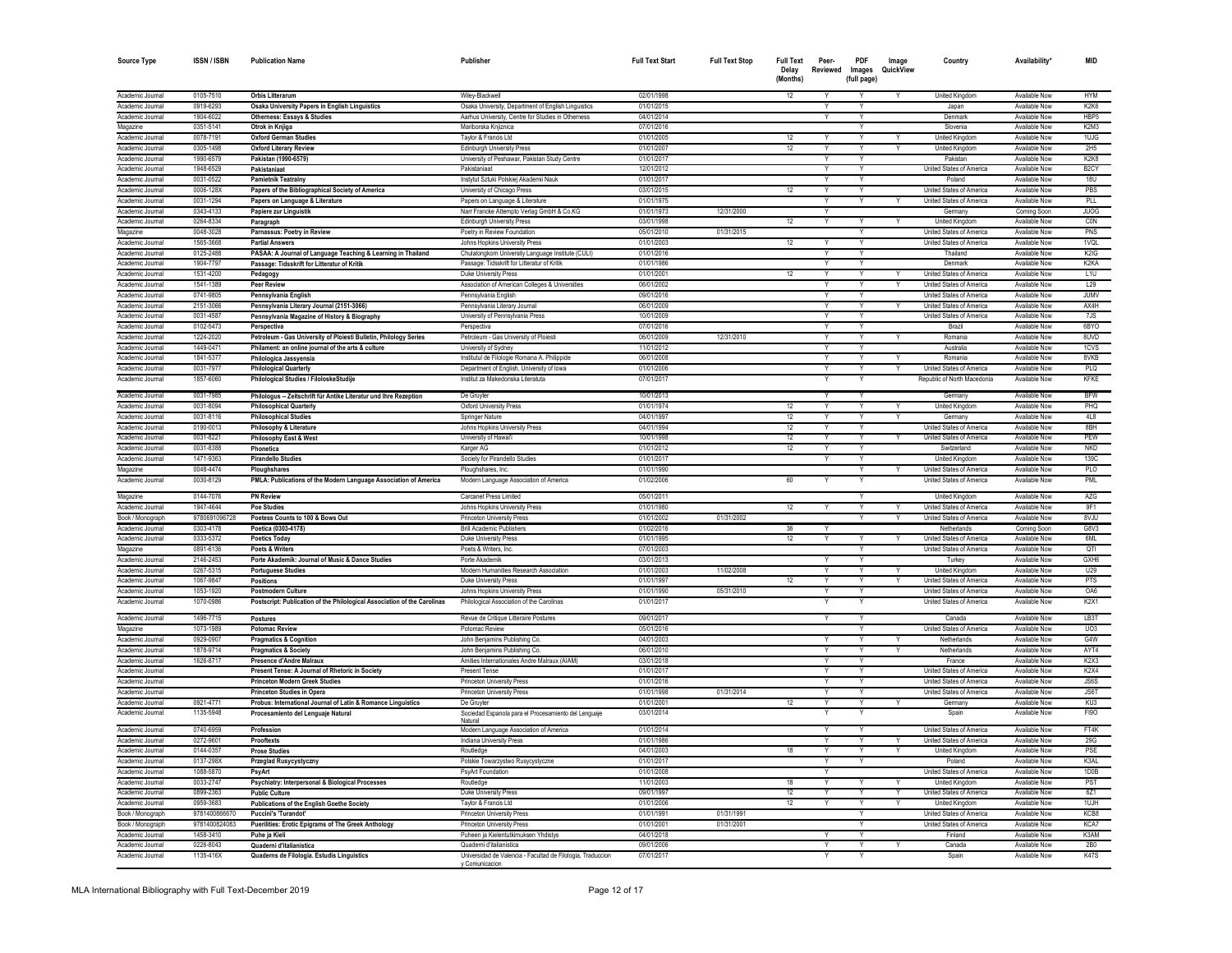| <b>Source Type</b>                   | <b>ISSN / ISBN</b>     | <b>Publication Name</b>                                                                                | Publisher                                                                                             | <b>Full Text Start</b>   | <b>Full Text Stop</b> | <b>Full Text</b><br>Delay | Peer-<br>Reviewed | PDF<br>Images | Image<br>QuickView | Country                                        | Availability'                         | <b>MID</b>               |
|--------------------------------------|------------------------|--------------------------------------------------------------------------------------------------------|-------------------------------------------------------------------------------------------------------|--------------------------|-----------------------|---------------------------|-------------------|---------------|--------------------|------------------------------------------------|---------------------------------------|--------------------------|
|                                      |                        |                                                                                                        |                                                                                                       |                          |                       | (Months)                  |                   | (full page)   |                    |                                                |                                       |                          |
| Academic Journal                     | 0033-6041              | Queen's Quarterly                                                                                      | Queens University                                                                                     | 01/01/2008               |                       |                           |                   |               |                    | Canada                                         | Available Now                         | 7JU                      |
| Academic Journal                     | 1690-7582              | Quorum Academico                                                                                       | Universidad del Zulia, Faculty of Humanities & Education                                              | 01/01/2017               |                       |                           |                   | Y             |                    | Venezuela (Bolivarian<br>Republic of)          | Available Now                         | <b>K47T</b>              |
| Academic Journal                     | 1531-7293              | Radharc: A Journal of Irish & Irish-American Studies                                                   | American Journal of Irish Studies                                                                     | 11/01/2000               | 12/31/2006            |                           | $\checkmark$      |               |                    | United States of America                       | Available Now                         | AWD7                     |
| Academic Journal                     | 0191-4847              | <b>Radical Teacher</b>                                                                                 | Center for Critical Education of New York State (CCE of NY)                                           | 04/01/2003               |                       |                           |                   |               |                    | United States of America                       | Available Now                         | H <sub>0</sub> O         |
| Academic Journal                     | 1885-9089              | RaeL: Revista Electronica de Linguistica Aplicada                                                      | Asociacion Espanola de Linguistica Aplicada                                                           | 01/01/2007               |                       |                           |                   |               |                    | Spain                                          | Available Now                         | 4W6W                     |
| Academic Journal                     | 0275-1607              | Raritan                                                                                                | Rutgers University, Raritan                                                                           | 03/01/1990               |                       |                           | $\vee$            | $\checkmark$  |                    | United States of America                       | Available Now                         | <b>RRT</b>               |
| Academic Journal                     | 2231-2773              | Ravenshaw Journal of Literary & Cultural Studies                                                       | Ravenshaw Journal of Literary & Cultural Studies                                                      | 01/01/2017               |                       |                           | Y                 | Y             |                    | India                                          | Available Now                         | KCC1                     |
| Book / Monograph                     | 9781400859597          | <b>Reading Opera</b>                                                                                   | Princeton University Press                                                                            | 01/01/2014               | 01/31/2014            |                           |                   | Y             |                    | United States of America                       | Available Now                         | <b>BWNQ</b>              |
| Academic Journal                     | 0270-2711              | <b>Reading Psychology</b>                                                                              | Routledge                                                                                             | 01/01/1999               |                       | 18                        | Y                 | Y             | Y                  | United Kingdom                                 | Available Now                         | <b>BCW</b>               |
| Academic Journal<br>Academic Journal | 0034-0561<br>1754-5773 | <b>Reading Teacher</b><br>Reception of British & Irish Authors in Europe                               | Wiley-Blackwell<br><b>Bloomsbury Publishing Plc</b>                                                   | 02/01/1990<br>06/19/2014 |                       | 12                        | Y                 | Y             | Y                  | <b>United Kingdom</b><br><b>United Kingdom</b> | Available Now<br><b>Available Now</b> | RET<br>47B8              |
| Academic Journa                      | 0925-4757              | Reinardus                                                                                              | John Benjamins Publishing Co.                                                                         | 04/01/2003               |                       |                           |                   |               |                    | Netherlands                                    | Available Now                         | O <sub>2</sub> W         |
| Academic Journal                     | 0033-6882              | <b>RELC Journal</b>                                                                                    | Sage Publications                                                                                     | 12/01/2003               | 04/30/2007            |                           |                   |               |                    | <b>United Kinadon</b>                          | Available Now                         | 5NY                      |
| Academic Journal                     | 0888-3769              | <b>Religion &amp; Literature</b>                                                                       | Religion & Literature                                                                                 | 03/01/2010               |                       |                           |                   |               |                    | United States of America                       | Available Nov                         | H <sub>6</sub> Y         |
| Academic Journal                     | 1079-9265              | Religion & the Arts                                                                                    | <b>Brill Academic Publishers</b>                                                                      | 03/01/1999               |                       | 36                        |                   |               |                    | Netherlands                                    | <b>Available Now</b>                  | CAV                      |
| Academic Journal                     | 0103-183X              | <b>Remate de Males</b>                                                                                 | Universidade Estadual de Campinas - Portal de Periodicos<br>Eletronicos Científicos                   | 01/01/2018               |                       |                           |                   |               |                    | Brazil                                         | Available Now                         | 6DPB                     |
| Academic Journal                     | 0034-4338              | <b>Renaissance Quarterly</b>                                                                           | Renaissance Society of America, Inc.                                                                  | 03/01/2007               |                       | 12                        | Y                 | Y             |                    | United States of America                       | Available Now                         | RNQ                      |
| Academic Journal                     | 0269-1213              | <b>Renaissance Studies</b>                                                                             | Wilev-Blackwell                                                                                       | 03/01/1987               |                       | 12                        |                   |               |                    | <b>United Kingdor</b>                          | Available Now                         | BJ7                      |
| Academic Journal                     | 0034-4346              | Renascence                                                                                             | Marquette University                                                                                  | 01/01/1982               |                       |                           | Y                 | Y             |                    | <b>United States of America</b>                | Available Now                         | <b>RNS</b>               |
| Academic Journal                     | 2159-1873              | <b>Republics of Letters</b>                                                                            | Stanford University, Division of Literatures, Cultures, &<br>Languages                                | 03/09/2015               |                       |                           |                   |               |                    | United States of America                       | Available Now                         | K47Y                     |
| Academic Journal                     | 1887-3553              | <b>Res Diachronicae</b>                                                                                | Asociacion de Jovenes Investigadores de Historiografia e<br>Historia de la Lengua Espanola            | 01/01/2017               |                       |                           | Υ                 |               |                    | Spain                                          | Available Now                         | FD9N                     |
| Academic Journal                     | 0034-5210              | <b>Research in African Literatures</b>                                                                 | Indiana University Press                                                                              | 01/01/1983               |                       |                           | $\checkmark$      | v             |                    | United States of America                       | Available Now                         | RAI                      |
| Academic Journal                     | 1356-9783              | <b>Research in Drama Education</b>                                                                     | Routledge                                                                                             | 02/01/1996               |                       | 18                        | Y                 | Y             | Y                  | United Kingdom                                 | Available Now                         | <b>RDR</b>               |
| Academic Journal                     | 0835-1813              | Research on Language & Social Interaction                                                              | Taylor & Francis Ltd                                                                                  | 07/01/2015               |                       | 18                        |                   |               |                    | United Kingdon                                 | Available Now                         | 7MX                      |
| Academic Journal                     | 0276-0045<br>0034-6551 | <b>Review of Contemporary Fiction</b>                                                                  | Dalkey Archive Press<br>Oxford University Press                                                       | 06/01/1993<br>01/01/1996 |                       | 12                        |                   | Y             |                    | United States of America                       | Available Now<br>Available Nov        | RCF<br><b>RES</b>        |
| Academic Journal<br>Magazine         | 0214-4808              | <b>Review of English Studies</b><br>Revista Alicantina de Estudios Ingleses                            | Revista Alicantina de Estudios Ingleses                                                               | 11/01/2014               |                       |                           | $\checkmark$      | Y             |                    | <b>United Kingdor</b><br>Spair                 | <b>Available Now</b>                  | H7K6                     |
| Academic Journal                     | 2237-2660              | Revista Brasileira de Estudos da Presenca                                                              | Revista Brasileira de Estudos da Presenca                                                             | 07/01/2017               |                       |                           |                   | Y             |                    | Brazil                                         | Available Now                         | <b>K47Z</b>              |
| Academic Journal                     | 0384-8167              | Revista Canadiense de Estudios Hispanicos                                                              | Asociacion Canadiense de Hispanistas                                                                  | 11/01/2017               |                       | 12                        | Y                 | Y             |                    | Canada                                         | Available Now                         | 6F7A                     |
| Academic Journal                     | 0719-2215              | Revista Chilena de Estudios Medievales                                                                 | Universidad Gabriela Mistral                                                                          | 01/01/2017               |                       |                           |                   | Y             |                    | Chile                                          | Available Now                         | K480                     |
| Academic Journal                     | 0048-7651              | Revista Chilena de Literatura                                                                          | Universidad de Chile, Facultad de Filosofia y Humanidades                                             | 01/01/2007               |                       |                           |                   |               |                    | Chile                                          | Available Now                         | 2BN                      |
| Academic Journal                     | 0377-628X              | Revista de Filología y Linguística de la Universidad de Costa Rica                                     | Universidad de Costa Rica                                                                             | 01/01/2005               | 04/08/2010            |                           | v                 | Y             |                    | Costa Rica                                     | Available Now                         | 11P                      |
| Academic Journal                     | 0034-8392              | Revista de Istorie si Teorie Literara                                                                  | Romanian Academy Publishing House / Editura Academie<br>Romane                                        | 01/01/2008               |                       |                           | Y                 | Y             |                    | Romania                                        | Available Now                         | .IKFR                    |
| Academic Journal                     | 1133-1127              | Revista de Lengua para Fines Específicos                                                               | Revista de Lengua para Fines Especificos                                                              | 01/01/2014               |                       |                           | Y                 | Y             |                    | Spain                                          | Available Now                         | <b>FVCX</b>              |
| Academic Journal                     |                        | Revista del Instituto de Lengua y Cultura Espanola (RILCE)                                             | Servicio de Publicaciones de la Universidad de Navarra,                                               | 08/01/2004               | 06/30/2007            |                           |                   |               |                    | Spain                                          | Available Now                         | <b>ZZR</b>               |
| Academic Journal                     | 2011-1177              | Revista Electronica Matices en Lenguas Extranjeras                                                     | S A<br>Universidad Nacional de Colombia                                                               | 01/01/2016               |                       |                           | Y                 | Y             |                    | Colombia                                       | Available Now                         | K4N <sub>0</sub>         |
| Academic Journal                     | 0213-2028              | Revista Española de Lingüística Aplicada (John Benjamins Publishing Co.) John Benjamins Publishing Co. |                                                                                                       | 01/01/2014               |                       |                           |                   |               |                    | Netherlands                                    | Available Now                         | GQGD                     |
|                                      |                        |                                                                                                        |                                                                                                       |                          |                       |                           |                   |               |                    |                                                |                                       |                          |
| Academic Journal                     | 0213-2028              | Revista Española de Lingüística Aplicada (RESLA (Revista Espanola de<br>Linguistica Aplicada)          | RESLA (Revista Espanola de Linguistica Aplicada)                                                      | 04/01/2007               | 12/31/2013            |                           |                   |               |                    | Spain                                          | Available Now                         | 2WMY                     |
| Academic Journal                     | 0104-026X              | Revista Estudos Feministas                                                                             | Revista Estudos Feministas                                                                            | 07/01/2011               |                       |                           |                   |               |                    | Brazil                                         | Available Now                         | L9H                      |
| Academic Journal<br>Academic Journal | 1496-4538<br>0034-9593 | Revista Filipina                                                                                       | Revista Filipina<br>University of Pennsylvania Press                                                  | 01/01/2016<br>01/01/2007 |                       |                           | $\vee$<br>$\vee$  | Y<br>Y        |                    | Spain<br>United States of America              | Available Now<br>Available Now        | K4N1<br>3BJ <sub>5</sub> |
| Academic Journal                     | 1138-5820              | Revista Hispánica Moderna (0034-9593)<br>Revista Latina de Comunicación Social                         | Revista Latina de Comunicacion Social                                                                 | 01/01/1998               |                       |                           | Y                 | Y             |                    | Spain                                          | Available Now                         | 3912                     |
| Academic Journal                     | 1989-3302              | <b>Revista Letral</b>                                                                                  | Revista Letral                                                                                        | 07/01/2017               |                       |                           |                   |               |                    | Spain                                          | Available Now                         | K4N3                     |
| Academic Journal                     | 1851-3123              | <b>Revista Pilguen</b>                                                                                 | Revista Pilguen                                                                                       | 06/01/2016               |                       |                           |                   | Υ             |                    | Argentina                                      | Available Now                         | K4N4                     |
| Academic Journal                     | 0870-5283              | Revista Portuguesa de Filosofia                                                                        | Revista Portuguesa de Filosofia                                                                       | 05/01/2017               |                       |                           |                   |               |                    | Portugal                                       | Available Now                         | 8XHY                     |
| Academic Journa                      | 1989-3469              | Revista Prisma Social                                                                                  | Revista Prisma Social                                                                                 | 06/01/2011               |                       |                           |                   |               |                    | Spair                                          | Available Now                         | BOD1                     |
| Academic Journal<br>Academic Journal | 0103-5576              | Revista Travessia<br><b>Revue LISA</b>                                                                 | Revista Travessia                                                                                     | 01/01/2018               |                       |                           |                   |               |                    | Brazil<br>France                               | Available Now<br>Available Now        | 6EJA                     |
|                                      | 1762-6153              |                                                                                                        | Universite de Caen, Research Centre for Humanities &<br>Social Sciences                               | 05/01/2016               |                       |                           |                   |               |                    |                                                |                                       | 1CWT                     |
| Academic Journal                     | 0035-3906              | <b>Revue Romane</b>                                                                                    | John Benjamins Publishing Co.                                                                         | 01/01/2003               |                       |                           |                   |               |                    | Netherlands                                    | Available Now                         | <b>HYU</b>               |
| Academic Journal                     | 0035-4295              | <b>Revue Thomiste</b>                                                                                  | <b>Revue Thomiste</b>                                                                                 | 04/01/2014               |                       |                           |                   | Y             |                    | France                                         | Available Now                         | 8X14                     |
| Academic Journal                     | 0035-4473              | Rheinische Vierteljahrsblatter                                                                         | Universitat Bonn, Inst fur Geschichstwissenschaft. Abt Eruhe<br>Neuzeit & Rheinische Landesgeschichte | 10/01/2013               |                       | 24                        |                   |               |                    | Germany                                        | Available Now                         | 3B3Z                     |
| Academic Journal                     | 0735-0198              | <b>Rhetoric Review</b>                                                                                 | Taylor & Francis Ltd                                                                                  | 01/01/2001               |                       | 18                        | $\checkmark$      |               |                    | <b>United Kingdom</b>                          | Available Now                         | GUG                      |
| Book / Monograph                     | 9781400866694          | Richard Wagner, Fritz Lang & the Nibelungen                                                            | <b>Princeton University Press</b>                                                                     | 01/01/1998               | 01/31/1998            |                           |                   |               |                    | United States of America                       | Available Now                         | KC <sub>R9</sub>         |
| Magazine                             | 0213-2370              | RILCE. Revista de Filología Hispánica                                                                  | Servicio de Publicaciones de la Universidad de Navarra<br>9 ∆                                         | 12/01/2007               |                       |                           |                   |               |                    | Spain                                          | Available Now                         | 6MUB                     |
| Academic Journal                     | 0035-6212              | Rivista di Estetica                                                                                    | LEXIS Compagnia Editoriale in Torino srl.                                                             | 01/01/2018               |                       |                           | $\checkmark$      | $\checkmark$  |                    | Italy                                          | Available Now                         | 8X16                     |
| Academic Journal                     | 0035-7073              | Rivista Storica Italiana                                                                               | Edizioni Scientifiche Italiane E.S.I. SpA                                                             | 01/01/2005               |                       |                           |                   |               |                    | Italy                                          | Available Now                         | 3856                     |
| Academic Journal<br>Academic Journal | 1062-6999<br>0035-7707 | <b>Robert Frost Review</b><br>Roczniki Humanistyczne / Annals of Arts                                  | <b>Robert Frost Society</b>                                                                           | 01/01/2013<br>02/01/2017 |                       |                           | Υ<br>Y            | Y             |                    | United States of America<br>Poland             | Available Now<br>Available Now        | 6FY7<br>3858             |
|                                      |                        |                                                                                                        | Learned Society & Faculty of Humanities of John Paul II<br>Catholic University of Lublir              |                          |                       |                           |                   |               |                    |                                                |                                       |                          |
| Academic Journal                     | 0035-7995              | <b>Romance Notes</b>                                                                                   | University of North Carolina, Department of Romance<br>Languages                                      | 09/01/2004               |                       |                           |                   |               |                    | United States of America                       | Available Now                         | 2CL                      |
| Academic Journal                     | 0883-1157              | <b>Romance Quarterly</b>                                                                               | Taylor & Francis Ltd                                                                                  | 09/01/2001               |                       | 18                        |                   |               |                    | <b>United Kingdom</b>                          | Available Now                         | <b>ROU</b>               |
| Academic Journal                     | 0263-9904              | <b>Romance Studies</b>                                                                                 | Taylor & Francis I td                                                                                 | 12/01/2002               |                       | 12                        |                   |               |                    | United Kingdom                                 | Available Now                         | PKH                      |
| Academic Journal<br>Academic Journal | 1528-0748<br>1584-9465 | <b>Romani Studies</b><br>Romania Literara                                                              | Livernool University Press / Journals<br>Fundatia Romania Literara                                    | 12/01/2000<br>01/16/2017 |                       |                           | Y<br>Y            | Y<br>Y        |                    | <b>United Kingdom</b><br>Romania               | Available Now<br>Available Now        | 8LO<br>K4UG              |
| Academic Journal                     | 0557-2665              | Romanica Wratislaviensia                                                                               | <b>Wroclaw University Press</b>                                                                       | 01/01/2015               |                       |                           |                   |               |                    | Poland                                         | Available Now                         | K4UH                     |
| Academic Journal                     | 0080-3898              | Romanistisches Jahrbuch                                                                                | De Gruvte                                                                                             | 01/01/2009               |                       | 12                        | Y                 | Y             |                    | Germany                                        | Available Now                         | B <sub>1</sub> UT        |
|                                      |                        |                                                                                                        |                                                                                                       |                          |                       |                           |                   |               |                    |                                                |                                       |                          |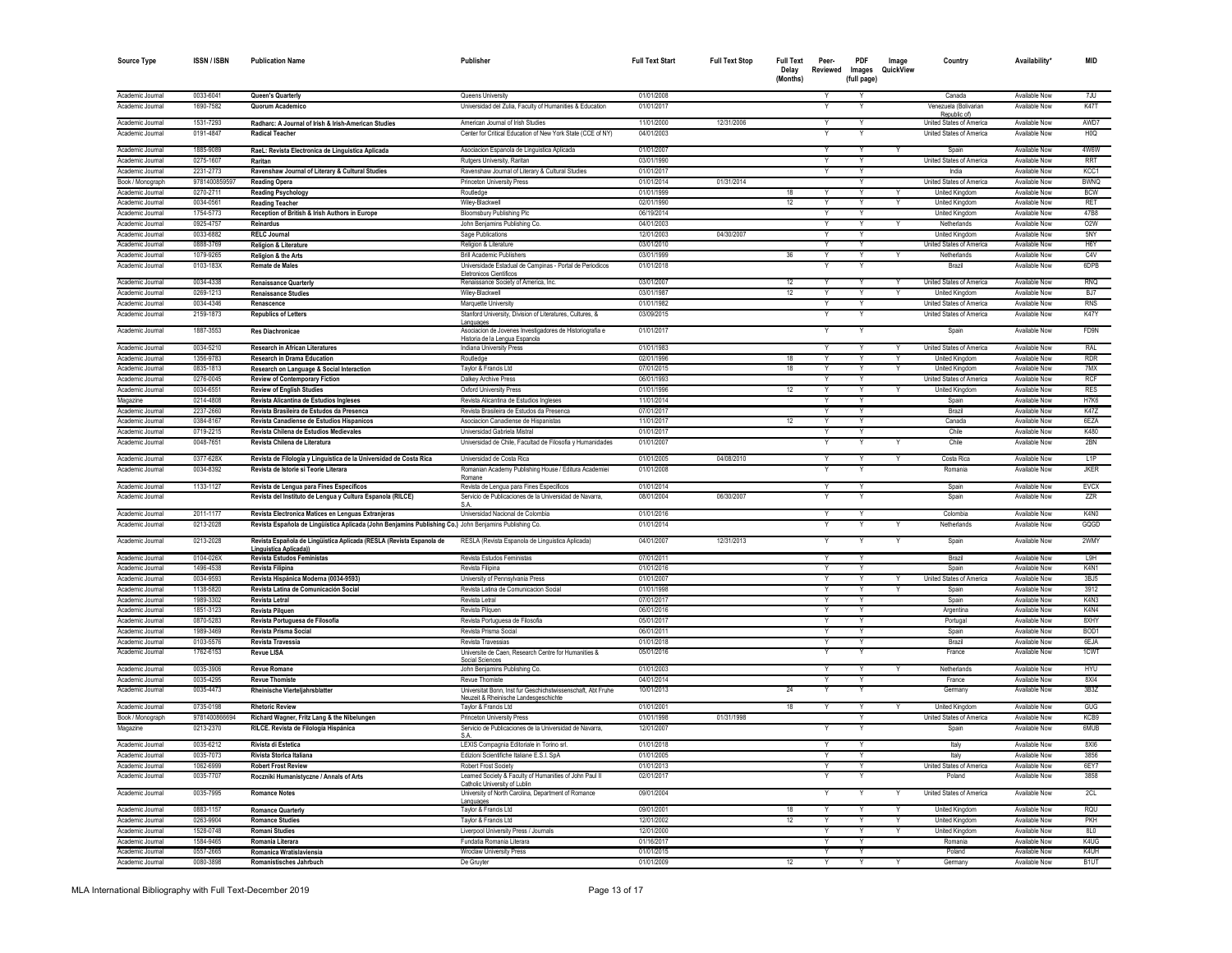| <b>Source Type</b>                   | <b>ISSN / ISBN</b>         | <b>Publication Name</b>                                                                         | Publisher                                                                                              | <b>Full Text Start</b>   | <b>Full Text Stop</b> | <b>Full Text</b><br>Delay<br>(Months) | Peer-<br>Reviewed       | <b>PDF</b><br>Images<br>(full page) | Image<br>QuickView | Country                                              | Availability'                         | MID                     |
|--------------------------------------|----------------------------|-------------------------------------------------------------------------------------------------|--------------------------------------------------------------------------------------------------------|--------------------------|-----------------------|---------------------------------------|-------------------------|-------------------------------------|--------------------|------------------------------------------------------|---------------------------------------|-------------------------|
| Academic Journal                     | 0557-272X                  | Romanoslavica                                                                                   | Romanoslavica                                                                                          | 01/01/2017               |                       |                                       | Y                       |                                     |                    | Romania                                              | Available Now                         | KAWV                    |
| Academic Journal                     | 1354-991X                  | Romanticism                                                                                     | <b>Edinburgh University Press</b>                                                                      | 05/01/1998               |                       | 12                                    |                         |                                     |                    | United Kingdom                                       | Available Now                         | <b>8N6</b>              |
| Academic Journal                     | 2318-3446                  | Ronai - Revista de Estudos Classicos e Tradutorios                                              | Ronai - Revista de Estudos Classicos e Tradutorios                                                     | 07/01/2017               |                       |                                       |                         |                                     |                    | Brazil                                               | Available Now                         | <b>L9KW</b>             |
| Academic Journal                     | 1591-7320                  | RSA Journal: Rivista di Studi Nord-Americana                                                    | Associazione Italiana di Studi Nord-Americana                                                          | 01/01/2017               |                       |                                       |                         |                                     |                    | Italy                                                | Available Now                         | K5HM                    |
| Academic Journal                     | 2300-1968                  | <b>Ruch Literack</b>                                                                            | Polish Academy of Sciences                                                                             | 01/01/2013               |                       |                                       |                         |                                     |                    | Poland                                               | Available Now                         | FUO1                    |
| Academic Journal                     | 0036-0341                  | <b>Russian Review</b>                                                                           | Wiley-Blackwell                                                                                        | 07/01/1990               |                       | 12                                    |                         |                                     |                    | United Kingdon                                       | Available Now                         | <b>RUR</b>              |
| Academic Journal                     | 1061-1428                  | <b>Russian Social Science Review</b>                                                            | Taylor & Francis Ltd                                                                                   | 03/01/1992               |                       |                                       |                         |                                     |                    | <b>United Kingdom</b>                                | <b>Available Now</b>                  | <b>RSS</b>              |
| Academic Journal                     | 1061-1975                  | <b>Russian Studies in Literature</b>                                                            | Taylor & Francis I to                                                                                  | 01/01/2001               |                       |                                       |                         |                                     |                    | <b>United Kingdom</b>                                | Available Now                         | 8D <sub>0</sub>         |
| Book / Monograph                     | 9781400870288              | Salamander: Selected Poems of Robert Marteau                                                    | Princeton University Press                                                                             | 01/01/2015               | 01/31/2015            |                                       |                         |                                     |                    | United States of America                             | Available Now                         | KCA9                    |
| Academic Journal                     | 1060-5533                  | Sargasso<br><b>Sartre Studies International</b>                                                 | Sargasso                                                                                               | 01/01/1984               |                       | 12                                    |                         |                                     |                    | Puerto Rico                                          | Available Now<br>Available Nov        | TD <sub>9</sub>         |
| Academic Journal<br>Academic Journal | 1357-1559<br>2001-3620     | Scandinavian Journal of Comic Art                                                               | Berghahn Books<br>Scandinavian Journal of Comic Art                                                    | 01/01/2003<br>09/01/2016 |                       |                                       |                         |                                     |                    | United States of America<br>Sweder                   | Available Nov                         | QM6<br>K5HP             |
| Academic Journal                     | 0036-5637                  | <b>Scandinavian Studies</b>                                                                     | University of Illinois Press                                                                           | 09/01/1995               |                       |                                       |                         | Y                                   |                    | United States of America                             | Available Nov                         | SVT                     |
| Magazine                             | 0036-5734                  | Scena                                                                                           | Sterijino Pozorje                                                                                      | 10/01/2017               |                       |                                       |                         | v                                   |                    | Serbia                                               | Available Now                         | K5HQ                    |
| Magazine                             | 0036-7400                  | <b>Schweizer Monat</b>                                                                          | SMH Verlag AG                                                                                          | 03/01/2016               |                       |                                       |                         | Y                                   |                    | Switzerland                                          | Available Now                         | <b>K52W</b>             |
| Academic Journal                     | 0036-8237                  | <b>Science &amp; Society</b>                                                                    | Guilford Publications Inc.                                                                             | 01/01/2001               |                       |                                       | Y                       | Y                                   |                    | United States of America                             | Available Now                         | SSO                     |
| Magazine                             | 0957-5499                  | ScotLit                                                                                         | Association for Scottish Literary Studies                                                              | 03/01/2017               |                       |                                       |                         | Y                                   |                    | United Kingdom                                       | Available Now                         | <b>JVSU</b>             |
| Academic Journal                     | 1756-5634                  | <b>Scottish Literary Review</b>                                                                 | Association for Scottish Literary Studies                                                              | 01/01/2009               |                       |                                       | Y                       | Y                                   |                    | United Kingdom                                       | Available Now                         | 8ZN7                    |
| Academic Journal                     | 1475-7737                  | <b>Scottish Studies Review</b>                                                                  | Association for Scottish Literary Studies                                                              | 12/01/2000               | 12/31/2008            |                                       | Y                       | Υ                                   |                    | United Kingdom                                       | Available Now                         | <b>JZC</b>              |
| Academic Journal                     | 0940-0303                  | <b>ScriptOralia</b>                                                                             | Narr Francke Attempto Verlag GmbH & Co.KG                                                              | 01/01/2014               |                       |                                       | Y                       | Y                                   |                    | Germany                                              | Available Now                         | JSB9                    |
| Academic Journal                     | 2014-640X                  | Scriptum Digital: Revista de Corpus Diacrónicos y Edición Digital en<br>Lenguas Iberorrománicas | Scriptum Digital                                                                                       | 01/01/2015               |                       |                                       |                         |                                     |                    | Spain                                                | Available Now                         | KAXB                    |
| Academic Journal                     | 2037-5042                  | <b>Scritture Migranti</b>                                                                       | Mucchi Editore                                                                                         | 01/01/2014               |                       |                                       | Y                       | Y                                   |                    | Italy                                                | Available Now                         | K4S9                    |
| Academic Journal                     | 1812-5441                  | Scrutiny2: Issues in English Studies in Southern Africa                                         | Routledge                                                                                              | 01/01/1996               |                       |                                       | Y                       | Y                                   |                    | United Kingdom                                       | Available Now                         | 37F4                    |
| Academic Journal<br>Book / Monograph | 1135-7789<br>9781400884049 | Sederi<br>Seferis, George                                                                       | Spanish & Portuguese Society for English Renaissance<br>Studies (SEDERI)<br>Princeton University Press | 07/01/2012<br>01/01/1995 | 01/31/1995            |                                       |                         | Y                                   |                    | Spain<br>United States of America                    | <b>Available Now</b><br>Available Now | FI9U<br><b>KCAA</b>     |
| Academic Journal                     | 0039-3657                  | SEL: Studies in English Literature (Johns Hopkins)                                              | Johns Hopkins University Press                                                                         | 01/01/1998               |                       |                                       | Y                       | Y                                   |                    | United States of America                             | Available Now                         | LS4                     |
| Book / Monograph                     | 9781400840120              | Selected Letters of Nikos Kazantzakis                                                           | <b>Princeton University Press</b>                                                                      | 01/01/2011               | 01/31/2011            |                                       |                         | Y                                   |                    | United States of America                             | Available Now                         | KCB <sub>2</sub>        |
| Academic Journal                     | 0037-1939                  | Seminar -- A Journal of Germanic Studies                                                        | UTP/Seminar A Journal of Germanic Studies                                                              | 02/01/2003               |                       | $\mathbf{3}$                          | Y                       | Y                                   | Y                  | Canada                                               | Available Now                         | 8QD                     |
| Academic Journal                     | 0037-1998                  | Semiotica                                                                                       | De Gruvter                                                                                             | 01/01/2001               |                       | 12                                    | Y                       | Υ                                   | Y                  | Germany                                              | Available Now                         | 2D8                     |
| Magazine                             | 1443-4059                  | <b>Senses of Cinema</b>                                                                         | Senses of Cinema                                                                                       | 08/01/2014               |                       |                                       |                         |                                     |                    | Australia                                            | Available Now                         | 1G6H                    |
| Academic Journal                     | 0268-117X                  | <b>Seventeenth Century</b>                                                                      | Routledge                                                                                              | 01/01/1999               |                       | 12                                    |                         |                                     |                    | <b>United Kingdom</b>                                | Available Now                         | 7JW                     |
| Magazine                             | 0037-3052                  | <b>Sewanee Review</b>                                                                           | University of the South                                                                                | 01/01/1990               |                       |                                       |                         |                                     |                    | United States of America                             | Available Now                         | <b>SEW</b>              |
| Academic Journal                     | 1745-0918                  | Shakespeare (1745-0918)                                                                         | Routledge                                                                                              | 01/01/2005               |                       | 18                                    |                         |                                     |                    | <b>United Kinadom</b>                                | Available Now                         | 15US                    |
| Academic Journal                     | 0748-2558                  | <b>Shakespeare Bulletin</b>                                                                     | Johns Hopkins University Press                                                                         | 01/01/2005               |                       | 12                                    |                         |                                     |                    | United States of America                             | Available Now                         | Z3Y                     |
| Academic Journal                     | 1011-582X                  | Shakespeare in Southern Africa                                                                  | Institute for the Study of English in Africa                                                           | 08/01/2002               |                       |                                       |                         |                                     |                    | South Africa                                         | Available Now                         | <b>SHK</b>              |
| Academic Journal                     | 1430-2527                  | Shakespeare Jahrbuch (Alfred Kröner Verlag GmbH & Co. KG)                                       | Alfred Kröner Verlag GmbH & Co. KG                                                                     | 01/01/2019               |                       |                                       |                         |                                     |                    | Germany                                              | Available Now                         | IVF3                    |
| Academic Journal                     | 0037-3222                  | <b>Shakespeare Quarterly</b>                                                                    | <b>Oxford University Press</b>                                                                         | 03/01/1982               |                       | 12                                    | Y                       | Y                                   |                    | United Kingdom                                       | Available Now                         | SHO                     |
| Academic Journal                     | 1612-8362                  | <b>Shakespeare Seminar Online</b>                                                               | Deutsche Shakespeare-Gesellschaft                                                                      | 01/01/2014               |                       |                                       | Υ                       |                                     |                    | Germany                                              | Available Now                         | <b>HA68</b>             |
| Academic Journal<br>Academic Journal | 0582-9399<br>0582-9402     | Shakespeare Studies (0582-9399)                                                                 | Rosemont Publishing & Printing Corporation                                                             | 01/01/1975<br>01/01/2015 |                       | 12                                    | γ                       |                                     |                    | United States of America<br>Japan                    | Available Now<br>Available Now        | <b>SHS</b><br>G5FA      |
| Book / Monograph                     | 9781400844494              | Shakespeare Studies - Japan<br><b>Shared World</b>                                              | Shakespeare Society of Japan                                                                           | 01/01/2002               | 01/31/2002            |                                       |                         |                                     |                    | <b>United States of America</b>                      | Available Nov                         | <b>KCAO</b>             |
| Academic Journal                     | 0741-5842                  | Shaw: The Annual of Bernard Shaw Studies                                                        | Princeton University Press<br>Pennsylvania State University Press                                      | 07/01/2003               | 06/25/2012            |                                       | $\overline{\mathsf{v}}$ | $\overline{\mathsf{v}}$             |                    | United States of America                             | Available Now                         | <b>GKX</b>              |
| Academic Journal                     | 2374-5290                  | Shippensburg Journal of Modern Languages                                                        | Shippensburg University of Pennsylvania                                                                | 01/01/2014               |                       |                                       |                         | v                                   |                    | United States of America                             | Available Now                         | K5HT                    |
| Academic Journal                     | 1847-7755                  | Sic: A Journal of Literature, Culture & Literary Translation                                    | University of Zadar                                                                                    | 03/01/2014               |                       |                                       | v                       | Y                                   |                    | Croatia                                              | Available Now                         | GQSI                    |
| Academic Journal                     | 2471-318X                  | Sigma Tau Delta Review                                                                          | Sigma Tau Delta, Inc.                                                                                  | 01/01/2014               |                       |                                       | Y                       | Y                                   |                    | United States of America                             | Available Now                         | K5HU                    |
| Academic Journal                     | 1387-9316                  | Sign Language & Linguistics                                                                     | John Benjamins Publishing Co.                                                                          | 04/01/2003               |                       |                                       | Y                       | Y                                   |                    | Netherlands                                          | Available Now                         | 02X                     |
| Academic Journal                     | 1406-4243                  | <b>Sign Systems Studies</b>                                                                     | University of Tartu, Department of Semiotics                                                           | 01/01/2001               |                       |                                       | Y                       | Y                                   |                    | Estonia                                              | Available Now                         | <b>DSW</b>              |
| Academic Journal                     | 1063-2042                  | Simone de Beauvoir Studies                                                                      | <b>Brill Academic Publishers</b>                                                                       | 01/02/2014               |                       | 36                                    | Y                       |                                     |                    | Netherlands                                          | Coming Soon                           | JT3L                    |
| Magazine                             | 0037-5624                  | Sing Out!                                                                                       | Sing Out Inc.                                                                                          | 03/01/2007               | 03/31/2014            |                                       |                         |                                     |                    | United States of America                             | Available Now                         | <b>178S</b>             |
| Magazine                             | 1123-458X                  | Sipario                                                                                         | C.A.M.A.                                                                                               | 03/01/2018               |                       |                                       |                         |                                     |                    | Italy                                                | Available Now                         | <b>JKEW</b>             |
| Book / Monograph                     | 97814008667                | Siren Songs: Representations of Gender & Sexuality in Opera                                     | Princeton University Press                                                                             | 01/01/2000               | 01/31/2000            |                                       |                         |                                     |                    | United States of America                             | Available Now                         | <b>KCBA</b>             |
| Academic Journal                     | 0037-6736                  | Slavia - casopis pro slovanskou filologii                                                       | Slovansky ustav AV CR, v.v.                                                                            | 03/01/2017               |                       |                                       |                         |                                     |                    | <b>Czech Republic</b>                                | Available Now                         | K4QK                    |
| Academic Journal                     | 0037-6787                  | Slavica Slovaca                                                                                 | Slavisticky Ustav Jana Stanislava SAV                                                                  | 08/01/2015               |                       |                                       |                         |                                     |                    | Slovakia                                             | Available Now                         | 78G8                    |
| Academic Journal                     | 0350-6894                  | <b>Slavisticna Revija</b>                                                                       | Slavisticno Drustvo Slovenii                                                                           | 06/01/2015               |                       |                                       |                         |                                     |                    | Slovenia                                             | Available Now                         | D3N7                    |
| Academic Journal                     | 1361-7427                  | Slavonica                                                                                       | Taylor & Francis Ltd                                                                                   | 05/01/1996               |                       | 12                                    | Y                       | Y                                   |                    | <b>United Kinadom</b>                                | Available Now                         | F.IT                    |
| Academic Journal<br>Academic Journal | 0037-6973<br>0037-699X     | Slovenská Literatúra: Revue Pre Literárnu Vedu<br>Slovenske Divadlo                             | Institute of Slovak Literature<br>Ústav divadelnej a filmovej vedy Slovenskej akadémie vied            | 11/01/2017<br>12/01/2016 |                       |                                       |                         |                                     |                    | Slovakia<br>Slovakia                                 | Available Now<br>Available Now        | KQSG<br>K5HX            |
| Academic Journal                     | 0799-0537                  |                                                                                                 |                                                                                                        | 09/01/1998               |                       | 12                                    | Y                       | Y                                   |                    |                                                      | Available Now                         |                         |
| Academic Journal                     | 0155-977X                  | Small Axe: A Caribbean Journal of Criticism                                                     | Duke University Press<br>Berghahn Books                                                                | 06/01/1998               |                       | 12                                    |                         |                                     |                    | United States of America<br>United States of America | Available Now                         | FL9<br>H <sub>9</sub> B |
| Academic Journal                     | 1035-0330                  | <b>Social Analysis</b><br><b>Social Semiotics</b>                                               | Routledge                                                                                              | 04/01/1999               |                       | 18                                    | v                       |                                     |                    | United Kingdon                                       | Available Now                         | 56R                     |
| Academic Journal                     | 0164-2472                  |                                                                                                 | Duke University Press                                                                                  | 03/01/1998               |                       | 12                                    | Y                       |                                     |                    | <b>United States of America</b>                      | Available Now                         | 672                     |
| Academic Journal                     | 1750-8649                  | <b>Social Text</b><br><b>Sociolinguistic Studies</b>                                            | Fauinox Publishing Group                                                                               | 10/01/2015               |                       |                                       |                         |                                     |                    | <b>United Kingdom</b>                                | Available Now                         | 6FWT                    |
| Academic Journal                     | 0933-1883                  | Sociolinguistica                                                                                | De Gruvter                                                                                             | 01/01/2009               |                       | 12                                    | Y                       | Y                                   | Y                  | Germany                                              | Available Now                         | LLZ                     |
| Academic Journal                     | 0257-2117                  | South African Journal of African Languages                                                      | Routledge                                                                                              | 01/01/1995               |                       |                                       |                         |                                     |                    | <b>United Kingdom</b>                                | Available Now                         | SJA                     |
| Academic Journal                     | 0038-2876                  | South Atlantic Quarterly                                                                        | <b>Duke University Press</b>                                                                           | 01/01/1997               |                       | 12                                    |                         |                                     |                    | United States of America                             | Available Nov                         | SAQ                     |
| Academic Journal                     | 0277-335>                  | <b>South Atlantic Reviev</b>                                                                    | South Atlantic Modern Language Association                                                             | 11/01/2011               |                       |                                       |                         |                                     |                    | United States of America                             | Available Nov                         | UL0                     |
| Magazine                             | 0743-6831                  | South Central Review                                                                            | Johns Hopkins University Press                                                                         | 01/01/2003               |                       | 12                                    |                         | v                                   |                    | United States of America                             | Available Now                         | UL5                     |
| Academic Journal                     | 0038-3368                  | South Dakota Review                                                                             | University of South Dakota, Department of English                                                      | 03/01/2015               |                       |                                       |                         | v                                   |                    | United States of America                             | Available Now                         | U <sub>5</sub> C        |
| Academic Journal                     | 1607-3614                  | Southern African Linguistics & Applied Language Studies                                         | Taylor & Francis Ltd                                                                                   | 11/01/2000               |                       |                                       | Y                       | Y                                   |                    | United Kingdom                                       | Available Now                         | IWG                     |
| Academic Journal                     | 0038-4186                  | <b>Southern Humanities Review</b>                                                               | Southern Humanities Review                                                                             | 01/01/2011               |                       |                                       | Y                       | Y                                   |                    | United States of America                             | Available Now                         | <b>SHR</b>              |
| Academic Journal                     | 0038-4291                  | Southern Literary Journal                                                                       | University of North Carolina Press                                                                     | 03/01/1993               | 03/31/2015            |                                       | Y                       | Y                                   |                    | United States of America                             | Available Now                         | <b>STH</b>              |
| Academic Journal                     | 0038-4496                  | <b>Southern Quarterly</b>                                                                       | University of Southern Mississippi                                                                     | 01/01/2005               |                       |                                       |                         |                                     |                    | United States of America                             | Available Now                         | 4 D                     |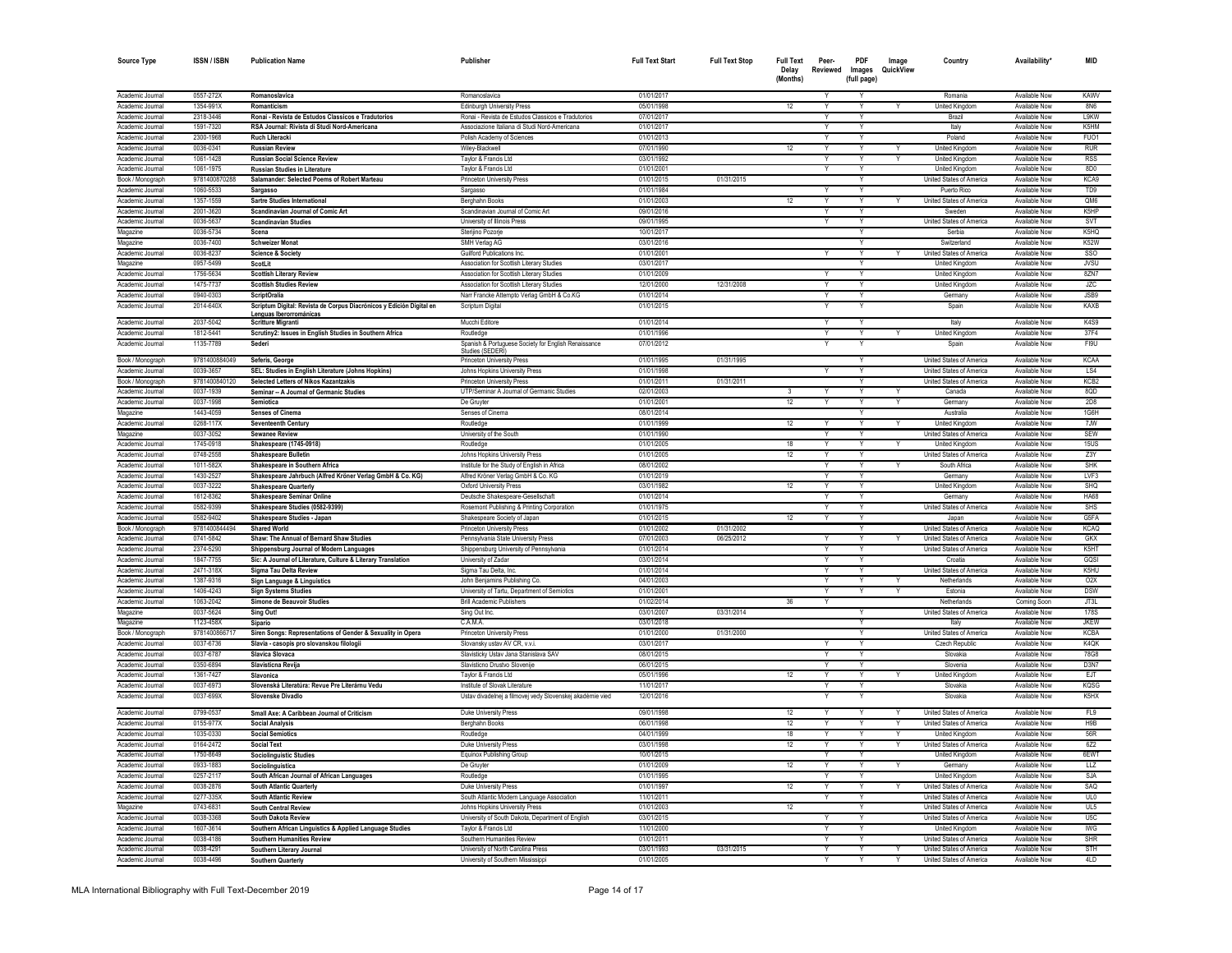| Source Type                          | <b>ISSN/ISBN</b>       | <b>Publication Name</b>                                                                | Publisher                                                                                                                | <b>Full Text Start</b>   | <b>Full Text Stop</b> | <b>Full Text</b><br>Delay<br>(Months) | Peer-<br>Reviewed       | PDF<br>Images<br>(full page) | Image<br>QuickView | Country                                              | Availability'                  | <b>MID</b>                |
|--------------------------------------|------------------------|----------------------------------------------------------------------------------------|--------------------------------------------------------------------------------------------------------------------------|--------------------------|-----------------------|---------------------------------------|-------------------------|------------------------------|--------------------|------------------------------------------------------|--------------------------------|---------------------------|
| Magazine                             | 0038-4534              | <b>Southern Review</b>                                                                 | Southern Review                                                                                                          | 01/01/1990               |                       |                                       |                         |                              |                    | United States of America                             | Available Now                  | STR                       |
| Academic Journal                     | 0038-4712              | <b>Southwest Review</b>                                                                | Southern Methodist University                                                                                            | 01/01/1999               | 07/21/2015            |                                       |                         | Y                            |                    | United States of America                             | Available Now                  | SWV                       |
| Academic Journal                     | 0038-7134              | Speculum                                                                               | University of Chicago Press                                                                                              | 01/01/2016               |                       | 12                                    | Y                       | Y                            |                    | United States of America                             | Available Now                  | SPE                       |
| Magazine                             | 0738-8993              | <b>Spoon River Poetry Review</b>                                                       | Spoon River Poetry Review                                                                                                | 07/01/2013               |                       |                                       |                         | Y                            |                    | United States of America                             | Available Now                  | VOS                       |
| Magazine                             | 0038-8513              | Sprachspiegel: Zweimonatsschrift. Herausgegeben von Schweizerischen                    | Schweizerischer Verein fur die deutsche Sprache                                                                          | 01/01/2018               |                       |                                       |                         |                              |                    | Switzerland                                          | Available Now                  | <b>JKFC</b>               |
| Academic Journal                     | 1061-6136              | Verein für die deutsche Sprache (SVDS)<br><b>Stephen Crane Studies</b>                 | Stephen Crane Studies                                                                                                    | 01/01/2017               |                       |                                       |                         | Y                            |                    | United States of America                             | Available Now                  | 83GL                      |
| Academic Journal                     | 0085-6827              | Studi e Saggi Linguistici                                                              | Fdizioni FTS s.r.l.                                                                                                      | 07/01/2017               |                       |                                       | Y                       | Y                            |                    | Italy                                                | Available Now                  | K515                      |
| Academic Journal                     | 0039-2944              | Studi Francesi                                                                         | LEXIS Compagnia Editoriale in Torino srl.                                                                                | 01/01/2008               |                       |                                       | Y                       | Υ                            |                    | Italy                                                | Available Now                  | 3B <sub>5</sub> D         |
| Academic Journal                     | 2239-3978              | Studi Irlandesi                                                                        | Firenze University Press                                                                                                 | 09/01/2013               |                       |                                       |                         | Υ                            |                    | Italy                                                | Available Now                  | G901                      |
| Academic Journal                     | 0081-6272              | Studia Anglica Posnaniensia: International Review of English Studies                   | Sciendo                                                                                                                  | 08/01/2013               |                       |                                       |                         |                              |                    | Germany                                              | Available Now                  | 9752                      |
| Academic Journal                     | 1795-097X              | Studia Celtica Fennica                                                                 | Studia Celtica Fennica                                                                                                   | 01/01/2015               |                       |                                       | Y                       |                              |                    | Finland                                              | Available Now                  | <b>K518</b>               |
| Academic Journal                     | 0039-3193              | Studia Linguistica                                                                     | Wiley-Blackwell                                                                                                          | 01/01/1998               |                       | 12                                    |                         |                              |                    | <b>United Kingdom</b>                                | <b>Available Now</b>           | 2FS                       |
| Academic Journal<br>Academic Journal | 0039-3274<br>0039-3339 | Studia Neophilologica                                                                  | Routledge                                                                                                                | 12/01/1998<br>01/01/2018 |                       | 18                                    |                         |                              |                    | <b>United Kingdom</b><br>Croatia                     | Available Now<br>Available Now | 9DT<br>K5IA               |
|                                      |                        | Studia Romanica et Anglica Zagrabiensia                                                | University of Zagreb, Faculty of Humanities & Social<br>Sciences                                                         |                          |                       |                                       |                         |                              |                    |                                                      |                                |                           |
| Academic Journal                     | 0039-3363              | Studia Slavica Academiae Scientiarum Hungaricae                                        | Akademiai Kiado                                                                                                          | 06/01/2013               |                       |                                       |                         |                              |                    | Hungary                                              | Available Now                  | 3877                      |
| Academic Journal                     | 1648-2824              | Studies about Language / Kalbu Studijos                                                | Studies about Language / Kalbu Studijos                                                                                  | 01/01/2014               |                       |                                       |                         |                              |                    | Lithuania                                            | Available Now                  | <b>JUNU</b>               |
| Academic Journa                      | 0091-8083              | <b>Studies in American Fiction</b>                                                     | Johns Hopkins University Press                                                                                           | 01/02/1992               |                       | 12                                    |                         |                              |                    | United States of America                             | Available Now                  | SAF                       |
| Academic Journa                      | 1931-2555              | <b>Studies in American Naturalism</b>                                                  | International Theodore Dreiser Society                                                                                   | 01/01/2006               |                       |                                       |                         |                              |                    | United States of America                             | Available Now                  | 2070                      |
| Academic Journal                     | 0039-3657<br>0039-3649 | <b>Studies in English Literature (Rice)</b>                                            | Studies in English Literature                                                                                            | 01/01/1975               | 12/31/1998            |                                       |                         |                              |                    | United States of America                             | Available Now<br>Available Now | <b>SLT</b>                |
| Academic Journal<br>Academic Journal | 1471-5880              | Studies in English Literature / Eibungaku Kenkyu                                       | English Literary Society of Japan                                                                                        | 01/01/2016<br>01/01/2001 |                       |                                       |                         |                              |                    | Japan                                                | Available Now                  | <b>HHVO</b><br> 2         |
| Academic Journal                     | 1939-0238              | <b>Studies in French Cinema</b><br>Studies in Hispanic & Lusophone Linguistics         | Taylor & Francis Ltd<br>De Gruvter                                                                                       | 03/01/2008               |                       |                                       |                         |                              |                    | <b>United Kingdom</b><br>Germany                     | Available Now                  | 3CMD                      |
| Academic Journal                     | 0378-4177              | Studies in Language                                                                    | John Benjamins Publishing Co.                                                                                            | 02/01/2003               |                       |                                       |                         |                              |                    | Netherlands                                          | Available Nov                  | O2Z                       |
| Academic Journal                     | 0730-9139              | Studies in Latin American Popular Culture                                              | University of Texas Press                                                                                                | 01/01/1990               |                       | 12                                    | $\mathsf{v}$            | v                            |                    | United States of America                             | Available Now                  | <b>LPC</b>                |
| Academic Journal                     | 0039-3738              | <b>Studies in Philology</b>                                                            | University of North Carolina Press                                                                                       | 01/01/1975               |                       |                                       |                         | Y                            |                    | United States of America                             | Available Now                  | SPL                       |
| Academic Journal                     | 0039-3789              | <b>Studies in Short Fiction</b>                                                        | Studies in Short Fiction                                                                                                 | 01/01/1975               | 01/31/2012            |                                       | Y                       | Y                            |                    | United States of America                             | Available Now                  | SFC                       |
| Academic Journal                     | 0049-2388              | <b>Studies in the Linguistic Sciences</b>                                              | Board of Trustees of the University of Illinois                                                                          | 01/01/2016               | 01/31/2016            |                                       | Y                       | Y                            |                    | United States of America                             | Available Now                  | <b>JVSY</b>               |
| Academic Journal                     | 0039-3819              | Studies in the Literary Imagination                                                    | Georgia State University, Dept. of English                                                                               | 03/01/1975               |                       |                                       | Y                       | Y                            |                    | <b>United States of America</b>                      | Available Now                  | SLN                       |
| Academic Journal                     | 0039-3827              | <b>Studies in the Novel</b>                                                            | Johns Hopkins University Press                                                                                           | 01/01/1980               |                       |                                       | Y                       | Υ                            |                    | United States of America                             | Available Now                  | SNV                       |
| Academic Journal                     | 0039-405X              | Studii si Cercetari Lingvistice                                                        | "lorgu lordan - Al. Rosetti" Institute of Linguistics, Romanian<br>Academy                                               | 07/01/2017               |                       |                                       |                         |                              |                    | Romania                                              | Available Now                  | KBB3                      |
| Academic Journal                     | 0039-4238              | Style                                                                                  | Pennsylvania State University Press                                                                                      | 09/01/1998               |                       |                                       | Y                       | Y                            |                    | United States of America                             | Available Now                  | STI                       |
| Academic Journal                     | 0081-9077              | Südost-Forschungen                                                                     | De Gruvter                                                                                                               | 01/01/2013<br>09/01/2014 |                       | 12                                    | Υ                       |                              |                    | Germany                                              | Available Now<br>Available Now | 3B5Z                      |
| Academic Journal<br>Academic Journal | 2146-1449<br>1024-3631 | Sufi Studies Journal / Sufi Arastirmalari Dersigi<br>Sun Yat-sen Journal of Humanities | Mevlana Dusuncesi Arastirmalari Dernegi (MEDAR)<br>Editorial Board, Sun Yat-sen Journal of Humanities                    | 01/01/2017               |                       |                                       | Υ                       | Υ                            |                    | Turkey<br>Taiwan                                     | Available Now                  | HCC1<br><b>KBBQ</b>       |
| Academic Journal                     | 0355-3930              | Suomen Antropologi: Journal of the Finnish Anthropological Society                     | Suomen Antropologi: Journal of the Finnish Anthropological                                                               | 03/01/2007               |                       |                                       |                         |                              |                    | Finland                                              | Available Now                  | 37LV                      |
| Academic Journal                     | 0039-7679              | <b>Symbolae Osloenses</b>                                                              | Society<br>Taylor & Francis Ltd                                                                                          | 09/01/2000               |                       | 18                                    | Y                       |                              |                    | United Kingdom                                       | Available Now                  | <b>BDW</b>                |
| Academic Journal                     | 0039-7709              | Symposium                                                                              | Taylor & Francis Ltd                                                                                                     | 01/01/1982               |                       | 18                                    |                         |                              |                    | United Kingdom                                       | Available Now                  | SYP                       |
| Academic Journal                     | 1368-0005              | Syntax                                                                                 | Wiley-Blackwell                                                                                                          | 01/01/1998               |                       | 12                                    |                         |                              |                    | <b>United Kingdom</b>                                | Available Now                  | 7QG                       |
| Academic Journal                     | 0039-8691              | <b>Taal &amp; Tongval</b>                                                              | Amsterdam University Press                                                                                               | 01/01/1949               |                       |                                       |                         |                              |                    | Netherlands                                          | Available Now                  | HCH7                      |
| Academic Journal                     | 1814-9448              | <b>Taiwan Journal of TESOL</b>                                                         | National Chengchi University, Department of English                                                                      | 07/01/2016               |                       |                                       |                         | Y                            |                    | Taiwan                                               | Available Now                  | <b>KBBR</b>               |
| Academic Journal                     | 1138-556               | Tamid. Revista Catalana Annual d'Estudis Hebraics                                      | Institut d'Estudis Catalans                                                                                              | 01/01/2014               |                       |                                       |                         |                              |                    | Chile                                                | Available Now                  | KBC7                      |
| Academic Journal                     | 0334-3650              | Tarbiz                                                                                 | Hebrew University Magnes Press                                                                                           | 10/01/2007               |                       |                                       | Y                       | Y                            |                    | Israel                                               | Available Now                  | 387S                      |
| Academic Journal                     | 0924-1884              | Target: International Journal on Translation Studies                                   | John Benjamins Publishing Co.                                                                                            | 11/01/2003               |                       |                                       |                         |                              |                    | Netherlands                                          | Available Now                  | <b>O30</b>                |
| Academic Journal                     | 2167-4787              | <b>Teaching &amp; Learning Inquiry</b>                                                 | Teaching & Learning Inquiry                                                                                              | 01/01/2015               |                       |                                       |                         |                              |                    | Canada                                               | Available Now                  | <b>FQNZ</b>               |
| Academic Journal                     | 0098-6291              | Teaching English in the Two Year College                                               | National Council of Teachers of English                                                                                  | 01/01/2016               |                       |                                       | Y                       | Y                            |                    | United States of America                             | Available Now                  | TET                       |
| Academic Journal                     | 0332-205X              | Teanga                                                                                 | Irish Association for Applied Linquistics                                                                                | 01/01/2016               |                       |                                       | $\checkmark$            | Y                            |                    | Ireland                                              | Available Now                  | <b>GDCI</b>               |
| Academic Journal<br>Academic Journal | 1988-8430<br>0867-0633 | Tejuelo: Didáctica de Lengua y Literatura<br><b>Teksty Drugie</b>                      | Tejuelo. Didactica de la Lengua y la Literatura. Educacion<br>Polish Academy of Sciences, Institute of Literary Research | 07/01/2017<br>01/01/1990 |                       |                                       |                         |                              |                    | Spair<br>Poland                                      | Available Now<br>Available Now | <b>BOEZ</b><br>HA6G       |
| Academic Journal                     | 2013-6706              | Terminalia                                                                             | Revista TERMINALIA                                                                                                       | 12/01/2016               |                       |                                       | Y                       |                              |                    | Spain                                                | Available Now                  | KBC6                      |
| Academic Journal                     | 1392-267X              | Terminologij                                                                           | Institute of the Lithuanian Language                                                                                     | 01/01/2016               |                       |                                       | $\overline{\mathsf{v}}$ |                              |                    | I ithuania                                           | <b>Available Now</b>           | <b>KBBD</b>               |
| Academic Journal                     | 0929-9971              | Terminology                                                                            | John Benjamins Publishing Co.                                                                                            | 01/01/2003               |                       |                                       | Y                       | Y                            |                    | Netherlands                                          | Available Now                  | 032                       |
| Academic Journal                     | 0039-8322              | <b>TESOL Quarterly</b>                                                                 | Wilev-Blackwell                                                                                                          | 01/01/2011               |                       | 12                                    |                         | Y                            |                    | <b>United Kingdom</b>                                | Available Now                  | TEQ                       |
| Academic Journal                     | 0885-2685              | <b>Texas Review</b>                                                                    | <b>Texas Review Press</b>                                                                                                | 04/01/2003               |                       |                                       | v.                      | Y                            |                    | United States of America                             | Available Now                  | ST8                       |
| Academic Journal                     | 0040-4691              | Texas Studies in Literature & Language                                                 | University of Texas Press                                                                                                | 01/01/2000               |                       | 12 <sup>2</sup>                       |                         | Y                            |                    | United States of America                             | Available Now                  | <b>TSL</b>                |
| Academic Journal                     | 0165-4888              | Text                                                                                   | De Gruyter                                                                                                               | 06/01/2001               | 12/31/2005            |                                       | Y                       | Y                            |                    | Germany                                              | Available Now                  | 0FX                       |
| Academic Journal                     | 1860-7330              | <b>Text &amp; Talk</b>                                                                 | De Gruyter                                                                                                               | 01/01/2006               |                       |                                       | Υ                       | Υ                            | Y                  | Germany                                              | Available Now                  | 24KP                      |
| Academic Journal                     | 0105-7014              | <b>Text und Kontext</b>                                                                | <b>Text und Kontext</b>                                                                                                  | 05/01/2014               |                       |                                       |                         |                              |                    | Denmark                                              | Available Now                  | G8VL                      |
| Academic Journal                     | 0105-7065              | <b>Text und Kontext Sonderreihe</b>                                                    | <b>Text und Kontext</b>                                                                                                  | 01/01/1981               |                       |                                       |                         |                              |                    | Denmark                                              | Available Now                  | LKGD                      |
| Academic Journal                     | 0950-236X              | <b>Textual Practice</b>                                                                | Routledge                                                                                                                | 03/01/1998               |                       | 18                                    |                         |                              |                    | <b>United Kingdon</b>                                | Available Nov                  | 05H                       |
| Academic Journa                      | 0082-3767              | Textus: Annual of the Hebrew University Bible Project                                  | <b>Brill Academic Publishers</b>                                                                                         | 01/01/2018               |                       | 36                                    |                         |                              |                    | Netherlands                                          | Available Now                  | JKF4                      |
| Academic Journal                     | 0733-2033              | <b>Theatre History Studies</b>                                                         | University of Alabama Press                                                                                              | 06/01/2003               |                       |                                       |                         |                              |                    | United States of America                             | Available Now                  | <b>QTG</b>                |
| Academic Journal                     | 0192-2882              | <b>Theatre Journal</b>                                                                 | Johns Hopkins University Press                                                                                           | 12/01/1984               |                       |                                       |                         |                              |                    | United States of America                             | <b>Available Now</b>           | THJ                       |
| Academic Journal                     | 0040-5523              | <b>Theatre Notebool</b>                                                                | Society for Theatre Researc                                                                                              | 01/01/2006               |                       |                                       |                         |                              |                    | United Kingdon                                       | Available Now                  | VXL                       |
| Academic Journal                     | 1196-1198              | Theatre Research in Canada                                                             | Graduate Centre for Study of Drama                                                                                       | 01/01/2002               |                       |                                       | Y                       |                              |                    | Canada                                               | <b>Available Now</b>           | 12T                       |
| Academic Journal                     | 1054-8378              | <b>Theatre Topic:</b>                                                                  | Johns Hopkins University Press                                                                                           | 01/01/1991               |                       | 12                                    |                         |                              |                    | United States of America                             | Available Nov                  | OA8                       |
| Magazine                             | 1060-5320              | <b>TheatreForum</b>                                                                    | TheatreForun                                                                                                             | 01/01/2004               | 07/31/2018            |                                       | $\overline{\mathsf{v}}$ | Y                            |                    | United States of America                             | Available Nov<br>Available Now | RD <sub>1</sub>           |
| Academic Journal<br>Academic Journal | 0040-5817              | Theoria: A Journal of Social & Political Theory<br><b>This Rough Magic</b>             | Berghahn Books                                                                                                           | 09/01/2003<br>12/01/2016 |                       | 12                                    |                         | Y                            |                    | United States of America<br>United States of America | Available Now                  | <b>LUX</b><br><b>H7K4</b> |
| Academic Journal                     | 0276-5683              | <b>Thomas Wolfe Review</b>                                                             | This Rough Magic<br>Thomas Wolfe Society                                                                                 | 01/01/2004               |                       |                                       | Y                       | Y                            | Y                  | United States of America                             | Available Now                  | <b>IINF</b>               |
| Academic Journal                     | 2240-5437              | Tintas. Quaderni di Letterature Iberiche e Iberoamericane                              | <b>Tintas Editorial Board</b>                                                                                            | 01/01/2015               |                       |                                       |                         |                              |                    | Italy                                                | Available Now                  | <b>KBBC</b>               |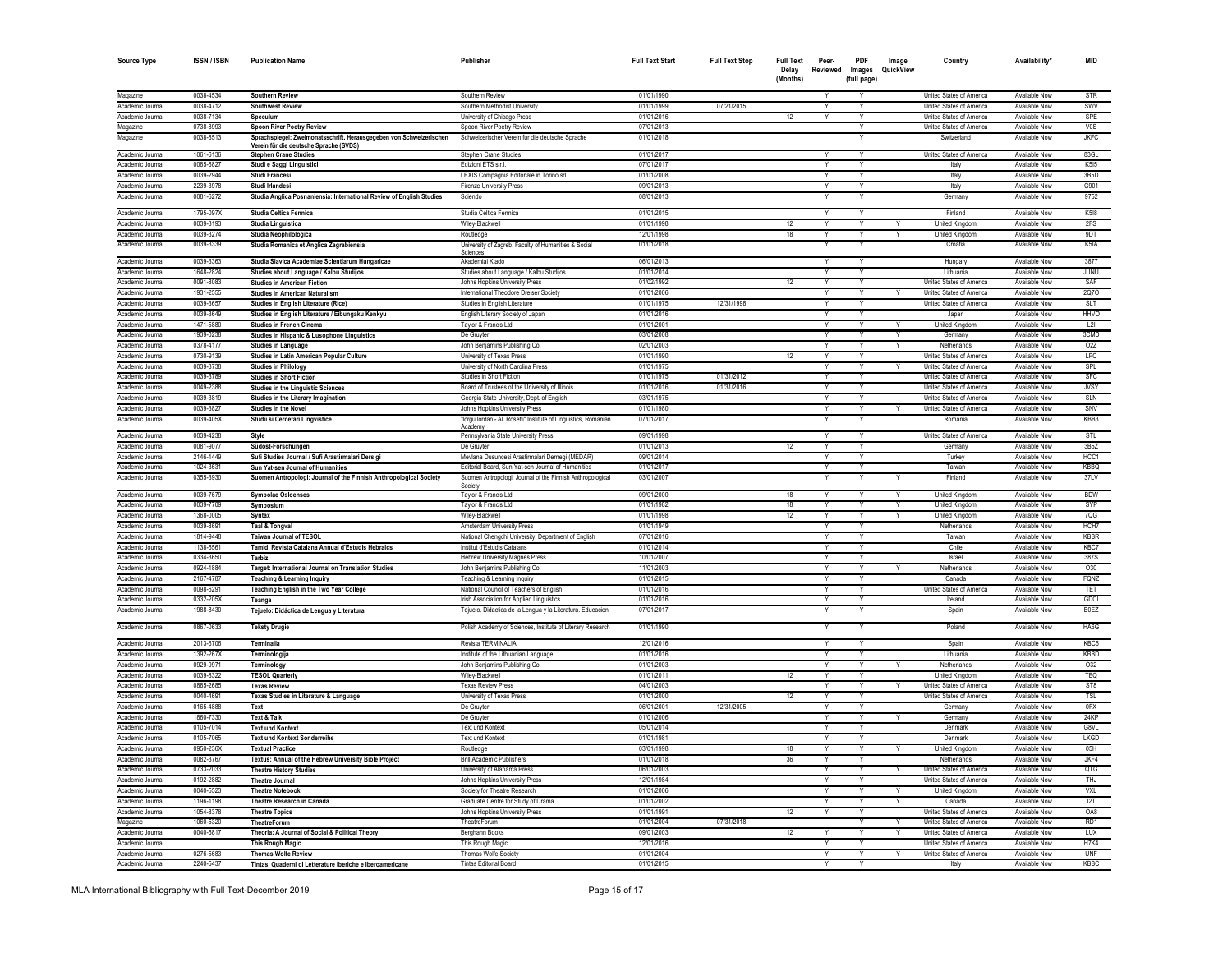| <b>Source Type</b> | ISSN / ISBN   | <b>Publication Name</b>                                                                                           | Publisher                                                          | <b>Full Text Start</b> | <b>Full Text Stop</b> | <b>Full Text</b><br>Delay<br>(Months) | Peer-<br>Reviewed | PDF<br>Images<br>(full page) | Image<br>QuickView | Country                         | Availability <sup>*</sup> | <b>MID</b>        |
|--------------------|---------------|-------------------------------------------------------------------------------------------------------------------|--------------------------------------------------------------------|------------------------|-----------------------|---------------------------------------|-------------------|------------------------------|--------------------|---------------------------------|---------------------------|-------------------|
| Academic Journal   | 0185-0989     | Tlalocan                                                                                                          | Instituto de Investigaciones Filologicas - UNAM                    | 06/01/2004             | 01/31/2016            |                                       | Y                 | Y                            | Y                  | Mexico                          | Available Now             | W36               |
| Academic Journal   | 1517-1000     | Todas as Letras: Revista de Língua e Literatura                                                                   | Universidade Presbiteriana Mackenzie. Todas as Letras              | 01/01/2005             |                       |                                       |                   |                              |                    | <b>Brazil</b>                   | Available Now             | 46DN              |
| Academic Journal   | 1547-3155     | <b>Tolkien Studies</b>                                                                                            | West Virginia University Press                                     | 01/01/2014             |                       |                                       |                   | Y                            |                    | United States of America        | Available Now             | 3HG6              |
| Academic Journal   | 1665-1200     | Tópicos del Seminario                                                                                             | Benemerita Universidad Autonoma de Puebla                          | 01/01/2014             |                       |                                       |                   | Y                            |                    | Mexico                          | Available Now             | R6.19             |
| Academic Journal   | 1248-9433     | <b>Traitement Automatique des Langues</b>                                                                         | Association pour le Traitement Automatique des Langues<br>(ATAI A) | 06/01/2013             |                       |                                       |                   |                              |                    | France                          | Available Now             | B <sub>0F4</sub>  |
| Academic Journal   | 0009-1774     | <b>Transactions of the Charles S. Peirce Society</b>                                                              | Indiana University Press                                           | 03/01/1965             |                       |                                       | Y                 | Y                            | Y                  | <b>United States of America</b> | Available Now             | 2HR               |
| Academic Journal   | 0959-3632     | Transactions of the Honourable Society of Cymmrodorion                                                            | Honourable Society of Cymmrodorion                                 | 01/01/2016             |                       |                                       |                   | $\mathsf{v}$                 |                    | United Kingdom                  | Available Now             | GDCD              |
| Academic Journal   | 0079-1636     | <b>Transactions of the Philological Society</b>                                                                   | Wiley-Blackwell                                                    | 01/01/1998             |                       | 12                                    | Y                 | Y                            | Y                  | <b>United Kingdom</b>           | Available Now             | 7RD               |
| Academic Journal   | 1920-0323     | TranscUlturAI: A Journal of Translation & Cultural Studies                                                        | TranscUlturAI: A Journal of Translation & Cultural Studies         | 07/01/2017             |                       |                                       |                   |                              |                    | Canada                          | Available Now             | <b>KBBG</b>       |
| Magazine           | 0041-1191     | <b>Transition</b>                                                                                                 | <b>Indiana University Press</b>                                    | 11/01/2014             |                       |                                       |                   | Y                            |                    | United States of America        | Available Now             | 6Z3               |
| Academic Journal   | 0968-1361     | <b>Translation &amp; Literature</b>                                                                               | <b>Edinburgh University Press</b>                                  | 05/01/1998             |                       | 12                                    |                   | Y                            |                    | <b>United Kingdom</b>           | Available Now             | 8NA               |
| Academic Journal   | 0737-4836     | <b>Translation Review</b>                                                                                         | Routledge                                                          | 07/01/2015             |                       | 18                                    |                   | Y                            |                    | United Kingdom                  | Available Now             | 2HP               |
| Academic Journal   | 2065-3514     | Translation Studies: Retrospective & Prospective Views                                                            | <b>Translation Studies</b>                                         | 01/01/2014             |                       |                                       |                   | Y                            |                    | Romania                         | Available Now             | KB8F              |
| Academic Journal   | 1355-6509     | Translator: Studies in Intercultural Communication                                                                | Taylor & Francis Ltd                                               | 07/01/2015             |                       | 18                                    |                   | Y                            |                    | <b>United Kingdom</b>           | <b>Available Now</b>      | 4ZDI              |
| Academic Journal   | 2154-1353     | Transmodernity: Journal of Peripheral Cultural Production of the Luso-                                            | Transmodernity: Journal of Peripheral Cultural Production of       | 01/01/2017             |                       |                                       |                   |                              |                    | United States of America        | Available Now             | KBBS              |
|                    |               | <b>Hispanic World</b>                                                                                             | the Luso-Hispanic World                                            |                        |                       |                                       |                   |                              |                    |                                 |                           |                   |
| Academic Journal   | 0577-9170     | Tsing Hua Journal of Chinese Studies                                                                              | National Tsing Hua University Press                                | 01/01/2008             |                       |                                       |                   |                              |                    | Taiwar                          | Available Now             | 3881              |
| Academic Journal   | 1301-2045     | Turk Dunyasi Incelemeleri Dergisi                                                                                 | <b>EGE Universites</b>                                             | 06/01/2018             |                       |                                       |                   |                              |                    | Turkey                          | Available Now             | KBBL              |
| Academic Journal   | 1468-3849     | <b>Turkish Studies</b>                                                                                            | Routledge                                                          | 01/01/2000             |                       | 18                                    |                   | Y                            |                    | United Kingdom                  | Available Now             | <b>IXV</b>        |
| Academic Journal   | 0085-7432     | Türkiyat Mecmuasi                                                                                                 | Istanbul University, Institute of Turkish Studies                  | 12/01/2011             |                       |                                       |                   | <b>V</b>                     |                    | <b>Turkey</b>                   | Available Now             | CDRS              |
| Academic Journal   | 1303-9369     | Turkiye Arastirmalari Literatur Dergisi                                                                           | <b>Bilim ve Sanat Vakt</b>                                         | 01/01/2014             | 03/31/2015            |                                       |                   | Y                            |                    | Turkey                          | Available Now             | D3RD              |
| Academic Journal   | 0041-462X     | Twentieth Century Literature (Twentieth Century Literature)                                                       | Twentieth Century Literature                                       | 02/01/1975             | 06/30/2015            |                                       |                   | $\overline{Y}$               |                    | United States of America        | Available Now             | <b>TCL</b>        |
| Academic Journal   | 0041-4751     | <b>Tydskrif vir Geesteswetenskappe</b>                                                                            | Suid-Afrikaanse Akademie vir Wetenskap & Kuns                      | 03/01/2006             |                       |                                       | Y                 | Y                            |                    | South Africa                    | Available Now             | 12KR              |
| Academic Journal   | 1087-0830     | <b>UMBR(A): A Journal of the Unconscious</b>                                                                      | Center for the Study of Psychoanalysis & Culture                   | 01/01/1996             | 12/31/2013            |                                       |                   | Ÿ                            |                    | United States of America        | Available Now             | <b>KBBN</b>       |
| Academic Journal   | 0042-0247     | <b>University of Toronto Quarterly</b>                                                                            | University of Toronto Press                                        | 09/01/1974             |                       |                                       | Y                 | Y                            |                    | Canada                          | Available Now             | <b>UTQ</b>        |
| Book / Monograph   | 978140084383  | Unsung Voices: Opera & Musical Narrative in the Nineteenth Century                                                | <b>Princeton University Press</b>                                  | 01/01/1991             | 01/31/1991            |                                       |                   | $\overline{Y}$               |                    | United States of America        | Available Now             | 9VLA              |
| Academic Journal   | 0042-1235     | Us Wurk: Tydskrift foar Frisistyk                                                                                 | Frysk Ynstitút, Ryksuniversiteit Groninger                         | 01/01/2017             |                       |                                       |                   |                              |                    | Netherlands                     | Available Now             | KQS8              |
| Academic Journal   | 1045-991X     | <b>Utopian Studies</b>                                                                                            | Pennsylvania State University Press                                | 06/01/1990             | 06/25/2012            |                                       | Y                 | Y                            |                    | United States of America        | Available Now             | 53D               |
| Academic Journal   | 1396-0482     | <b>Variaciones Borges</b>                                                                                         | University of Pittsburgh, Variaciones Borges                       | 01/01/1993             |                       |                                       | $\checkmark$      | Y                            |                    | United States of America        | Available Now             | 380E              |
| Magazine           | 0042-2983     | Vedanta Kesari                                                                                                    | Sri Ramakrishna Math                                               | 03/01/2017             |                       |                                       |                   | Y                            |                    | India                           | Available Now             | FL02              |
| Academic Journal   | 0149-1830     | Velvet Light Trap: A Critical Journal of Film & Television                                                        | University of Texas Press                                          | 03/01/2000             |                       | 12                                    | Y                 | Y                            |                    | United States of America        | Available Now             | 813               |
| Book / Monograph   | 9781400823758 | <b>Venom in Verse</b>                                                                                             | Princeton University Press                                         | 01/01/2000             | 01/31/2000            |                                       |                   | Y                            | Y                  | United States of America        | Available Now             | 8V.IZ             |
| Academic Journal   | 2350-4250     | Verba Hispanica                                                                                                   | Verba Hispanica                                                    | 01/01/2014             |                       |                                       |                   | Y                            |                    | Slovenia                        | Available Now             | <b>KBCJ</b>       |
| Magazine           | 1048-292X     | VIA: Voices in Italian Americana                                                                                  | <b>Bordighera Press</b>                                            | 07/01/2015             |                       |                                       |                   | Υ                            |                    | United States of America        | Available Now             | 8ONL              |
| Academic Journal   | 2309-091X     | Victorian (2309-091X)                                                                                             | Victorian Journal                                                  | 01/01/2017             |                       |                                       |                   |                              |                    | United Arab Emirates            | Available Now             | JVT1              |
| Academic Journa    | 2042-616X     | Victorian Networl                                                                                                 | Victorian Networ                                                   | 12/01/2018             |                       |                                       |                   |                              |                    | Germany                         | Available Now             | <b>KBCF</b>       |
| Academic Journal   | 0709-4698     | Victorian Periodicals Review                                                                                      | Johns Hopkins University Press                                     | 03/01/2004             |                       | 12                                    |                   | Υ                            |                    | United States of America        | Available Now             | 4H                |
| Academic Journal   | 0042-5206     | Victorian Poetry                                                                                                  | West Virginia University Press                                     | 04/01/2004             |                       |                                       |                   | Y                            |                    | United States of America        | Available Now             | VCP               |
| Academic Journal   | 0042-5222     | <b>Victorian Studies</b>                                                                                          | Indiana University Press                                           | 09/01/1974             |                       |                                       |                   | $\vee$                       |                    | <b>United States of America</b> | Available Now             | <b>VCS</b>        |
| Academic Journal   | 0042-6032     | <b>Vigiliae Christianae</b>                                                                                       | <b>Brill Academic Publishers</b>                                   | 02/01/1999             |                       | 36                                    | Y                 | Y                            | Y                  | Netherlands                     | Available Now             | C <sub>15</sub>   |
| Academic Journal   | 9789781611476 | Violence, Art & Willa Cather                                                                                      | Associated University Presses                                      | 01/01/2007             | 01/31/2007            |                                       |                   | Ÿ                            |                    | United States of America        | Available Now             | JVS8              |
| Academic Journal   | 0042-675X     | Virginia Quarterly Review                                                                                         | Virginia Quarterly Review                                          | 01/01/1990             |                       |                                       |                   | Y                            |                    | United States of America        | Available Now             | VQR               |
| Academic Journal   | 0042-7543     | Vivariur                                                                                                          | <b>Brill Academic Publishers</b>                                   | 03/01/1999             |                       | 36                                    |                   | Y                            |                    | Netherlands                     | <b>Available Now</b>      | C6F               |
| Book / Monograph   | 9781400866748 | <b>Vocal Apparitions</b>                                                                                          | <b>Princeton University Press</b>                                  | 01/01/2005             | 01/31/2005            |                                       |                   | Y                            |                    | United States of America        | Available Now             | KCBB              |
| Academic Journal   | 2169-6179     | Voces del Caribe: Revista de Estudios Caribenos                                                                   | Caribbean Voices Project                                           | 10/01/2016             |                       |                                       |                   | $\checkmark$                 |                    | United States of America        | Available Now             | <b>KBBM</b>       |
| Academic Journal   | 2326-8263     | Voice & Speech Review                                                                                             | Taylor & Francis Ltd                                               | 01/01/2018             |                       |                                       | Y                 | Y                            |                    | United Kingdom                  | Available Now             | <b>DUSB</b>       |
| Academic Journal   | 0042-8523     | Volkskunde                                                                                                        | Volkskunde                                                         | 04/01/2017             |                       |                                       |                   | Y                            |                    | Belgium                         | Available Now             | JVV4              |
| Academic Journal   | 0042-899X     | Vox Romanica: Annales Helvetici Explorandis Linguis Romanicis Destinati Narr Francke Attempto Verlag GmbH & Co.KG |                                                                    | 01/01/2014             |                       |                                       |                   |                              |                    | Germany                         | Available Now             | <b>HOXS</b>       |
| Book / Monograph   | 9781400863242 | <b>Wagner Androgyne</b>                                                                                           | <b>Princeton University Press</b>                                  | 01/01/2014             | 01/31/2014            |                                       |                   | Y                            |                    | United States of America        | Available Now             | D1X5              |
| Academic Journal   | 0148-7132     | <b>Wallace Stevens Journal</b>                                                                                    | Johns Hopkins University Press                                     | 01/01/1980             |                       | 12                                    | Y                 | Y                            | Y                  | United States of America        | Available Now             | <b>UNM</b>        |
| Academic Journal   | 1046-6967     | War, Literature & the Arts: An International Journal of the Humanities                                            | US Air Force Academy English Department                            | 09/01/1998             |                       |                                       |                   |                              |                    | United States of America        | Available Now             | B <sub>1</sub> Y  |
| Academic Journal   | 0269-0055     | Wasafiri                                                                                                          | Routledge                                                          | 07/01/2015             |                       | 18                                    | Y                 | $\mathsf{v}$                 | Y                  | United Kinadom                  | Available Now             | TI4               |
| Magazine           | 0263-1776     | Wellsian                                                                                                          | H.G. Wells Society                                                 | 01/01/2015             |                       |                                       |                   | Υ                            |                    | Poland                          | Available Now             | GCM6              |
| Academic Journal   | 0043-2539     | Welt des Islams                                                                                                   | <b>Brill Academic Publishers</b>                                   | 03/01/1999             |                       | 36                                    |                   | Υ                            |                    | Netherlands                     | Available Now             | C6V               |
| Academic Journal   | 9789781611476 | Willa Cather & the Dance                                                                                          | <b>Associated University Presses</b>                               | 01/01/2009             | 01/31/2009            |                                       |                   | Y                            |                    | United States of America        | Available Now             | <b>JVSB</b>       |
| Academic Journal   | 9789781611476 | <b>Willa Cather's Modernism</b>                                                                                   | <b>Associated University Presses</b>                               | 01/01/1990             | 01/31/1990            |                                       |                   |                              |                    | United States of America        | Available Now             | <b>JVSC</b>       |
| Academic Journal   |               | Willa Cather's New York                                                                                           | <b>Associated University Presses</b>                               | 01/01/2001             | 01/31/2001            |                                       |                   |                              |                    | United States of America        | <b>Available Now</b>      | <b>JVSD</b>       |
| Academic Journal   |               | Willa Cather's Transforming Vision                                                                                | Associated University Presses                                      | 01/01/1994             | 01/31/1994            |                                       |                   | Y                            |                    | United States of America        | Available Now             | .NSF              |
| Academic Journal   |               | Willa Cather: Landscape & Exile                                                                                   | <b>Associated University Presses</b>                               | 01/01/1993             | 01/31/1993            |                                       |                   | $\overline{\mathsf{v}}$      |                    | United States of America        | Available Now             | <b>JVSA</b>       |
| Academic Journal   |               | Willa Cather: New Facts, New Glimpses                                                                             | <b>Associated University Presses</b>                               | 01/01/2008             | 01/31/2008            |                                       |                   |                              |                    | <b>United States of America</b> | Available Now             | .IVS <sub>S</sub> |
| Academic Journal   |               | William & Katherine Devers Series in Dante Studies                                                                | University of Notre Dame Press                                     | 01/01/2008             |                       |                                       |                   | Y                            |                    | United States of America        | Available Now             | JT3R              |
| Academic Journal   | 1058-7446     | Women in German Yearbook                                                                                          | University of Nebraska Press                                       | 12/01/1999             |                       |                                       |                   |                              |                    | United States of America        | Available Now             | 70L               |
| Academic Journal   | 0049-7878     | <b>Women's Studies</b>                                                                                            | Routledge                                                          | 12/01/1972             |                       | 18                                    |                   |                              |                    | <b>United Kingdom</b>           | Available Now             | <b>WSS</b>        |
| Academic Journal   | 0969-9082     | <b>Women's Writing</b>                                                                                            | Routledge                                                          | 01/01/2006             |                       | 18                                    | $\overline{Y}$    | $\overline{Y}$               | Y                  | <b>United Kinadon</b>           | Available Now             | GP7               |
| Academic Journal   | 0266-6286     | Word & Image                                                                                                      | Taylor & Francis Ltd                                               | 07/01/2015             |                       | 18                                    |                   | Y                            |                    | United Kingdom                  | Available Now             | BE7               |
| Academic Journal   | 2069-9271     | Word & Text: A Journal of Literary Studies & Linguistics                                                          | Petroleum - Gas University of Ploiesti                             | 01/01/2011             |                       |                                       | $\checkmark$      | Y                            | Y                  | Romania                         | Available Now             | BJF0              |
| Academic Journal   | 0883-2919     | <b>World Englishes</b>                                                                                            | Wilev-Blackwell                                                    | 01/01/1998             |                       | 12                                    | Y                 | Y                            | Y                  | United Kinadom                  | Available Now             | 70M               |
| Magazine           | 0196-3570     | <b>World Literature Today</b>                                                                                     | World Literature Today                                             | 01/01/1990             |                       |                                       |                   | Y                            | Y                  | United States of America        | Available Now             | WI T              |
| Academic Journal   | 2203-4293     | <b>Writers in Conversation</b>                                                                                    | Flinders Institute for Research in the Humantities                 | 01/01/2016             |                       |                                       |                   | Y                            |                    | Australia                       | Available Now             | <b>KBBW</b>       |
| Academic Journal   | 1387-6732     | Written Language & Literacy                                                                                       | John Benjamins Publishing Co.                                      | 11/01/2003             |                       |                                       |                   | $\overline{Y}$               | Y                  | Netherlands                     | Available Now             | 0.33              |
| Magazine           | 0969-8930     | <b>Y Traethodvdd</b>                                                                                              | Llyfrfa'r Methodistiaid Calfinaidd                                 | 04/01/2018             |                       |                                       |                   |                              |                    | <b>United Kinadom</b>           | Coming Soon               | KBC0              |